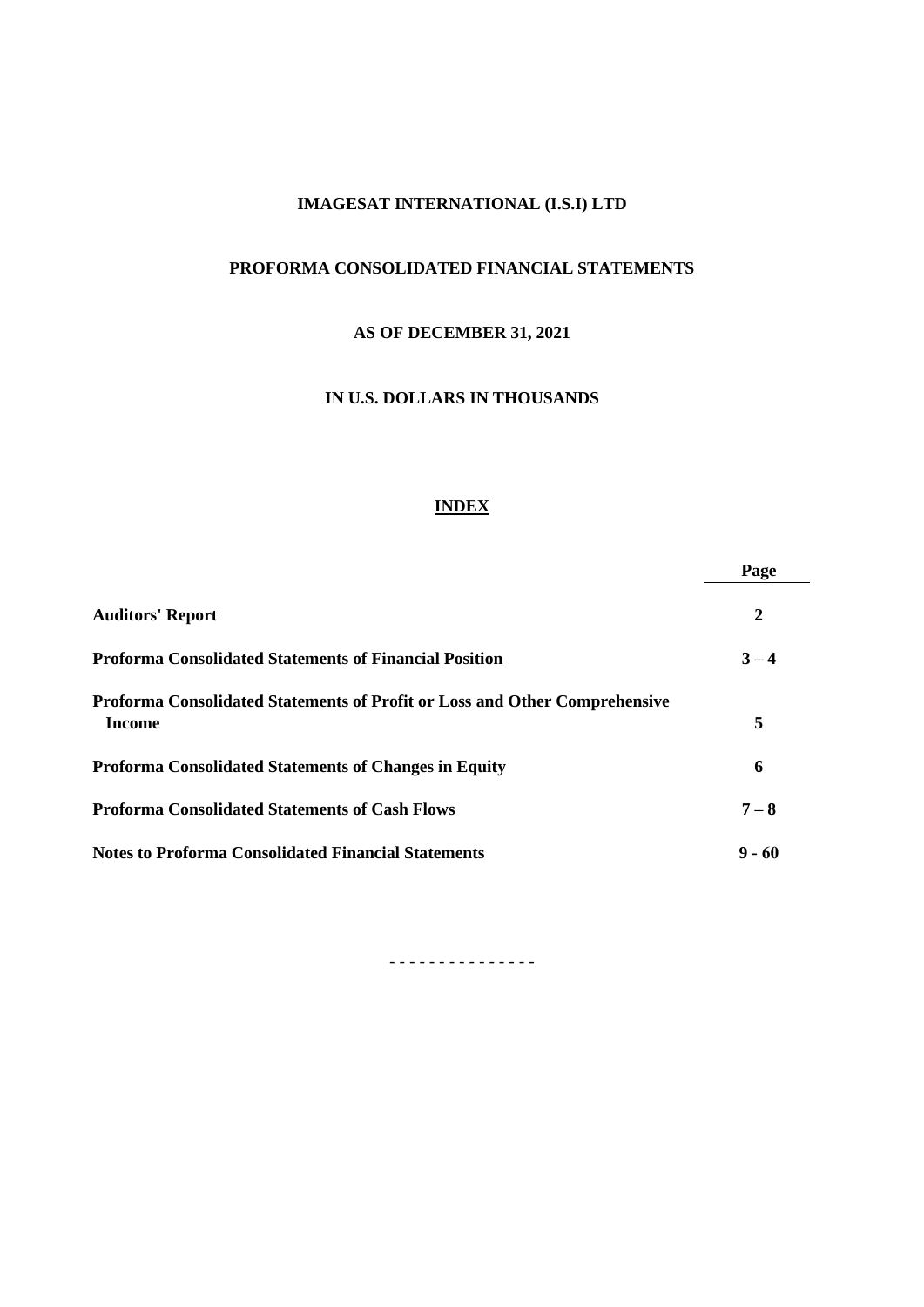

**Kost Forer Gabbay & Kasierer** 144 Menachem Begin Road, Building A, Tel-Aviv 6492102, Israel

Tel: +972-3-6232525 Fax: +972-3-5622555 ey.com

## **AUDITORS' REPORT**

#### **To the Shareholders of**

# **IMAGESAT INTERNATIONAL (I.S.I) LTD**

We have audited the accompanying proforma consolidated statements of financial position of Imagesat International (I.S.I) Ltd ("the Company") as of December 31, 2021 and 2020, and the related proforma consolidated statements of profit or loss and other comprehensive income, changes in equity and cash flows for each of the three years in the period ended December 31, 2021. These proforma financial statements are the responsibility of the Company's board of directors and management. Our responsibility is to express an opinion on these proforma financial statements based on our audits.

We conducted our audits in accordance with generally accepted auditing standards in Israel, including those prescribed by the Auditors' Regulations (Auditor's Mode of Performance), 1973. Those standards require that we plan and perform the audit to obtain reasonable assurance about whether the proforma financial statements are free of material misstatement. An audit includes examining, on a test basis, evidence supporting the amounts and disclosures in the proforma financial statements. An audit also includes assessing the accounting principles used and significant estimates made by the board of directors and management, as well as evaluating the overall financial statement presentation. We believe that our audits provide a reasonable basis for our opinion.

In our opinion, based on our audits, the proforma consolidated financial statements referred to above present fairly, in all material respects, the proforma financial position of the Company and its subsidiaries as of December 31, 2021 and 2020, and the proforma results of their operations, changes in their equity and cash flows for each of the three years in the period ended December 31, 2021, in conformity with International Financial Reporting Standards (IFRS) and with the provisions of the Israeli Securities Regulations (Annual Financial Statements), 2010.

Tel-Aviv, Israel KOST FORER GABBAY & KASIERER March 29, 2022 A Member of Ernst & Young Global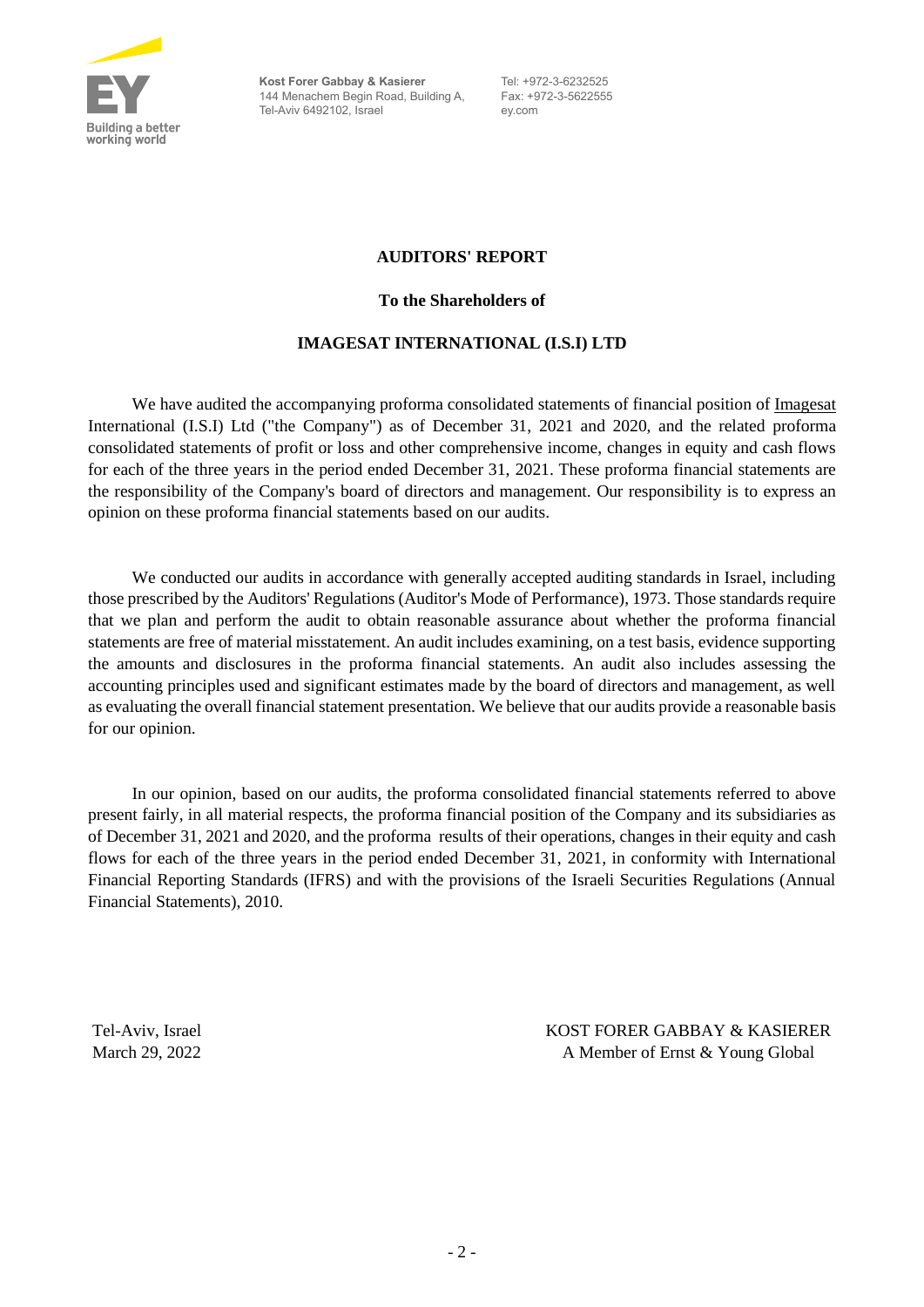# **PROFORMA CONSOLIDATED STATEMENTS OF FINANCIAL POSITION**

|                                               |             | December 31, |                                  |  |
|-----------------------------------------------|-------------|--------------|----------------------------------|--|
|                                               |             | 2021         | 2020                             |  |
|                                               | <b>Note</b> |              | <b>U.S. dollars in thousands</b> |  |
| <b>ASSETS</b>                                 |             |              |                                  |  |
| <b>CURRENT ASSETS:</b>                        |             |              |                                  |  |
| Cash and cash equivalents                     | 5           | 8,402        | 10,734                           |  |
| Restricted cash                               | 6b          | 691          | 3,200                            |  |
| Short-term deposits                           | 6a          | 44,750       | 31,000                           |  |
| Trade receivables                             | 7           | 6,985        | 5,696                            |  |
| Other account receivables                     | 8a          | 3,016        | 1,597                            |  |
| Inventories                                   | 2g          | 1,184        | 881                              |  |
|                                               |             | 65,028       | 53,108                           |  |
| <b>NON-CURRENT ASSETS:</b>                    |             |              |                                  |  |
| Property and equipment, net                   | 12          | 7,918        | 7,854                            |  |
| Advances on account of property and equipment | 11          | 90,900       | 69,602                           |  |
| Right-of-use assets                           | 9           | 6,014        | 1,038                            |  |
| Intangible assets                             | 13          | 839          | 1,369                            |  |
| Deferred taxes                                | 18          | 524          | 750                              |  |
| Long-term receivables                         | 8b          | 744          | 744                              |  |
|                                               |             | 106,939      | 81,357                           |  |
|                                               |             | 171,967      | 134,465                          |  |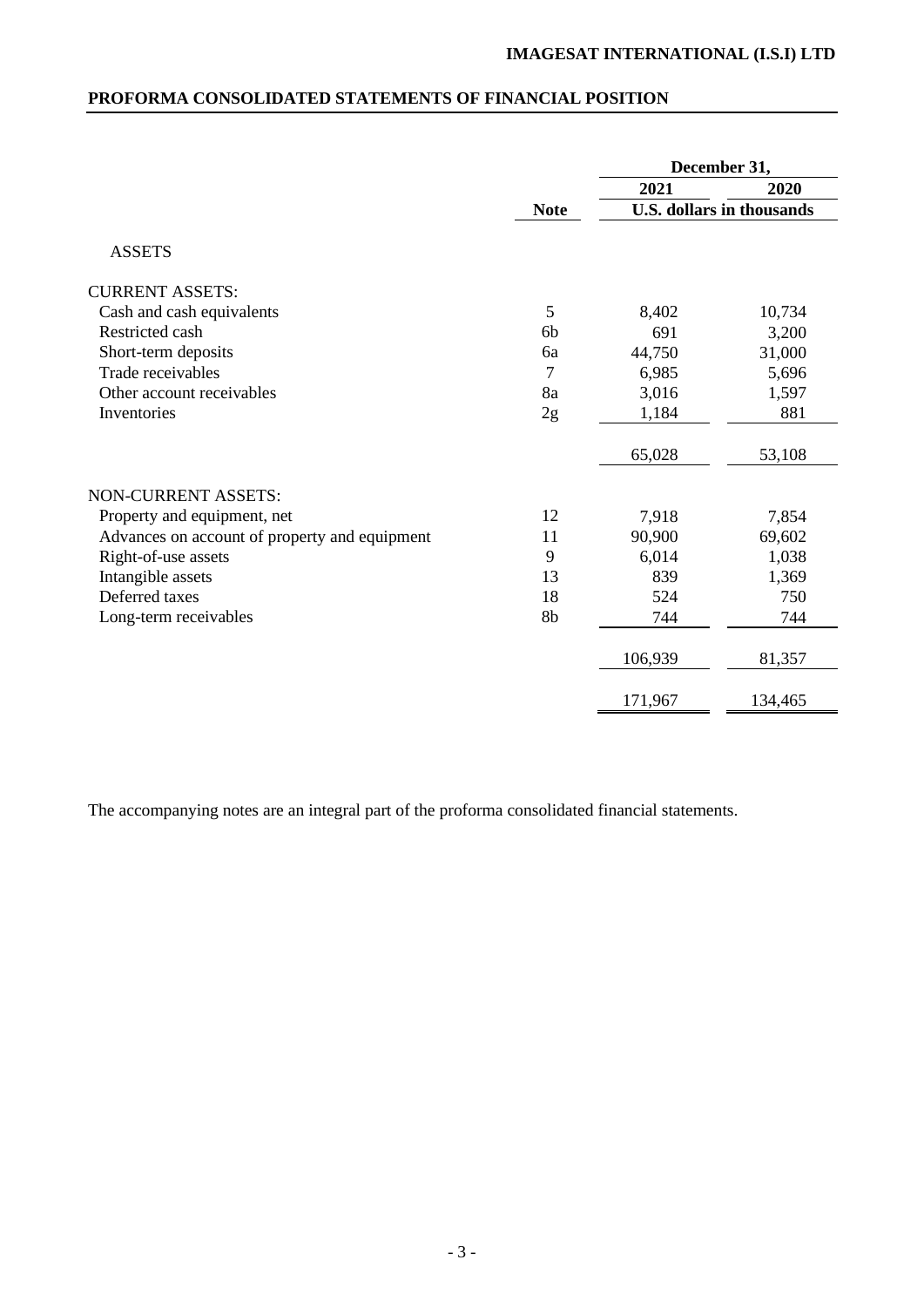# **PROFORMA CONSOLIDATED STATEMENTS OF FINANCIAL POSITION**

|                                          |                 | December 31, |                                  |
|------------------------------------------|-----------------|--------------|----------------------------------|
|                                          |                 | 2021         | 2020                             |
|                                          | <b>Note</b>     |              | <b>U.S. dollars in thousands</b> |
| LIABILITIES AND SHAREHOLDERS' EQUITY     |                 |              |                                  |
| <b>CURRENT LIABILITIES:</b>              |                 |              |                                  |
| Current maturities of lease liabilities  | 9               | 1,255        | 607                              |
| Trade payables                           |                 | 612          | 314                              |
| Deferred revenues                        |                 | 4,197        | 2,894                            |
| Income tax payable                       | 18              | 2,024        | 1,112                            |
| Other account payables                   | 14              | 4,426        | 3,338                            |
|                                          |                 | 12,514       | 8,265                            |
| <b>NON-CURRENT LIABILITIES:</b>          |                 |              |                                  |
| Lease liabilities                        | 9               | 5,181        | 587                              |
| Other liabilities                        | 15              | 165          | 326                              |
| Deferred revenues                        | 15              | 19,704       |                                  |
| Deferred taxes                           | 18 <sub>g</sub> |              | 391                              |
| Employee benefit liabilities             | 17              | 169          | 90                               |
| Loan from related party                  | 24              | 38,092       | 36,442                           |
|                                          |                 | 63,311       | 37,836                           |
| EQUITY ATTRIBUTABLE TO EQUITY HOLDERS    |                 |              |                                  |
| OF THE COMPANY:                          | 20              |              |                                  |
| Share capital                            |                 |              |                                  |
| Share premium and capital reserves       |                 | 144,485      | 144,485                          |
| Share-based payment transactions reserve | 21              | 924          | 496                              |
| Accumulated deficit                      |                 | (49, 267)    | (56, 617)                        |
|                                          |                 | 96,142       | 88,364                           |
|                                          |                 | 171,967      | 134,465                          |

The accompanying notes are an integral part of the proforma consolidated financial statements.

March 29, 2022

Date of approval of the Financial statements

Gillon Beck Chairman of the Board Noam Segal CEO

Kfir Aviv CFO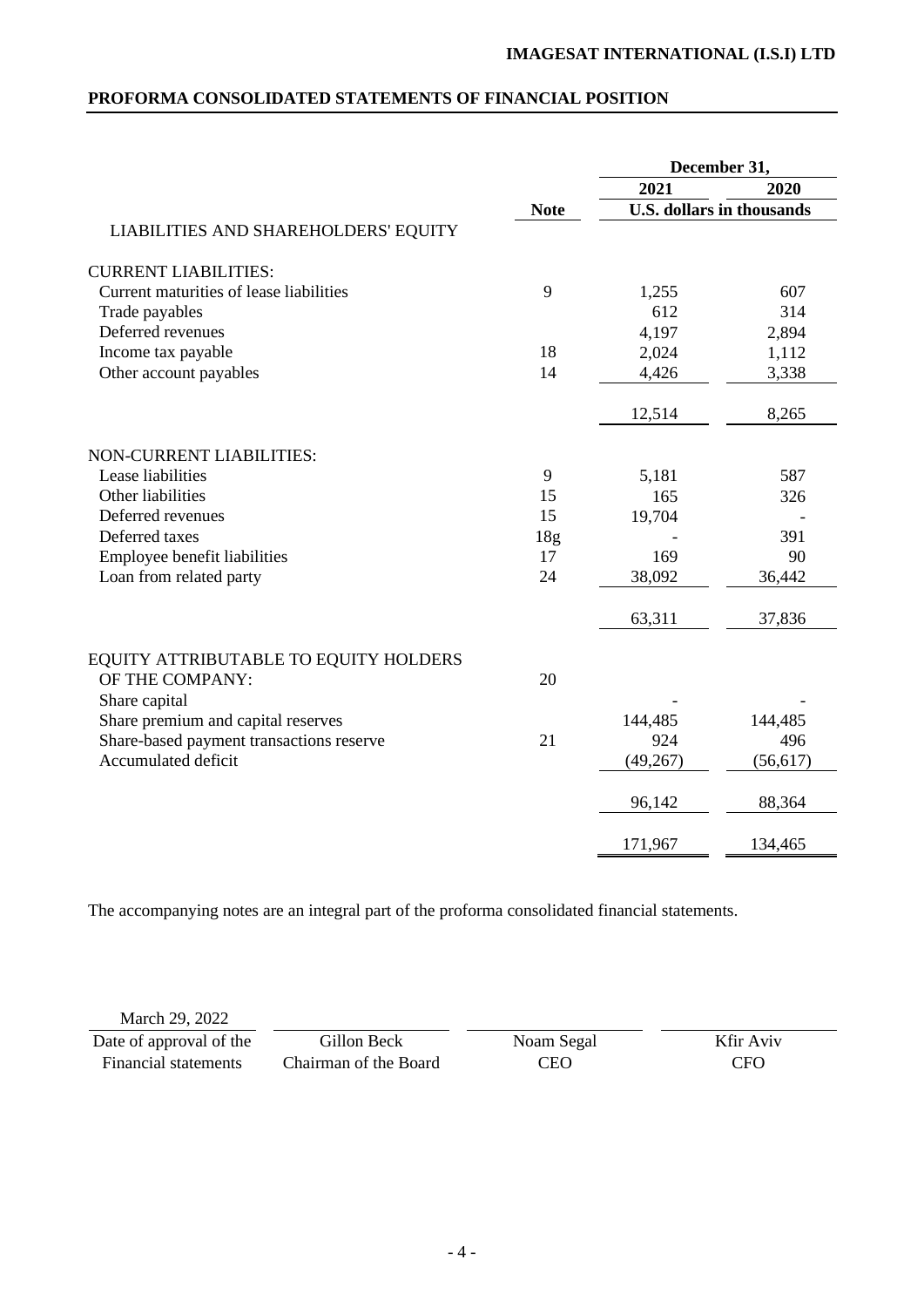# **PROFORMA CONSOLIDATED STATEMENTS OF PROFIT OR LOSS AND OTHER COMPREHENSIVE INCOME**

|                                                                                        |             |        | Year ended December 31,                                     |        |
|----------------------------------------------------------------------------------------|-------------|--------|-------------------------------------------------------------|--------|
|                                                                                        |             | 2021   | 2020                                                        | 2019   |
|                                                                                        | <b>Note</b> |        | <b>U.S. dollars in thousands</b><br>(except per share data) |        |
|                                                                                        |             |        |                                                             |        |
| Revenues                                                                               | 22a         | 36,268 | 25,917                                                      | 30,046 |
| Operating costs                                                                        | 22b         | 10,881 | 8,036                                                       | 9,051  |
| Depreciation                                                                           | 12, 13      | 3,223  | 2,143                                                       | 6,190  |
| Gross profit                                                                           |             | 22,164 | 15,738                                                      | 14,805 |
| Selling and marketing                                                                  | 22c         | 2,568  | 2,280                                                       | 2,241  |
| General and administrative                                                             | 22d         | 3,771  | 2,814                                                       | 2,495  |
| Research and development                                                               | 22e         | 4,890  | 1,939                                                       | 3,033  |
| Operating income                                                                       |             | 10,935 | 8,705                                                       | 7,036  |
| Finance expenses, net                                                                  | 22f         | 1,898  | 878                                                         | 730    |
| Income before taxes on income                                                          |             | 9,037  | 7,827                                                       | 6,306  |
| Taxes on income                                                                        | 18          | 1,604  | 693                                                         | 12     |
| Net income                                                                             |             | 7,433  | 7,134                                                       | 6,294  |
| Other comprehensive loss (net of taxes):<br>Loss from remeasurement of defined benefit |             |        |                                                             |        |
| plans                                                                                  | 17          | (83)   | (3)                                                         | (36)   |
| Total other comprehensive loss                                                         |             | (83)   | (3)                                                         | (36)   |
| Total comprehensive income                                                             |             | 7,350  | 7,131                                                       | 6,258  |
| Net earnings per share:                                                                |             |        |                                                             |        |
| Net earnings per share attributable to equity<br>holders of the Company                |             | 1.51   | 1.45                                                        | 1.54   |
|                                                                                        |             |        |                                                             |        |
| Net earnings per share on a fully diluted basis                                        |             | 1.49   | 1.43                                                        | 1.54   |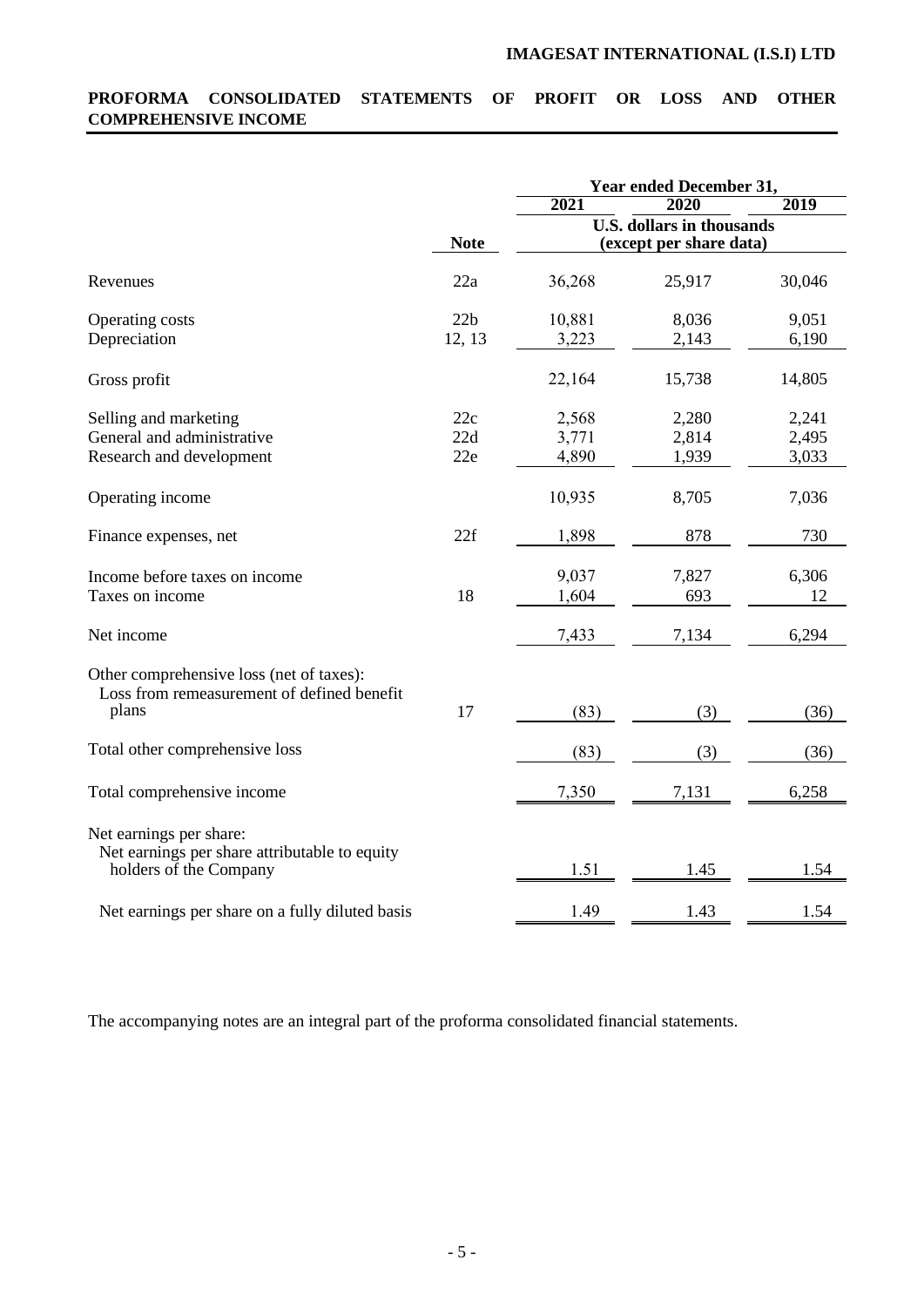# **PROFORMA CONSOLIDATED STATEMENTS OF CHANGES IN EQUITY**

|                                          | <b>Share</b><br>capital | <b>Share</b><br>premium<br>and<br>capital<br>reserves | <b>Share-based</b><br>payment<br>transactions<br>reserve<br><b>U.S.</b> dollars in thousands | <b>Accumulated</b><br>net income<br>(deficit) | <b>Total</b> |
|------------------------------------------|-------------------------|-------------------------------------------------------|----------------------------------------------------------------------------------------------|-----------------------------------------------|--------------|
|                                          |                         |                                                       |                                                                                              |                                               |              |
| Balance as of January 1, 2019            |                         | 114,782                                               | 51                                                                                           | (70,006)                                      | 44,827       |
| Net income                               |                         |                                                       |                                                                                              | 6,294                                         | 6,294        |
| Share-based compensation                 |                         |                                                       | 182                                                                                          |                                               | 182          |
| Other comprehensive loss for the<br>year |                         |                                                       |                                                                                              | (36)                                          | (36)         |
| Balance as of December 31, 2019          |                         | 114,782                                               | 233                                                                                          | (63,748)                                      | 51,267       |
| Net income                               |                         |                                                       |                                                                                              | 7,134                                         | 7,134        |
| Net proceeds from share issue            |                         | 29,703                                                |                                                                                              |                                               | 29,703       |
| Share-based compensation                 |                         |                                                       | 263                                                                                          |                                               | 263          |
| Other comprehensive loss for the<br>year |                         |                                                       |                                                                                              | (3)                                           | (3)          |
| Balance as of December 31, 2020          |                         | 144,485                                               | 496                                                                                          | (56, 617)                                     | 88,364       |
| Net income                               |                         |                                                       |                                                                                              | 7,433                                         | 7,433        |
| Share-based compensation                 |                         |                                                       | 428                                                                                          |                                               | 428          |
| Other comprehensive loss for the<br>year |                         |                                                       |                                                                                              | (83)                                          | (83)         |
| Balance as of December 31, 2021          |                         | 144,485                                               | 924                                                                                          | (49, 267)                                     | 96,142       |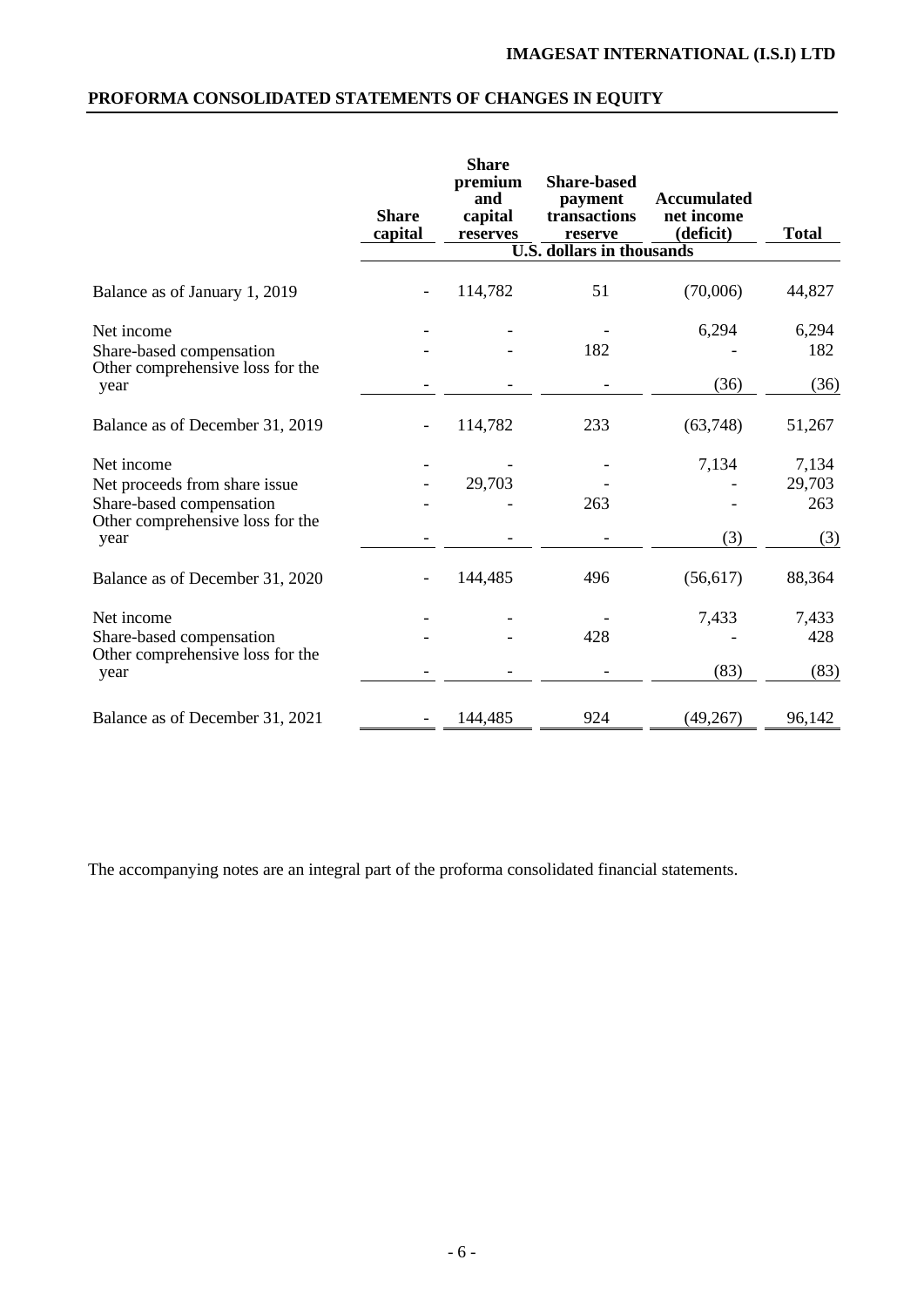# **PROFORMA CONSOLIDATED STATEMENTS OF CASH FLOWS**

|                                                                                      | <b>Year ended December 31,</b> |                                  |         |
|--------------------------------------------------------------------------------------|--------------------------------|----------------------------------|---------|
|                                                                                      | 2021                           | 2020                             | 2019    |
|                                                                                      |                                | <b>U.S. dollars in thousands</b> |         |
| Cash flows from operating activities:                                                |                                |                                  |         |
| Net income                                                                           | 7,433                          | 7,134                            | 6,294   |
| Adjustments to reconcile net income to net cash<br>provided by operating activities: |                                |                                  |         |
| Adjustments to the profit or loss items:                                             |                                |                                  |         |
| Depreciation of property and equipment                                               | 2,592                          | 1,609                            | 5,700   |
| Depreciation of intangible asset                                                     | 631                            | 534                              | 490     |
| Amortization of right-of-use asset                                                   | 644                            | 518                              | 485     |
| Share-based compensation                                                             | 428                            | 263                              | 182     |
| Finance expenses, net                                                                | 1,379                          | 1,014                            | 760     |
| Taxes on income                                                                      | 1,604                          | 693                              | 12      |
| Change in employee benefit liabilities, net                                          | (4)                            | 26                               | (16)    |
|                                                                                      | 7,274                          | 4,657                            | 7,613   |
| Changes in asset and liability items:                                                |                                |                                  |         |
| Decrease (increase) in trade receivables                                             | (1,289)                        | 97                               | (1,280) |
| Increase in other accounts receivables                                               | (1, 419)                       | (655)                            | (275)   |
| Increase in inventories                                                              | (303)                          | (395)                            | (18)    |
| Increase (decrease) in trade payables                                                | 146                            | (79)                             | (275)   |
| Increase (decrease) in deferred revenues                                             | 21,007                         | (2,555)                          | 3,938   |
| Increase in other account payables                                                   | 923                            | 1,388                            | 287     |
|                                                                                      | 19,065                         | (2,199)                          | 2,377   |
| Cash paid or received during the year for:                                           |                                |                                  |         |
| Interest received                                                                    | 271                            | 346                              | 498     |
| Taxes paid                                                                           | (846)                          | (21)                             | (10)    |
|                                                                                      |                                |                                  |         |
|                                                                                      | (575)                          | 325                              | 488     |
| Net cash provided by operating activities                                            | 33,197                         | 9,917                            | 16,772  |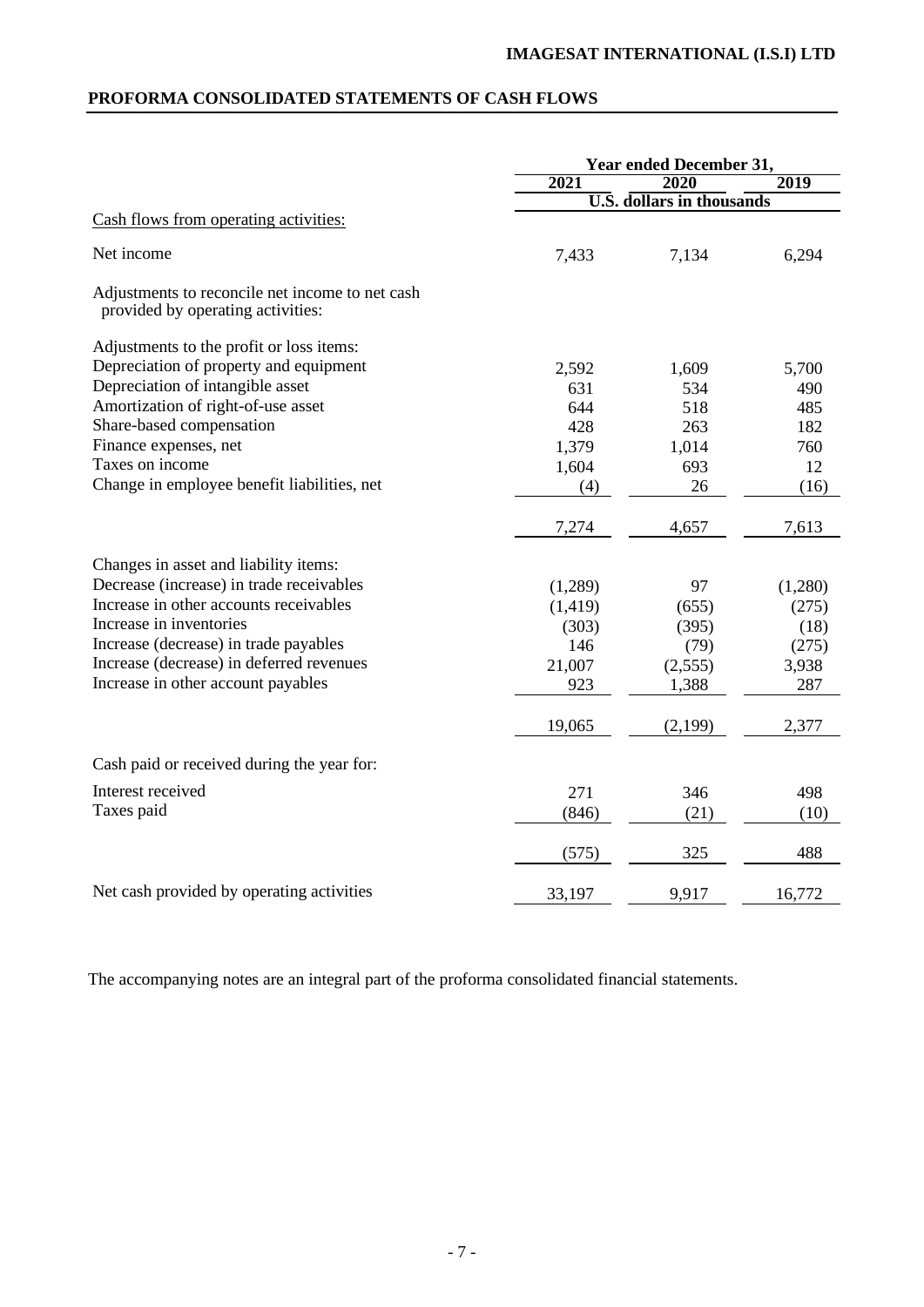# **PROFORMA CONSOLIDATED STATEMENTS OF CASH FLOWS**

|                                                                                              | Year ended December 31, |                                  |         |
|----------------------------------------------------------------------------------------------|-------------------------|----------------------------------|---------|
|                                                                                              | 2021                    | 2020                             | 2019    |
|                                                                                              |                         | <b>U.S. dollars in thousands</b> |         |
| Cash flows from investing activities:                                                        |                         |                                  |         |
| Purchase of property and equipment                                                           | (1,760)                 | (2,571)                          | (843)   |
| Investment in intangible assets                                                              | (102)                   | (791)                            | (10)    |
| Advances on account of property and equipment                                                | (21, 854)               | (18, 327)                        | (8,761) |
| Change in bank deposits, net                                                                 | (13,750)                | (19,000)                         |         |
| Change in restricted bank deposits, net                                                      | 2,509                   | (3,015)                          | (185)   |
| Net cash used in investing activities                                                        | (34, 957)               | (43,704)                         | (9,799) |
| Cash flows from financing activities:                                                        |                         |                                  |         |
| Share capital investment, net                                                                |                         | 29,451                           |         |
| Repayment of lease liabilities                                                               | (657)                   | (564)                            | (480)   |
| Grants received                                                                              | 85                      | 85                               | 170     |
|                                                                                              |                         |                                  |         |
| Net cash provided by (used in) financing activities                                          | (572)                   | 28,972                           | (310)   |
| Increase (decrease) in cash and cash equivalents                                             | (2, 332)                | (4, 815)                         | 6,663   |
| Cash and cash equivalents at the beginning of the year                                       | 10,734                  | 15,549                           | 8,886   |
| Cash and cash equivalents at the end of the year                                             | 8,402                   | 10,734                           | 15,549  |
| Significant non-cash transactions:                                                           |                         |                                  |         |
| Purchase of property and equipment vs. trade payables                                        | 339                     | 80                               | 6       |
| Recognition of right-of-use assets vs. lease liability                                       | 5,620                   |                                  | 1,074   |
| Share capital investment related tax                                                         |                         | 252                              |         |
| Classification of advances on account of property and<br>equipment to property and equipment | 557                     |                                  |         |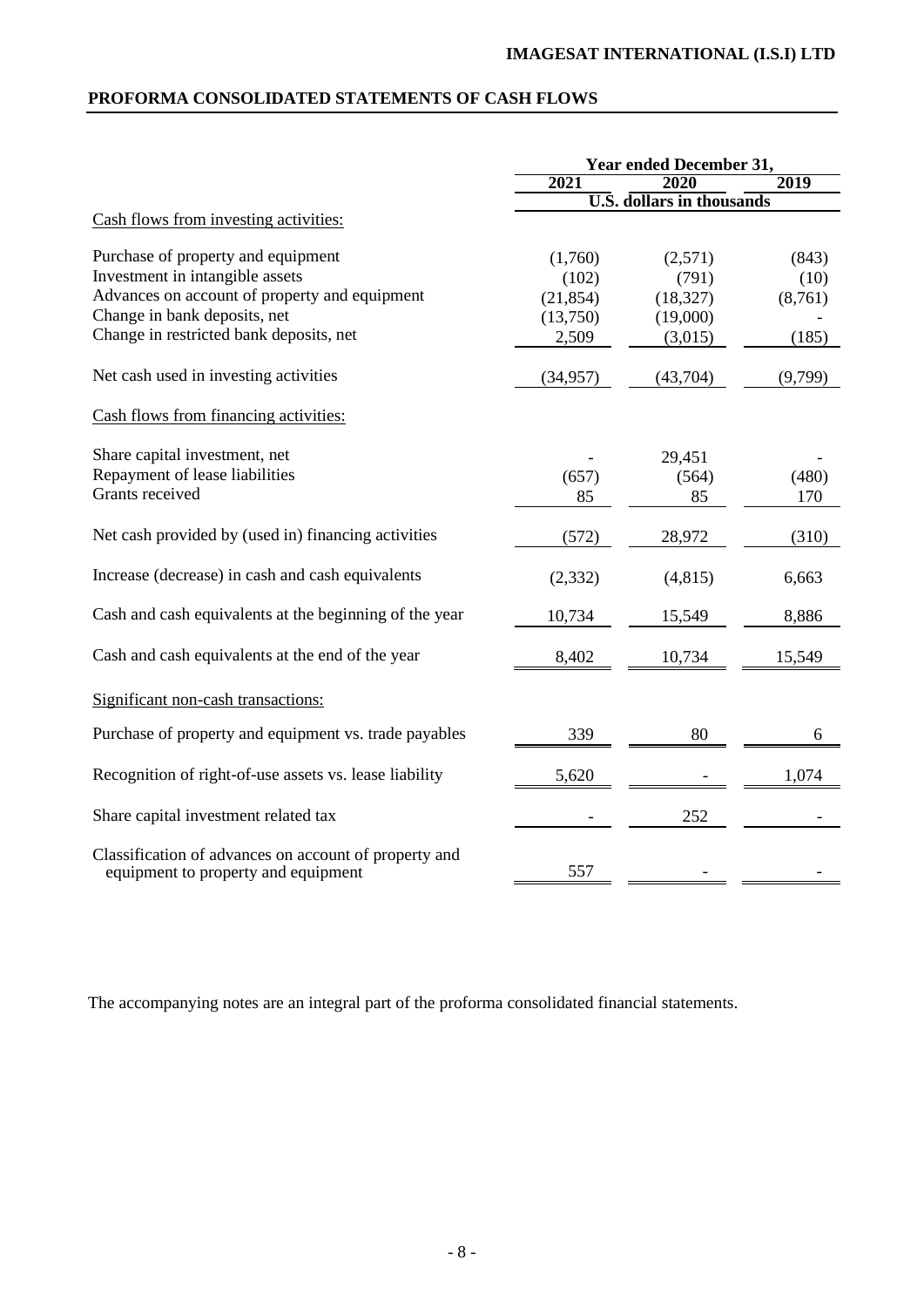# **NOTE 1:- GENERAL**

a. Imagesat International (I.S.I) Ltd ("Imagesat" or "the Company") and its subsidiaries ("the Group") specialize in providing space-based intelligence solutions, very-very high resolution satellite imagery and data analytics specifically tailored for homeland defense markets worldwide. The Company was incorporated in Israel on January 26, 1999 as a limited private company. On September 7, 2000, the Company changed its name to Imagesat Israel Ltd. (previously West Indian Space Israel Ltd.) and, on September 2, 2021, the Company changed its name to Imagesat International (I.S.I) Ltd.

The Company launched its first Earth Remote Observation Satellite ("EROS"), EROS A, on December 5, 2000 (ceased to operate effectively on May 2016) and its second satellite, EROS B, on April 25, 2006.

On December 28, 2017, the Company signed a contract for purchasing EROS C3, a veryvery high-resolution multispectral satellite. See also Notes 11 and 24e(4) below.

On November 14, 2017 the Company entered into the Runner satellite ("Runner") purchasing agreement. The contractual date for receiving the Runner is in the second quarter of 2021. See also Note 11.

b. Company's structure and Restructuring:

The Company has founded as a wholly-owned subsidiary of ImageSat International N.V. ("ImageSat NV"), a foreign company incorporated in Curacao and registered in the Israeli Registrar of Companies as a foreign company. ImageSat NV was co-founded in 1997 by Israel Aerospace Industries Ltd. ("IAI"), and other investors in order to commercialize the Israeli aerospace industry's technology and operational experience.

Prior to the Restructuring, ImageSat NV had two wholly-owned subsidiaries: the Company, through which most of ImageSat NV's operations were performed, and ImageSat Israel Securities Ltd., an SPV (Special Purpose Vehicle) which was founded for raising funds for purchasing the EROS B, which discontinued its operation at the end of 2014 and was voluntarily liquidated on January 5, 2020.

In 2017, ImageSat NV founded its U.S. subsidiary named ISI USA LLC, which as of the date of signing these financial statements has not yet begun operating.

Following the Restructuring, which applies retroactively as from January 1, 2021, as detailed in Note 18 below, the holding structure in the Company was inverted whereby the Company became the parent company of the entire Group companies and ImageSat NV became a wholly-owned subsidiary of the Company.

Therefore, all comparative data in these financial statements are proforma data and are included as if the Restructuring had already completed.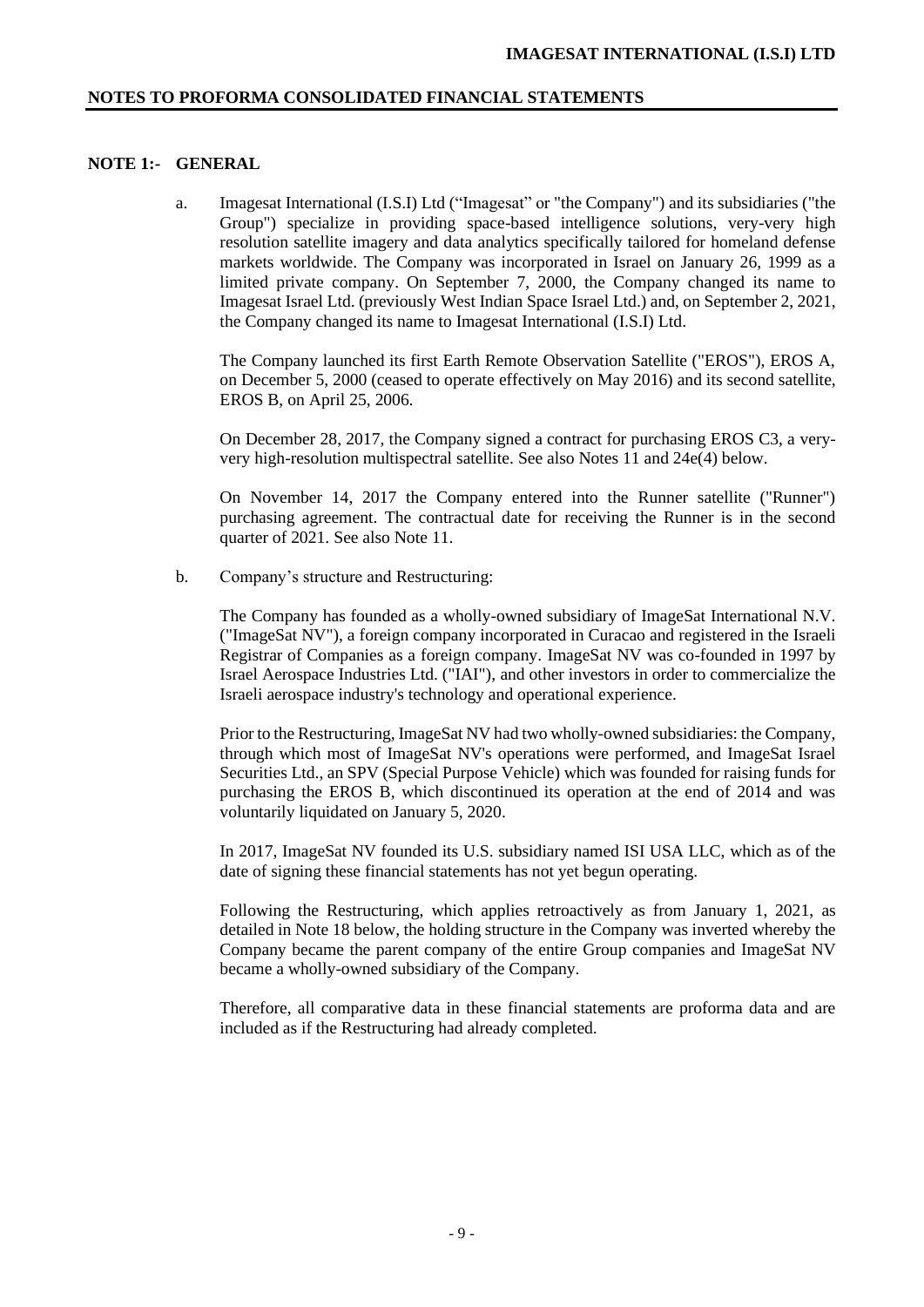## **NOTE 1:- GENERAL (Cont.)**

c. Special report in accordance with Regulation 9C

The Company has not appended separate financial information to the financial statements in accordance with Regulation 9C of the Israeli Securities Regulations (Periodic and Immediate Reports), 1970 given that separate financial statements will be of no effect since they will not add material information for the reasonable investor that is not included in the consolidated financial statements of the Company. In light of this and given the negligible amount of additional information that will be given to the investor in separate financial statements over the information included in the consolidated financial statements of the Group, the Company has chosen not to present separate financial information in the statements for the period ended on December 31, 2021.

d. Former investment agreements:

ImageSat NV was founded as a joint venture initiated by IAI, an Israeli State-owned company which, among others, develops space and satellite imagery technologies as well as high-resolution observation satellites. On November 2, 2017, the Company and IAI entered into an investment agreement with FIMI Opportunity 6 ("FIMI"), an Israeli investment fund. The investment agreement Closing took place on December 27, 2017, and consisted of the following: (1) in exchange for an investment of \$ 40 million, the Company allocated to FIMI Preferred A shares, representing 53.6% of the issued and outstanding share capital of the Company, as a result of which FIMI became the controlling shareholder in the Company; (2) the Company and IAI signed an amended and restated loan agreement ("the Amended Loan Agreement") according to which on the Closing date, the Company repaid \$ 35 million of the loan amount and all former Amended Loan Agreements and related rights with IAI became null and void (see also Notes 16b,  $24e(2)$  and (4)) and; (3) The Company and IAI entered into the EROS C3 satellite purchasing agreement (see also Notes 11 and 24e(4)).

On July 15, 2020, Discount Capital Bank Ltd ("DCM") purchased Preferred B shares of the Company, representing 17.17% of the Company's issued and outstanding share capital for a gross investment of \$ 31,725 thousand (see also Note 20).

e. Strategic collaboration agreements:

.

During September 2019, the Company signed a contract with a third party satellite operator according to which, inter alia, the Company shall have an exclusive right to commercialize the EROS C2 electro-optic satellite owned by the third party, which has similar capabilities to those of EROS C3, under the terms defined in the contract.

During January 2021, the Company signed an additional contract with a third party satellite operator according to which the Company will have an exclusive right to commercialize the EROS C1, another electro-optic satellite owned by the third party, which has similar capabilities to those of EROS C3, under the terms defined in the contract.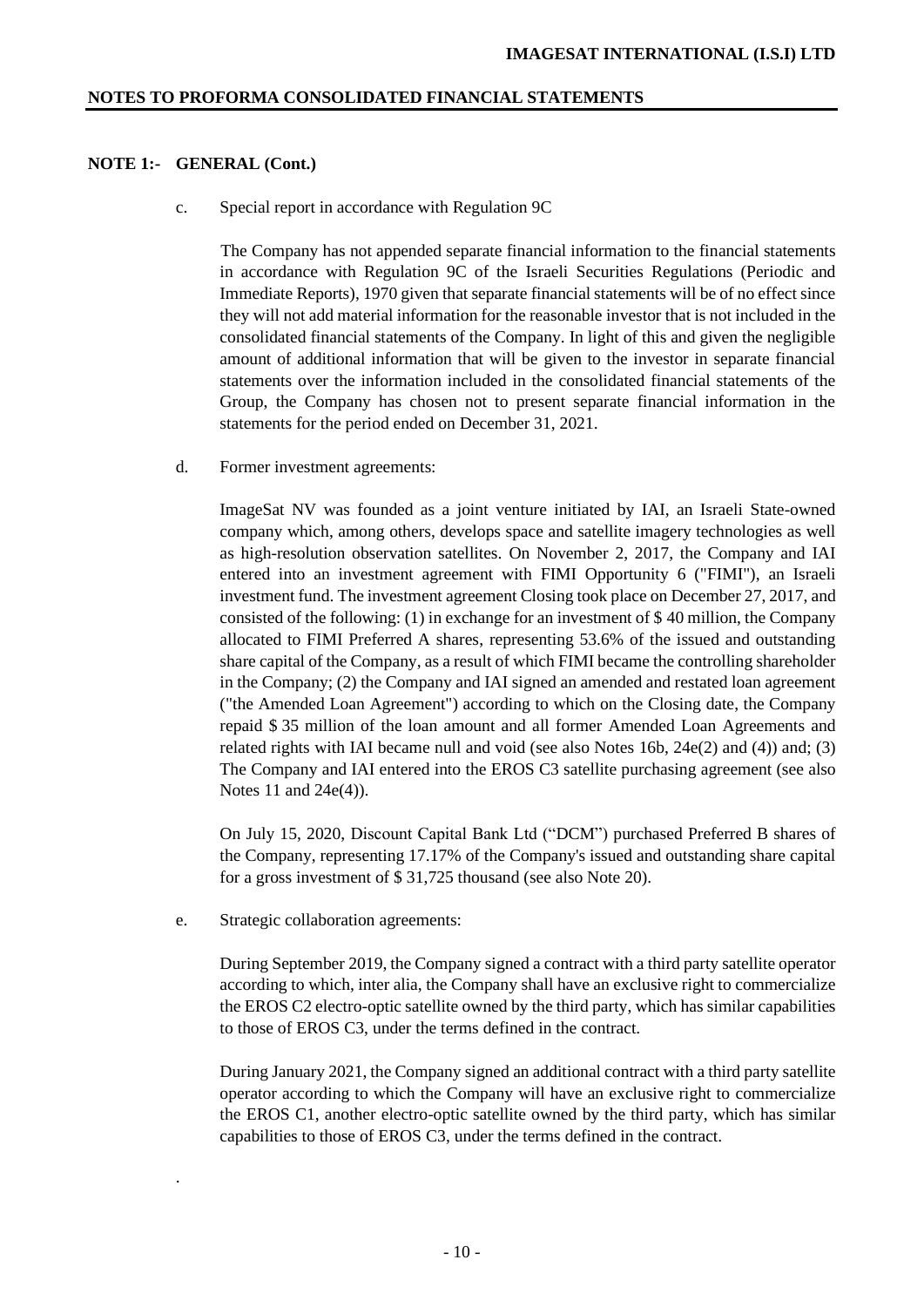# **NOTE 1:- GENERAL (Cont.)**

f. IPO of the Company

In February 2021, the Company published an IPO prospectus, an offer for sale prospectus and a shelf prospectus of the Company dated February 11, 2022 (Report dated February 10, 2022) ("the Prospectus"). On the same date, the offering pursuant to the Prospectus was completed and the Company became a public company whose shares were listed on the Tel Aviv Stock Exchange.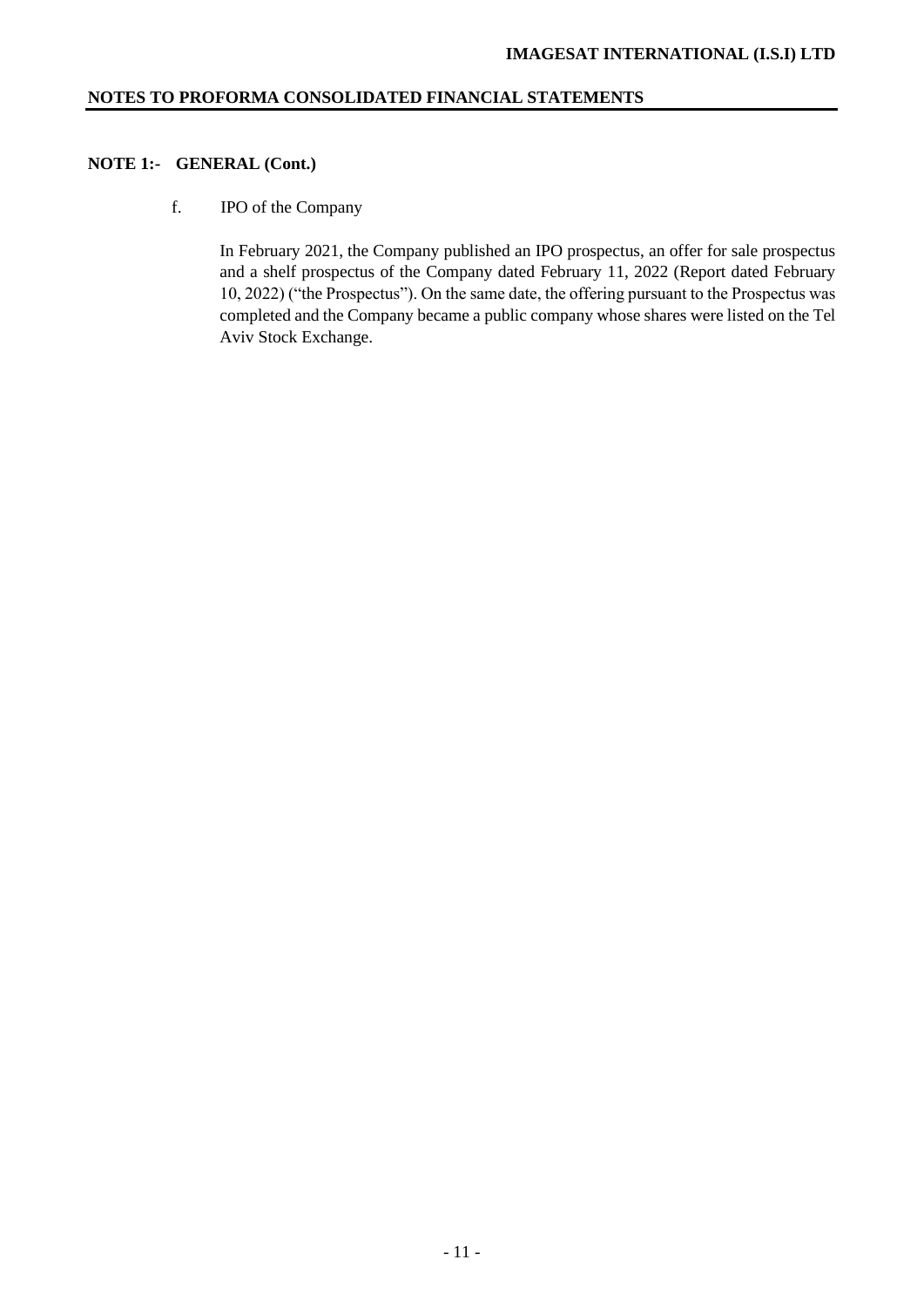# **NOTE 2:- SIGNIFICANT ACCOUNTING POLICIES**

The following accounting policies have been applied consistently in the financial statements for all periods presented, unless otherwise stated.

a. Basis of presentation of the financial statements:

These financial statements have been prepared in accordance with International Financial Reporting Standards ("IFRS"). Furthermore, the financial statements have been prepared in conformity with the provisions of the Israeli Securities Regulations (Annual Financial Statements), 2010.

The Company's financial statements have been prepared on a cost basis.

The Company has elected to present profit or loss items using the function of expense method.

b. The operating cycle:

The Group's operating cycle is one year.

c. Consolidated financial statements:

The consolidated financial statements comprise the financial statements of companies and partnerships that are controlled by the Company (subsidiaries). Control is achieved when the Company is exposed, or has rights, to variable returns from its involvement with the investee and has the ability to affect those returns through its power over the investee. Potential voting rights are considered when assessing whether an entity has control. The consolidation of the financial statements commences on the date on which control is obtained and ends when such control ceases.

The financial statements of the Company and of the subsidiaries are prepared as of the same dates and periods. The consolidated financial statements are prepared using uniform accounting policies by all companies in the Group. Significant intragroup balances and transactions and gains or losses resulting from intragroup transactions are eliminated in full in the consolidated financial statements.

A change in the ownership interest of a subsidiary, without a loss of control, is accounted for as a change in equity by adjusting the carrying amount of the non-controlling interests with a corresponding adjustment of the equity attributable to equity holders of the Company less / plus the consideration paid or received.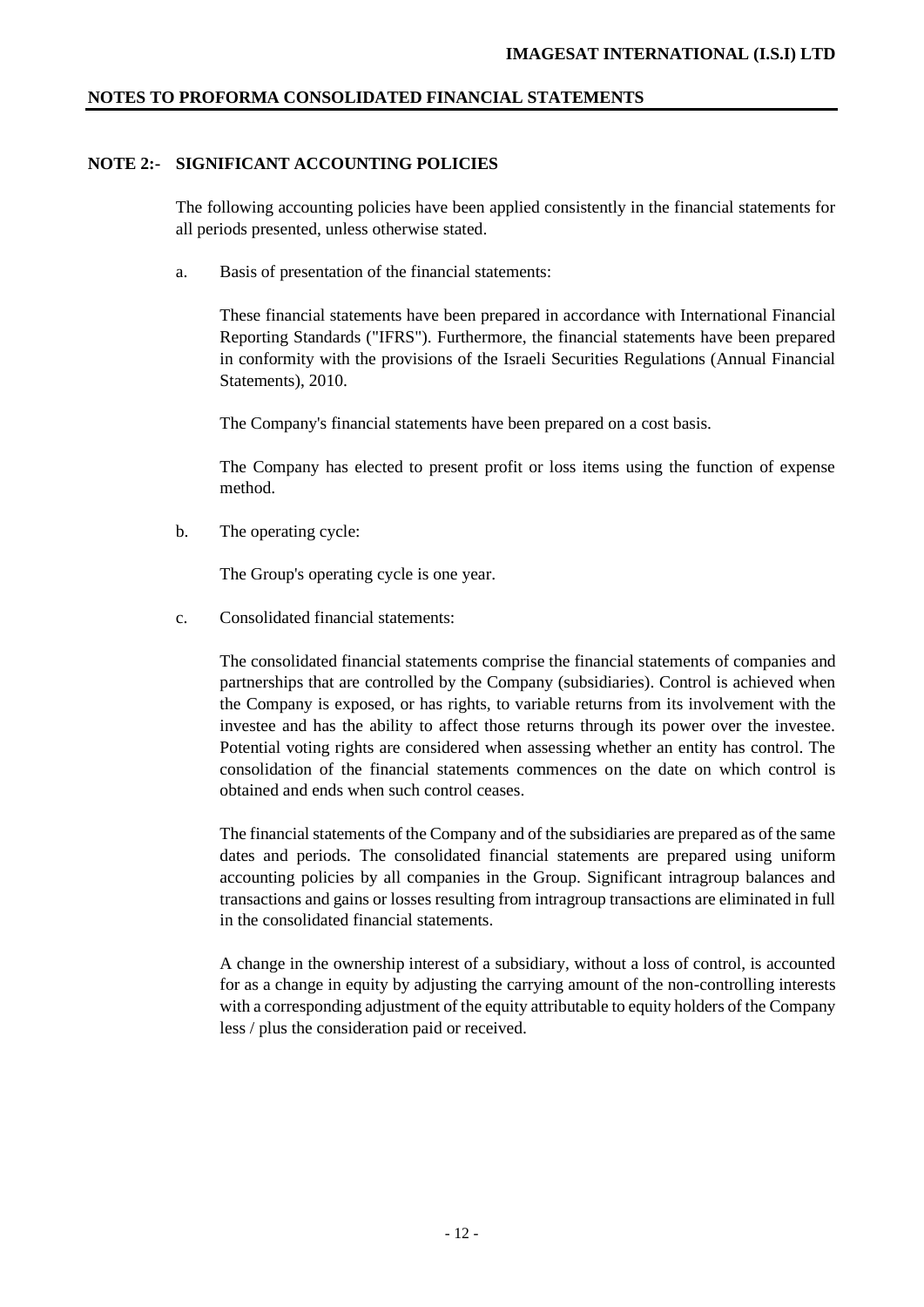## **NOTE 2:- SIGNIFICANT ACCOUNTING POLICIES (Cont.)**

- d. Functional currency, presentation currency and foreign currency:
	- 1. Functional currency and presentation currency:

The presentation currency of the financial statements is the U.S. Dollar ("dollar").

The Group determines the functional currency of each Group entity. The functional currency of all the Group companies is the dollar.

2. Transactions, assets and liabilities in foreign currency:

Transactions denominated in foreign currency are recorded upon initial recognition at the exchange rate at the date of the transaction. After initial recognition, monetary assets and liabilities denominated in foreign currency are translated at each reporting date into the functional currency at the exchange rate at that date. Exchange rate differences, other than those capitalized to qualifying assets or recorded in equity in hedges, are recognized in profit or loss. Non-monetary assets and liabilities denominated in foreign currency and measured at cost are translated at the exchange rate at the date of the transaction. Non-monetary assets and liabilities denominated in foreign currency and measured at fair value are translated into the functional currency using the exchange rate prevailing at the date when the fair value was determined.

3. Index-linked monetary items:

Monetary assets and liabilities linked to the changes in the Israeli Consumer Price Index ("Israeli CPI") are adjusted at the relevant index at the end of each reporting period according to the terms of the agreement.

e. Cash equivalents:

Cash equivalents are considered as highly liquid investments, including unrestricted shortterm bank deposits with an original maturity of three months or less from the date of investment or with a maturity of more than three months, but which are redeemable on demand without penalty and which form part of the Group's cash management.

f. Short-term deposits:

Short-term bank deposits are deposits with an original maturity of more than three months from the date of investment and which do not meet the definition of cash equivalents. The deposits are presented according to their terms of deposit.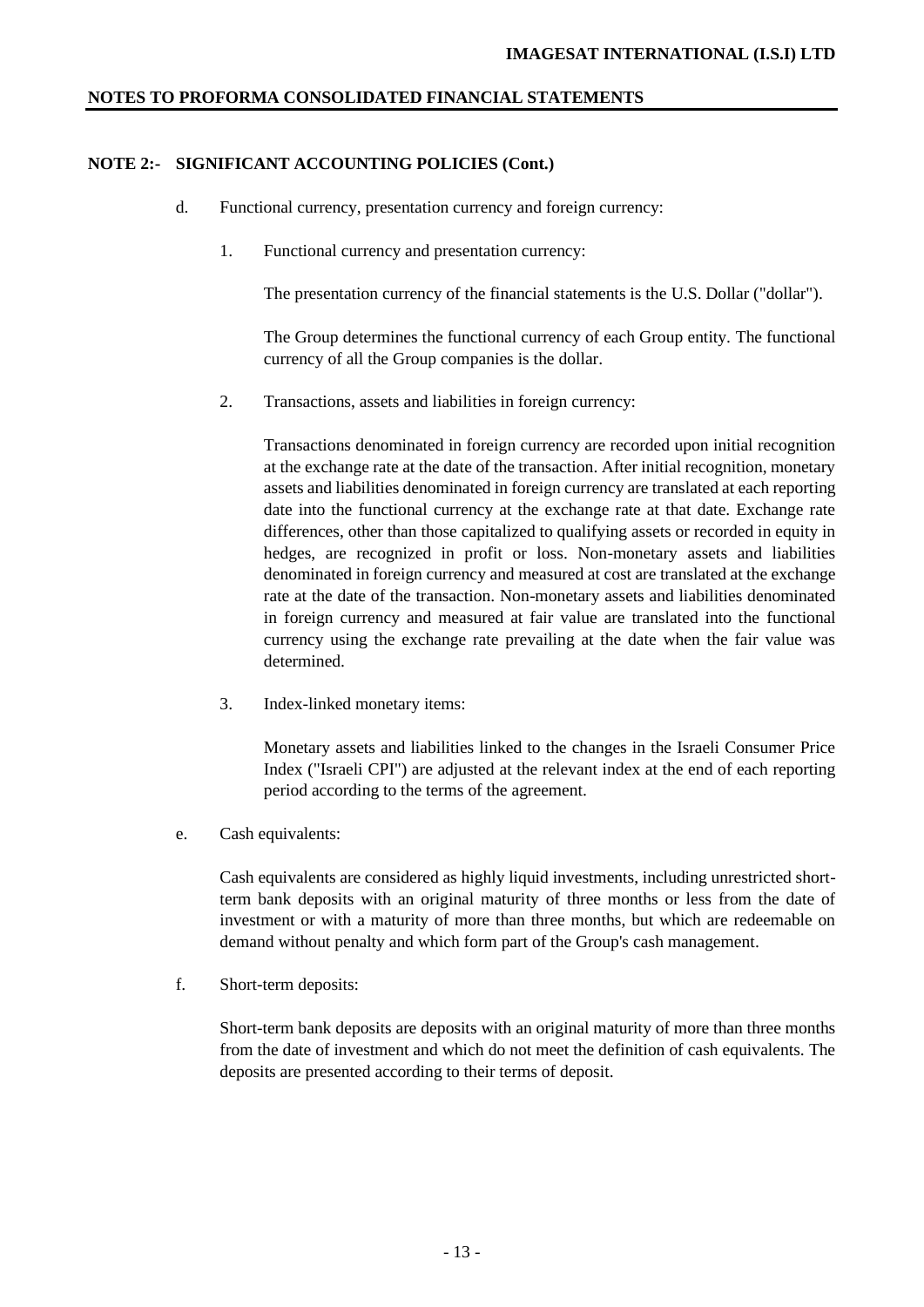## **NOTE 2:- SIGNIFICANT ACCOUNTING POLICIES (Cont.)**

g. Inventories:

Inventories are measured at the lower of cost and net realizable value. The cost of inventories comprises costs of purchase and costs incurred in bringing the inventories to their present location and condition. Net realizable value is the estimated selling price in the ordinary course of business less estimated costs of completion and estimated costs necessary to make the sale. The Company periodically evaluates the condition and age of inventories and makes provisions for slow moving inventories accordingly.

Composition of inventories:

|                                            | December 31,              |      |  |
|--------------------------------------------|---------------------------|------|--|
|                                            | 2021                      | 2020 |  |
|                                            | U.S. dollars in thousands |      |  |
| Purchased products based on specific costs | 1,184                     | 881  |  |
|                                            | 1,184                     | 881  |  |

## h. Revenue recognition:

Revenue from contracts with customers is recognized when the control over the goods or services is transferred to the customer. The transaction price is the amount of the consideration that is expected to be received based on the contract terms, excluding amounts collected on behalf of third parties (such as taxes).

In determining the amount of revenue from contracts with customers, the Company evaluates whether it is a principal or an agent in the arrangement. The Company is a principal when the Company controls the promised goods or services before transferring them to the customer. In these circumstances, the Company recognizes revenue for the gross amount of the consideration.

## Revenue from the sale of goods:

Revenue from sale of goods is recognized in profit or loss at the point in time when the control of the goods is transferred to the customer, generally upon delivery of the goods to the customer.

## Revenue from rendering of services:

Revenue from rendering of services is recognized over time, during the period the customer simultaneously receives and consumes the benefits provided by the Company's performance. The Company charges its customers based on payment terms agreed upon in specific agreements. When payments are made before or after the service is performed, the Company recognizes the resulting contract asset or liability.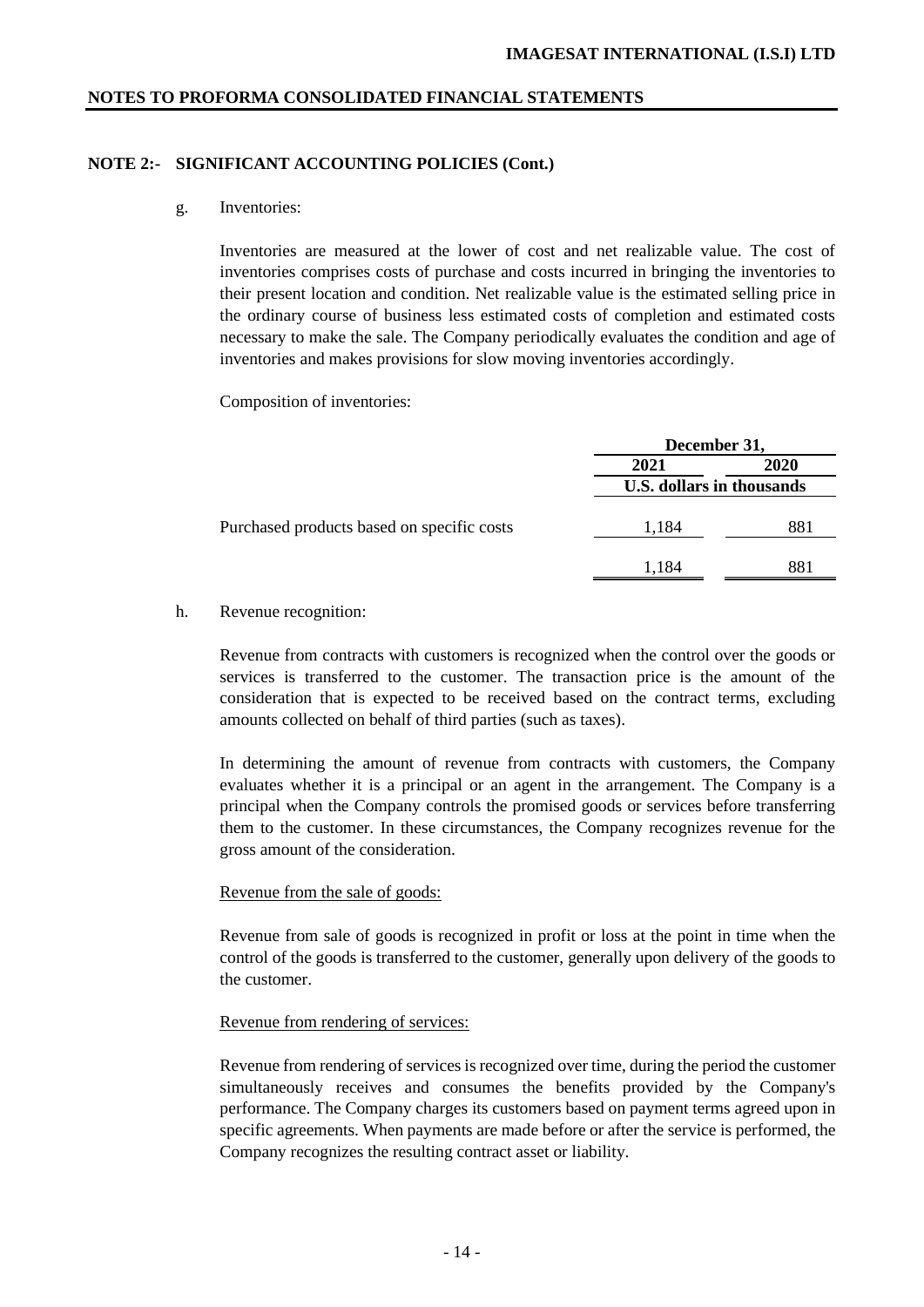# **NOTE 2:- SIGNIFICANT ACCOUNTING POLICIES (Cont.)**

### Costs of obtaining a contract:

In order to obtain certain contracts with customers, the Company incurs incremental costs in obtaining the contract (such as sales commissions which are contingent on making binding sales). Costs incurred in obtaining the contract with the customer which would not have been incurred if the contract had not been obtained and which the Company expects to recover are recognized as an asset and amortized on a systematic basis that is consistent with the provision of the services under the specific contract. An impairment loss in respect of capitalized costs of obtaining a contract is recognized in profit or loss when the carrying amount of the asset exceeds the remaining amount of consideration that the Company expects to receive for the goods or services to which the asset relates less the costs that relate directly to providing those goods or services and that have not been recognized as expenses.

The Company has elected to apply the practical expedient allowed by the Standard according to which incremental costs of obtaining a contract are recognized as an expense when incurred if the amortization period of the asset is one year or less.

## Allocating the transaction price:

For contracts that consist of more than one performance obligation, at contract inception the Company allocates the contract transaction price to each performance obligation identified in the contract on a relative stand-alone selling price basis. The stand-alone selling price is the price at which the Company would sell the promised goods or services separately to a customer. When the stand-alone selling price is not directly observable by reference to similar transactions with similar customers, the Company applies suitable methods for estimating the stand-alone selling price including: the adjusted market assessment approach, the expected cost plus a margin approach and the residual approach. The Company may also use a combination of these approaches to allocate the transaction price in the contract.

i. Government grants:

Government grants are recognized when there is reasonable assurance that the grants will be received and the Company will comply with the attached conditions.

Government grants received from the Israel Innovation Authority (formerly: the Office of the Chief Scientist in Israel, "the IIA") are recognized upon receipt as a liability if future economic benefits are expected from the research project that will result in royalty-bearing sales.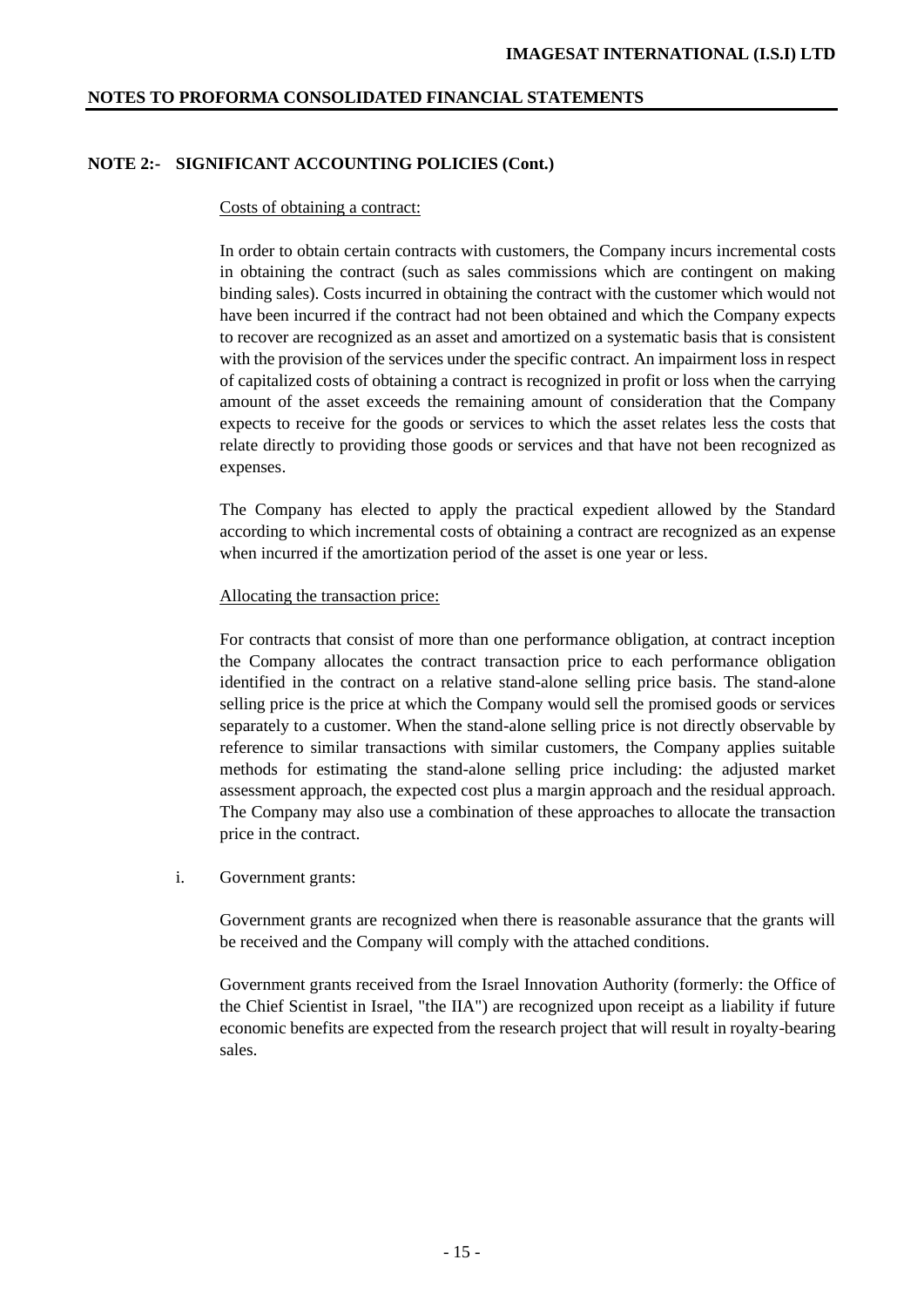## **NOTE 2:- SIGNIFICANT ACCOUNTING POLICIES (Cont.)**

A liability for grants received is first measured at fair value using a discount rate that reflects a market rate of interest. The difference between the amount of the grant received and the fair value of the liability is accounted for as a Government grant and recognized as a reduction of research and development expenses. After initial recognition, the liability is measured at amortized cost using the effective interest method. Royalty payments are treated as a reduction of the liability. If no economic benefits are expected from the research activity, the grant receipts are recognized as a reduction of the related research and development expenses. In that event, the royalty obligation is treated as a contingent liability in accordance with IAS 37.

At each reporting date, the Company evaluates whether there is reasonable assurance that the liability recognized, in whole or in part, will not be repaid (since the Company will not be required to pay royalties) based on the best estimate of future sales and using the original effective interest method, and if so, the appropriate amount of the liability is derecognized against a corresponding reduction in research and development expenses.

Amounts paid as royalties are recognized as settlement of the liability.

j. Taxes on income:

The tax results of current or deferred taxes are recognized in profit or loss, except to the extent that they relate to items which are recognized in other comprehensive income or equity.

1. Current taxes:

The current tax liability is measured using the tax rates and tax laws that have been enacted or substantively enacted by the reporting date as well as adjustments required in connection with the tax liability in respect of previous years.

2. Deferred taxes:

Deferred taxes are computed in respect of temporary differences between the carrying amounts in the financial statements and the amounts attributed for tax purposes.

Deferred tax balances are measured at the tax rates that are expected to apply when the asset is realized or the liability is settled, based on tax laws that have been enacted or substantively enacted by the reporting date.

Deferred tax assets are reviewed at each reporting date based on the probability of their utilization. Deductible carryforward losses and temporary differences for which deferred tax assets had not been recognized are reviewed at each reporting date and a respective deferred tax asset is recognized to the extent that its utilization is probable.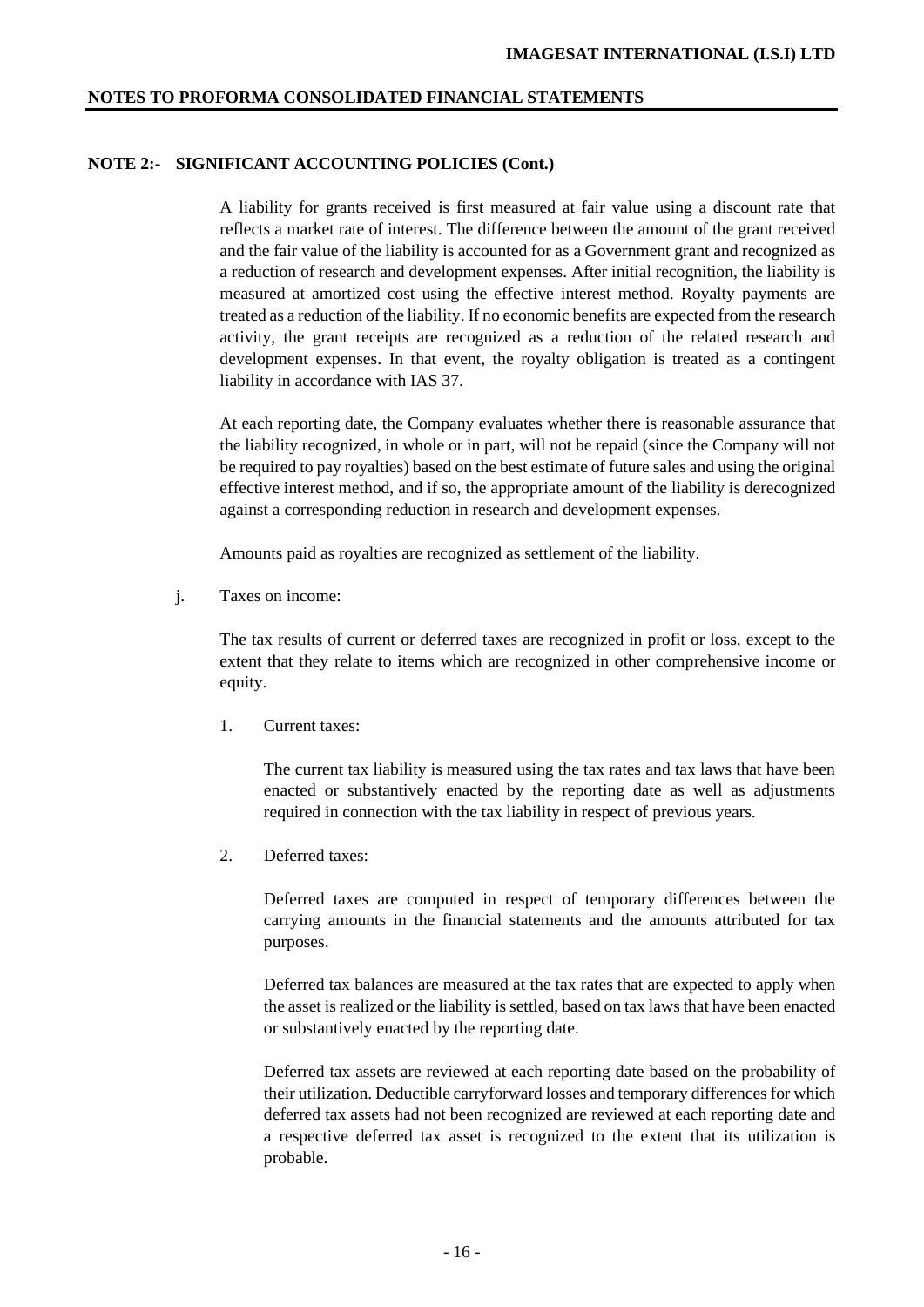## **NOTE 2:- SIGNIFICANT ACCOUNTING POLICIES (Cont.)**

Taxes that would apply in the event of the disposal of investments in investees have not been taken into account in computing deferred taxes, as long as the disposal of the investments in investees is not probable in the foreseeable future. Also, deferred taxes that would apply in the event of distribution of earnings by investees as dividends have not been taken into account in computing deferred taxes, since the distribution of dividends does not involve an additional tax liability or since it is the Company's policy not to initiate distribution of dividends from a subsidiary that would trigger an additional tax liability.

Taxes on income that relate to distributions of an equity instrument and to transaction costs of an equity transaction are accounted for pursuant to IAS 12.

Deferred taxes are offset if there is a legally enforceable right to offset a current tax asset against a current tax liability and the deferred taxes relate to the same taxpayer and the same taxation authority.

k. Leases:

On January 1, 2019, the Company first applied IFRS 16, "Leases" ("the Standard"). The Company elected to apply the provisions of the Standard using the modified retrospective method (without restatement of comparative data).

In view of the global Covid-19 crisis, in May 2020, the IASB issued "Covid-19-Related Rent Concessions - Amendment to IFRS 16, Leases" ("the Amendment"). The objective of the Amendment is to allow a lessee to apply a practical expedient according to which Covid-19 related rent concessions will not be accounted for as lease modifications but as variable lease payments. The relief applies solely to lessees.

The Amendment did not have any effect on the Company's financial statements.

The accounting policy for leases applied effective from January 1, 2019, is as follows:

The Company accounts for a contract as a lease when the contract terms convey the right to control the use of an identified asset for a period of time in exchange for consideration.

1. The Group as a lessee:

For leases in which the Company is the lessee, the Company recognizes on the commencement date of the lease a right-of-use asset and a lease liability, excluding leases whose term is up to 12 months and leases for which the underlying asset is of low value. For these excluded leases, the Company has elected to recognize the lease payments as an expense in profit or loss on a straight-line basis over the lease term.

Leases which entitle employees to a company car as part of their employment terms are accounted for as employee benefits in accordance with the provisions of IAS 19 and not as subleases.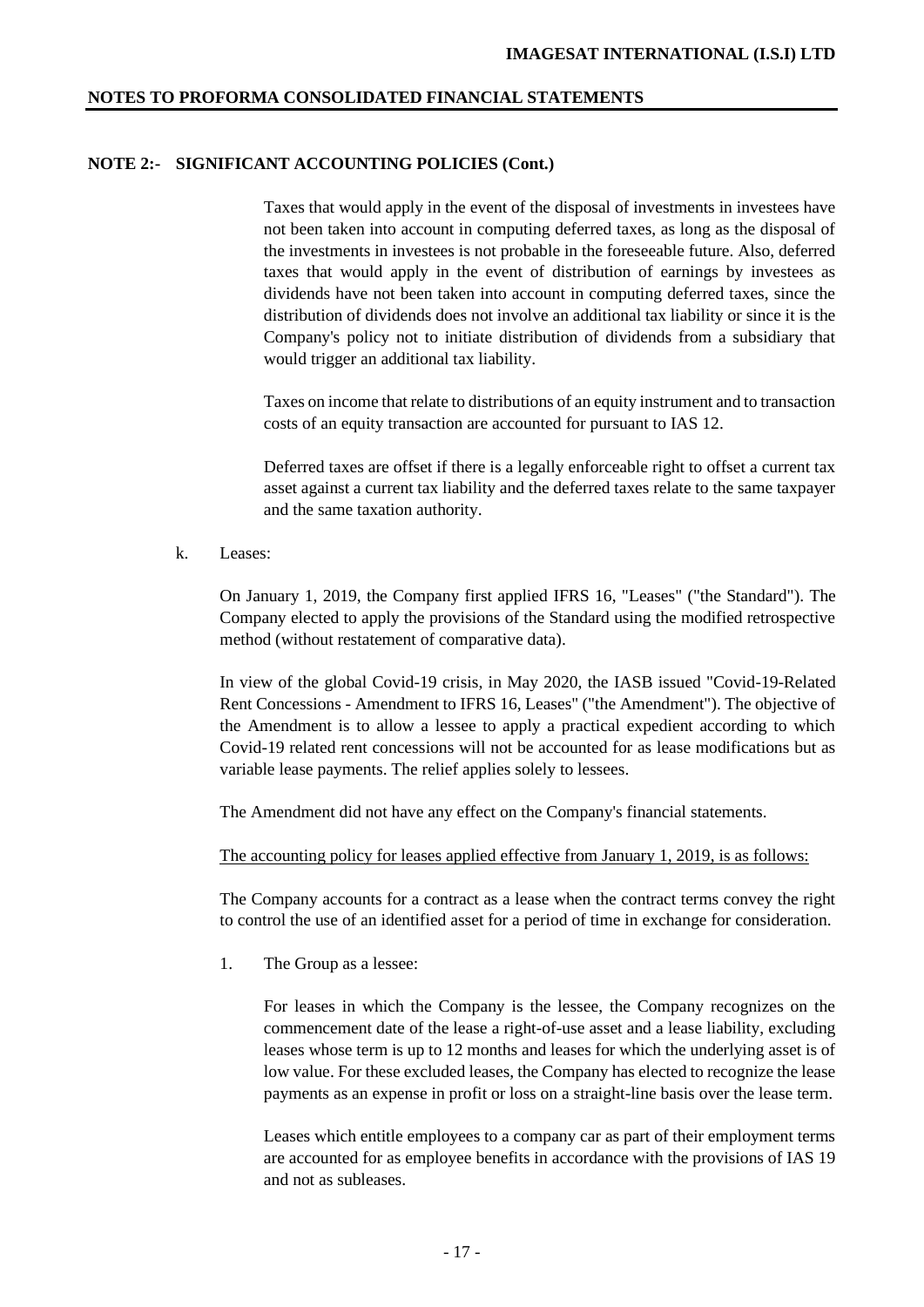# **NOTE 2:- SIGNIFICANT ACCOUNTING POLICIES (Cont.)**

On the commencement date, the lease liability includes all unpaid lease payments discounted at the interest rate implicit in the lease, if that rate can be readily determined, or otherwise using the Company's incremental borrowing rate. After the commencement date, the Company measures the lease liability using the effective interest rate method.

On the commencement date, the right-of-use asset is recognized in an amount equal to the lease liability plus lease payments already made on or before the commencement date and initial direct costs incurred. The right-of-use asset is measured applying the cost model and depreciated over the shorter of its useful life and the lease term.

The Company tests for impairment of the right-of-use asset whenever there are indications of impairment pursuant to the provisions of IAS 36.

2. Lease payments that depend on an index:

On the commencement date, the Company uses the index rate prevailing on the commencement date to calculate the future lease payments.

For leases in which the Company is the lessee, the aggregate changes in future lease payments resulting from a change in the index are discounted (without a change in the discount rate applicable to the lease liability) and recorded as an adjustment of the lease liability and the right-of-use asset, only when there is a change in the cash flows resulting from the change in the index (that is, when the adjustment to the lease payments takes effect).

#### The Group as lessee:

#### Operating leases:

Leases in which substantially all the risks and rewards of ownership of the leased asset are not transferred are classified as operating leases. Lease payments are recognized as an expense in profit or loss on a straight-line basis over the lease term.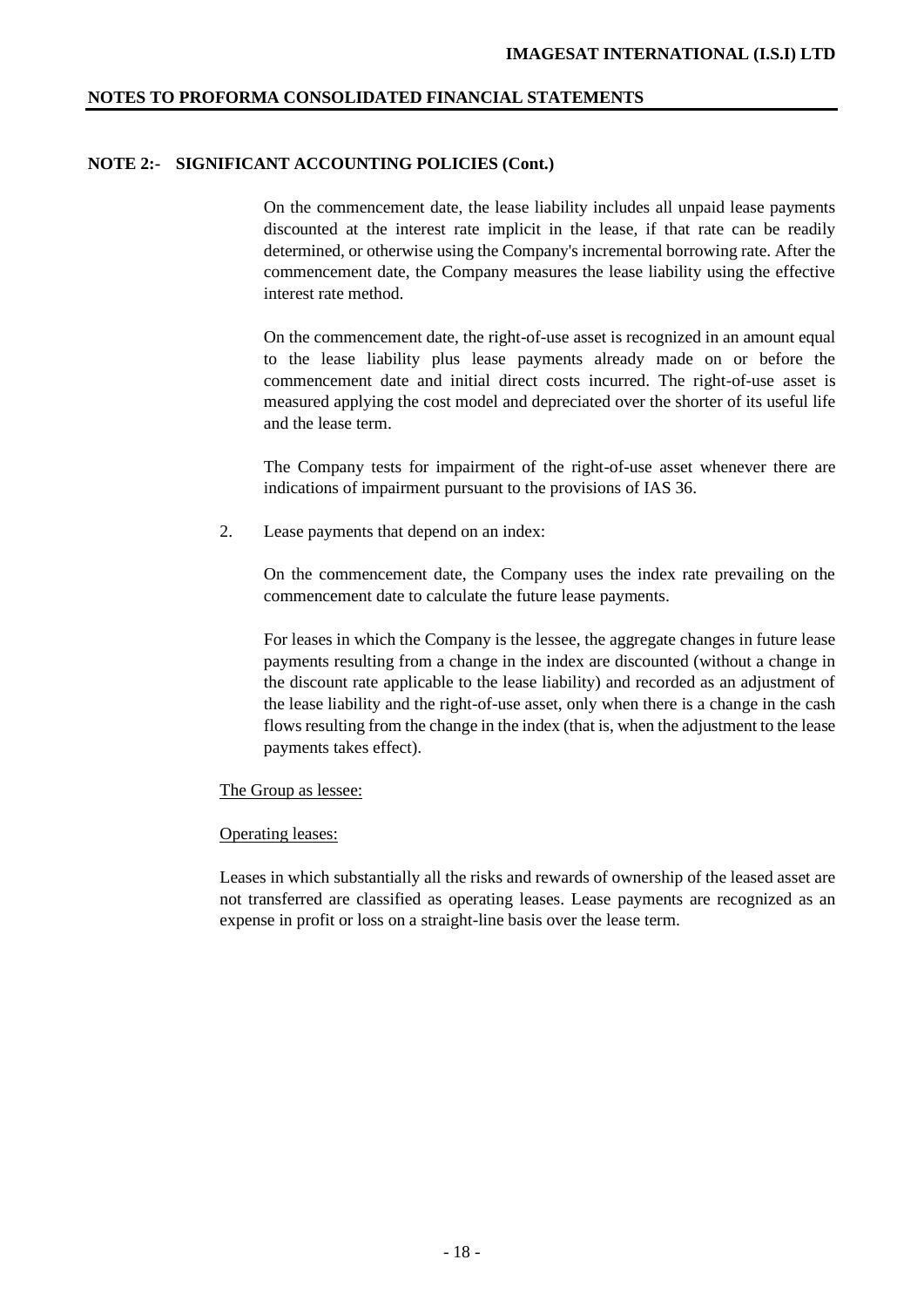# **NOTE 2:- SIGNIFICANT ACCOUNTING POLICIES (Cont.)**

## l. Property and equipment:

Items of property and equipment are measured at cost, including direct acquisition costs, less accumulated depreciation, accumulated impairment losses and any related investment grants and excluding day-to-day servicing expenses. Cost includes spare parts and auxiliary equipment that are used in connection with plant and equipment.

A part of an item of property, plant and equipment with a cost that is significant in relation to the total cost of the item is depreciated separately using the component method.

The cost of an item of property, plant and equipment comprises the initial estimate of the costs of dismantling and removing the item and restoring the site on which the item is located.

Depreciation is calculated on a straight-line basis over the useful life of the assets at annual rates as follows:

|                        | $\frac{0}{0}$ |
|------------------------|---------------|
| EROS B $(*)$           | 19            |
| Ground stations        | $3 - 14$      |
| Other office equipment | $\mathcal{R}$ |
| Leasehold improvements | See below     |

Leasehold improvements are depreciated on a straight-line basis over the shorter of the lease term (including the extension option held by the Group and intended to be exercised) and the useful life of the improvement.

The useful life, depreciation method and residual value of an asset are reviewed at least each year-end and any changes are accounted for prospectively as a change in accounting estimate. Depreciation of an asset ceases at the earlier of the date that the asset is classified as held for sale and the date that the asset is derecognized.

(\*) In 2019, a change of estimation was applied to the depreciation rate of this asset. See also Note 12b.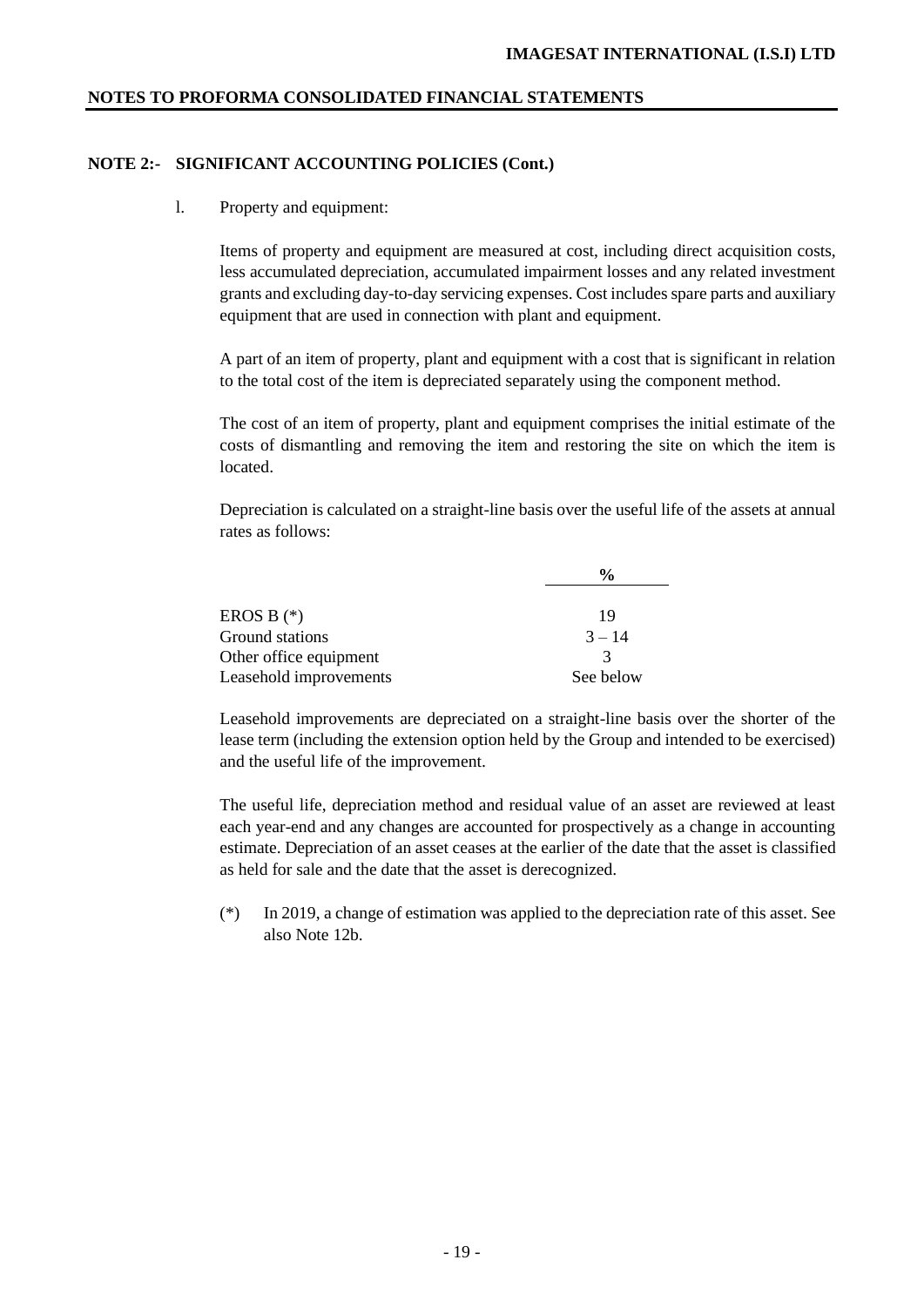### **NOTE 2:- SIGNIFICANT ACCOUNTING POLICIES (Cont.)**

#### m. Intangible assets:

Separately acquired intangible assets are measured on initial recognition at cost including direct acquisition costs. Intangible assets acquired in a business combination are measured at fair value at the acquisition date. Expenditures relating to internally generated intangible assets, excluding capitalized development costs, are recognized in the statement of profit or loss when incurred.

Intangible assets with a finite useful life are amortized over their useful life and reviewed for impairment whenever there is an indication that the asset may be impaired. The amortization period and the amortization method for an intangible asset are reviewed at least at each financial year end.

Intangible assets with indefinite useful lives are not systematically amortized and are tested for impairment annually or whenever there is an indication that the intangible asset may be impaired. The useful life of these assets is reviewed annually to determine whether their indefinite life assessment continues to be supportable. If the events and circumstances do not continue to support the assessment, the change in the useful life assessment from indefinite to finite is accounted for prospectively as a change in accounting estimate and on that date the asset is tested for impairment. Commencing from that date, the asset is amortized systematically over its useful life.

1. Research and development expenditures:

Research expenditures are recognized in profit or loss when incurred. Costs incurred in an internal development project are recognized as an intangible asset only if the Company can demonstrate (and these are cumulative conditions): the technical feasibility of completing the intangible asset so that it will be available for use or sale; the Company's intention to complete the intangible asset and use or sell it; the ability to use or sell the intangible asset; how the intangible asset will generate future economic benefits; the availability of adequate technical, financial and other resources to complete the intangible asset; and the ability to measure reliably the expenditures attributable to the intangible asset during its development.

The asset is measured at cost less any accumulated amortization and any accumulated impairment losses. Amortization of the asset begins when development is complete and the asset is available for use. The asset is amortized over its useful life. Testing of impairment is performed annually over the period of the development project.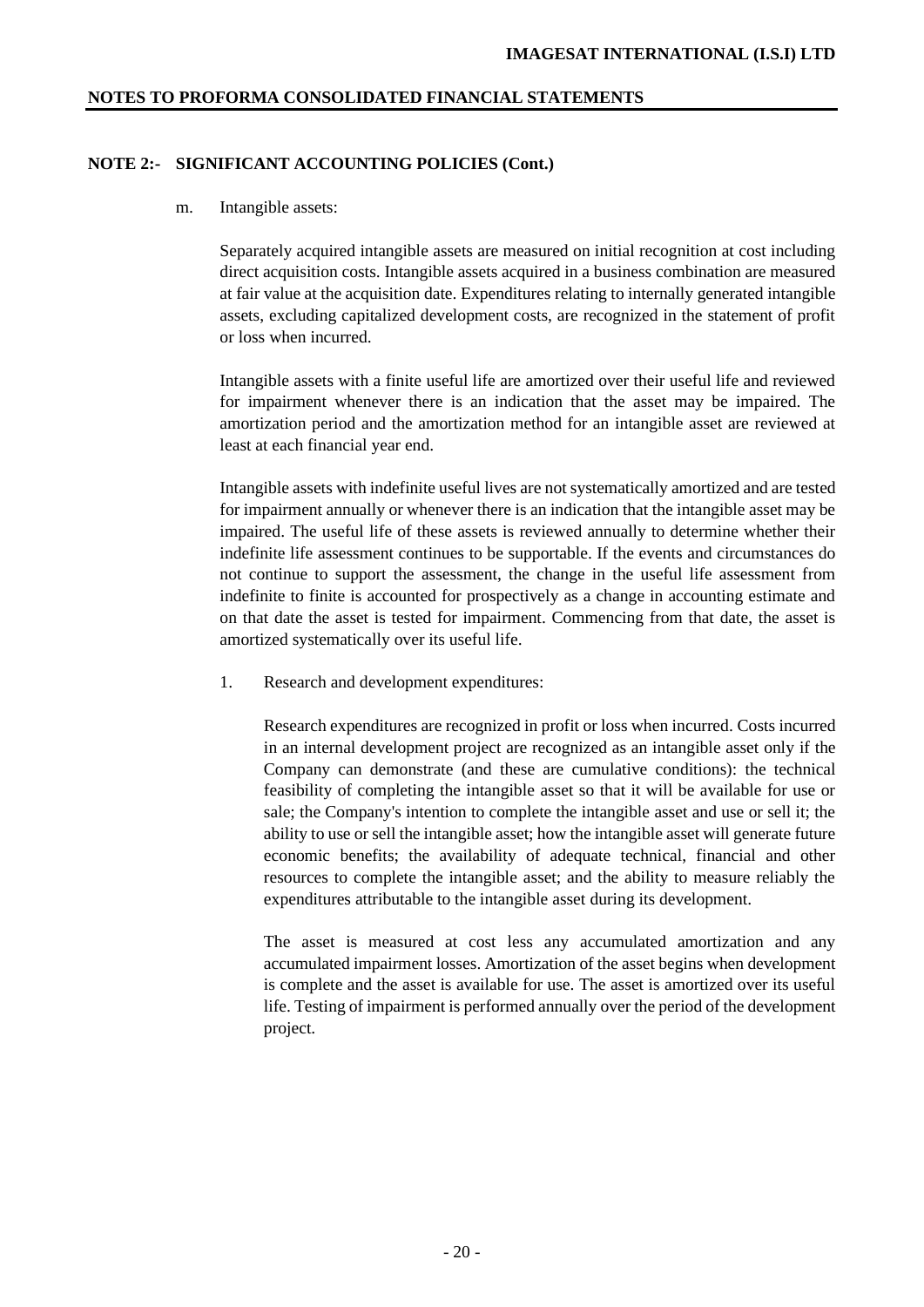# **NOTE 2:- SIGNIFICANT ACCOUNTING POLICIES (Cont.)**

2. Software:

The Group's assets include computer systems comprising hardware and software. Software forming an integral part of the hardware to the extent that the hardware cannot function without the programs installed on it is classified as fixed assets. In contrast, stand-alone software that adds functionality to the hardware is classified as an intangible asset.

The useful life of intangible assets is as follows:

|                                     | <b>Software</b>              | <b>Development</b><br>expenditures                                           |
|-------------------------------------|------------------------------|------------------------------------------------------------------------------|
| Useful life                         | As per the<br>license period | $3-10$ years                                                                 |
| Amortization method                 | Straight-line                | Straight-line<br>over the<br>expected period<br>of sales from the<br>project |
| In-house development or<br>purchase | Purchase                     | In-house<br>development                                                      |

n. Impairment of non-financial assets:

The Company evaluates the need to record an impairment of non-financial assets whenever events or changes in circumstances indicate that the carrying amount is not recoverable. If the carrying amount of non-financial assets exceeds their recoverable amount, the assets are reduced to their recoverable amount. The recoverable amount is the higher of fair value less costs of sale and value in use. In measuring value in use, the expected future cash flows are discounted using a pre-tax discount rate that reflects the risks specific to the asset. The recoverable amount of an asset that does not generate independent cash flows is determined for the cash-generating unit to which the asset belongs. Impairment losses are recognized in profit or loss.

An impairment loss of an asset, other than goodwill, is reversed only if there have been changes in the estimates used to determine the asset's recoverable amount since the last impairment loss was recognized. Reversal of an impairment loss, as above, shall not be increased above the lower of the carrying amount that would have been determined (net of depreciation or amortization) had no impairment loss been recognized for the asset in prior years and its recoverable amount. The reversal of impairment loss of an asset presented at cost is recognized in profit or loss.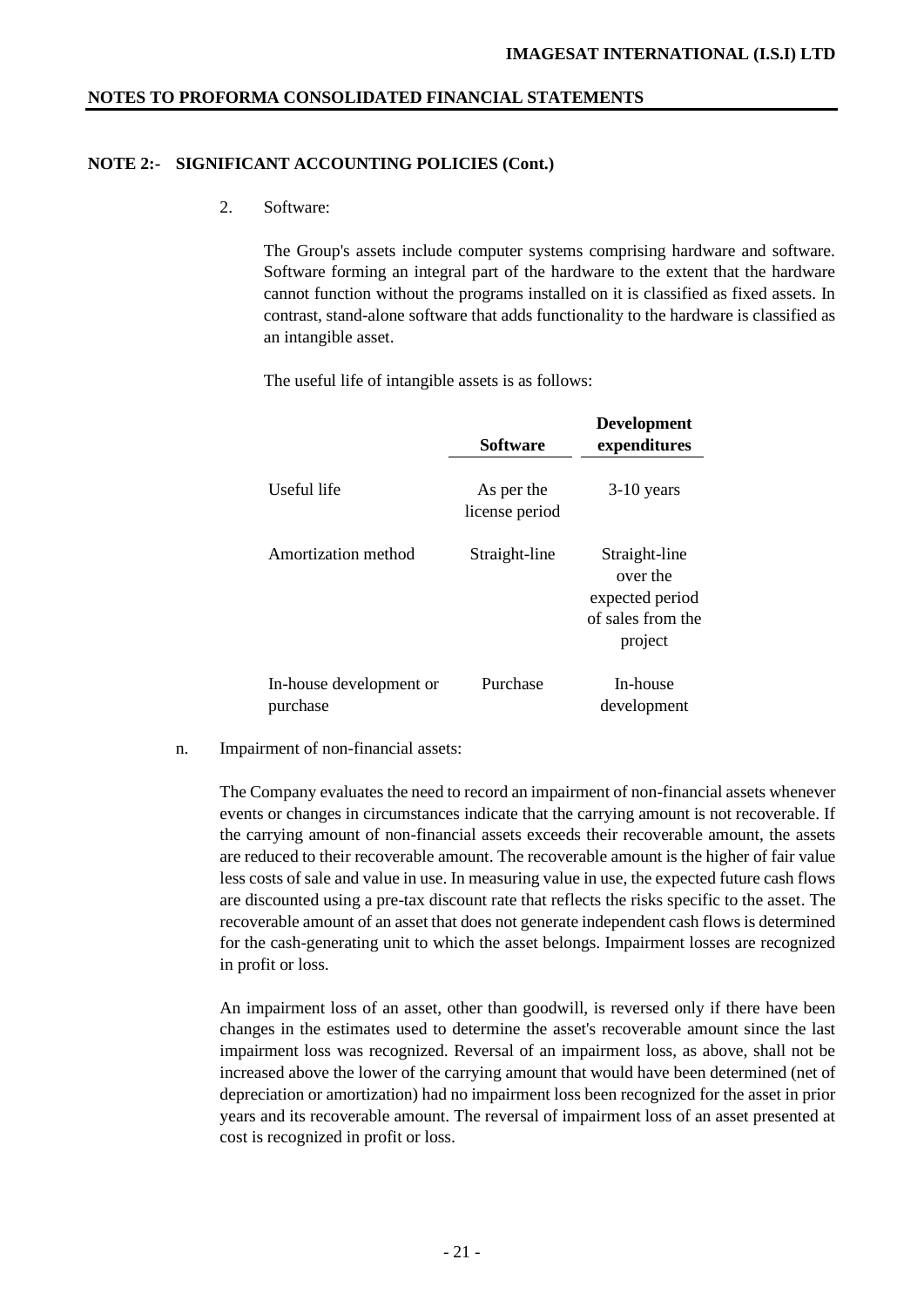# **NOTE 2:- SIGNIFICANT ACCOUNTING POLICIES (Cont.)**

- o. Financial instruments:
	- 1. Impairment of financial assets:

The Company evaluates at the end of each reporting period the loss allowance for financial debt instruments which are not measured at fair value through profit or loss. The Company distinguishes between two types of loss allowances:

- a) Debt instruments whose credit risk has not increased significantly since initial recognition, or whose credit risk is low - the loss allowance recognized in respect of this debt instrument is measured at an amount equal to the expected credit losses within 12 months from the reporting date (12-month ECLs); or
- b) Debt instruments whose credit risk has increased significantly since initial recognition, and whose credit risk is not low - the loss allowance recognized is measured at an amount equal to the expected credit losses over the instrument's remaining term (lifetime ECLs).

The Company has short-term financial assets such as trade receivables in respect of which the Company applies a simplified approach and measures the loss allowance in an amount equal to the lifetime expected credit losses.

2. Derecognition of financial assets:

A financial asset is derecognized only when:

- The contractual rights to the cash flows from the financial asset has expired; or;
- The Company has transferred substantially all the risks and rewards deriving from the contractual rights to receive cash flows from the financial asset or has neither transferred nor retained substantially all the risks and rewards of the asset, but has transferred control of the asset; or;
- The Company has retained its contractual rights to receive cash flows from the financial asset but has assumed a contractual obligation to pay the cash flows in full without material delay to a third party.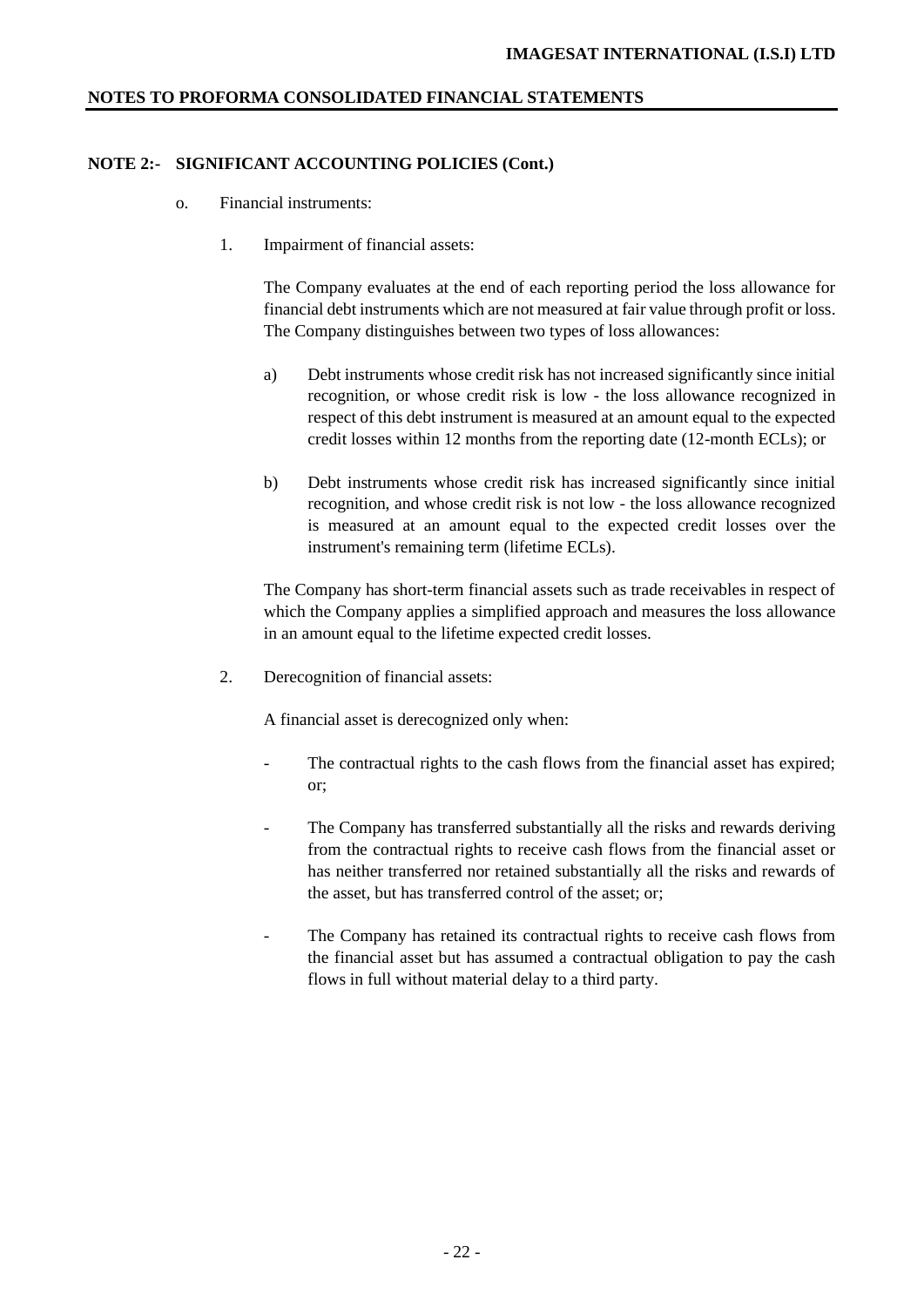#### **NOTE 2:- SIGNIFICANT ACCOUNTING POLICIES (Cont.)**

- 3. Financial liabilities:
	- a) Financial liabilities measured at amortized cost:

Financial liabilities are initially recognized at fair value less transaction costs that are directly attributable to the issue of the financial liability.

After initial recognition, the Company measures all financial liabilities at amortized cost using the effective interest rate method, except for financial liabilities at fair value through profit or loss such as derivatives.

b) Financial liabilities measured at fair value through profit or loss:

At initial recognition, the Company measures financial liabilities that are not measured at amortized cost at fair value. Transaction costs are recognized in profit or loss.

After initial recognition, changes in fair value are recognized in profit or loss.

4. Derecognition of financial liabilities:

A financial liability is derecognized only when it is extinguished, that is when the obligation specified in the contract is discharged or cancelled or expires. A financial liability is extinguished when the debtor discharges the liability by paying in cash, other financial assets, goods or services; or is legally released from the liability.

When there is a modification in the terms of an existing financial liability, the Company evaluates whether the modification is substantial, taking into account qualitative and quantitative information.

If the terms of an existing financial liability are substantially modified or a liability is exchanged for another liability from the same lender with substantially different terms, the modification or exchange is accounted for as an extinguishment of the original liability and the recognition of a new liability. The difference between the carrying amounts of the above liabilities is recognized in profit or loss.

If the modification in the terms of an existing liability is not substantial, the Company recalculates the carrying amount of the liability by discounting the revised cash flows at the original effective interest rate and any resulting difference is recognized in profit or loss.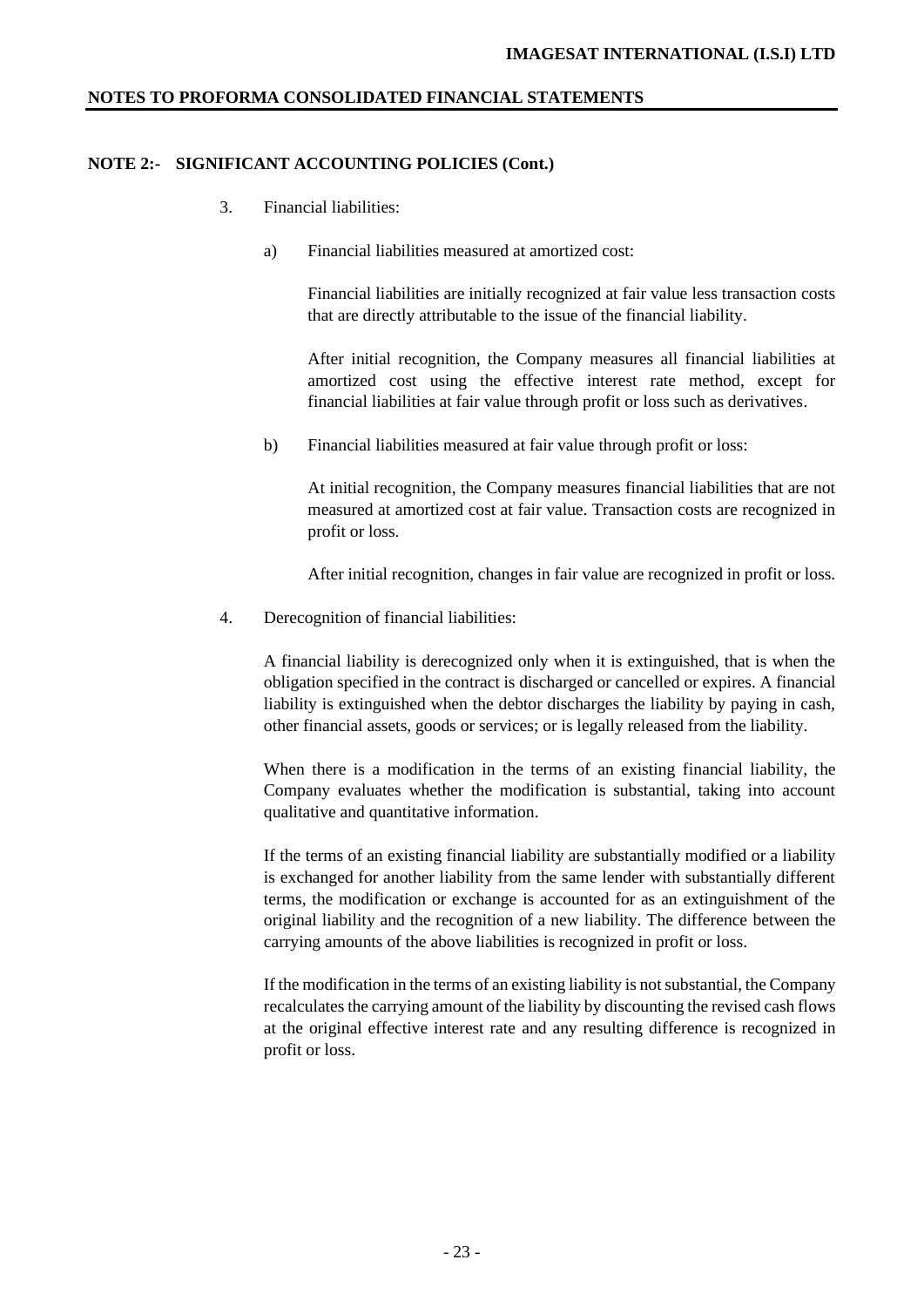## **NOTE 2:- SIGNIFICANT ACCOUNTING POLICIES (Cont.)**

5. Offsetting financial instruments:

Financial assets and financial liabilities are offset and the net amount is presented in the statement of financial position if there is a legally enforceable right to set off the recognized amounts and there is an intention either to settle on a net basis or to realize the asset and settle the liability simultaneously. The right of set-off must be legally enforceable not only during the ordinary course of business of the parties to the contract but also in the event of bankruptcy or insolvency of one of the parties. In order for the right of set-off to be currently available, it must not be contingent on a future event, there may not be periods during which the right is not available, or there may not be any events that will cause the right to expire.

p. Fair value measurement:

Fair value is the price that would be received to sell an asset or paid to transfer a liability in an orderly transaction between market participants at the measurement date.

Fair value measurement is based on the assumption that the transaction will take place in the asset's or the liability's principal market, or in the absence of a principal market, in the most advantageous market.

The fair value of an asset or a liability is measured using the assumptions that market participants would use when pricing the asset or liability, assuming that market participants act in their economic best interest.

Fair value measurement of a non-financial asset takes into account a market participant's ability to generate economic benefits by using the asset in its highest and best use or by selling it to another market participant that would use the asset in its highest and best use.

The Group uses valuation techniques that are appropriate in the circumstances and for which sufficient data are available to measure fair value, maximizing the use of relevant observable inputs and minimizing the use of unobservable inputs.

All assets and liabilities measured at fair value or for which fair value is disclosed are categorized into levels within the fair value hierarchy based on the lowest level input that is significant to the entire fair value measurement:

- Level 1 quoted prices (unadjusted) in active markets for identical assets or liabilities.
- Level 2 inputs other than quoted prices included within Level 1 that are observable directly or indirectly.
- Level 3 inputs that are not based on observable market data (valuation techniques which use inputs that are not based on observable market data).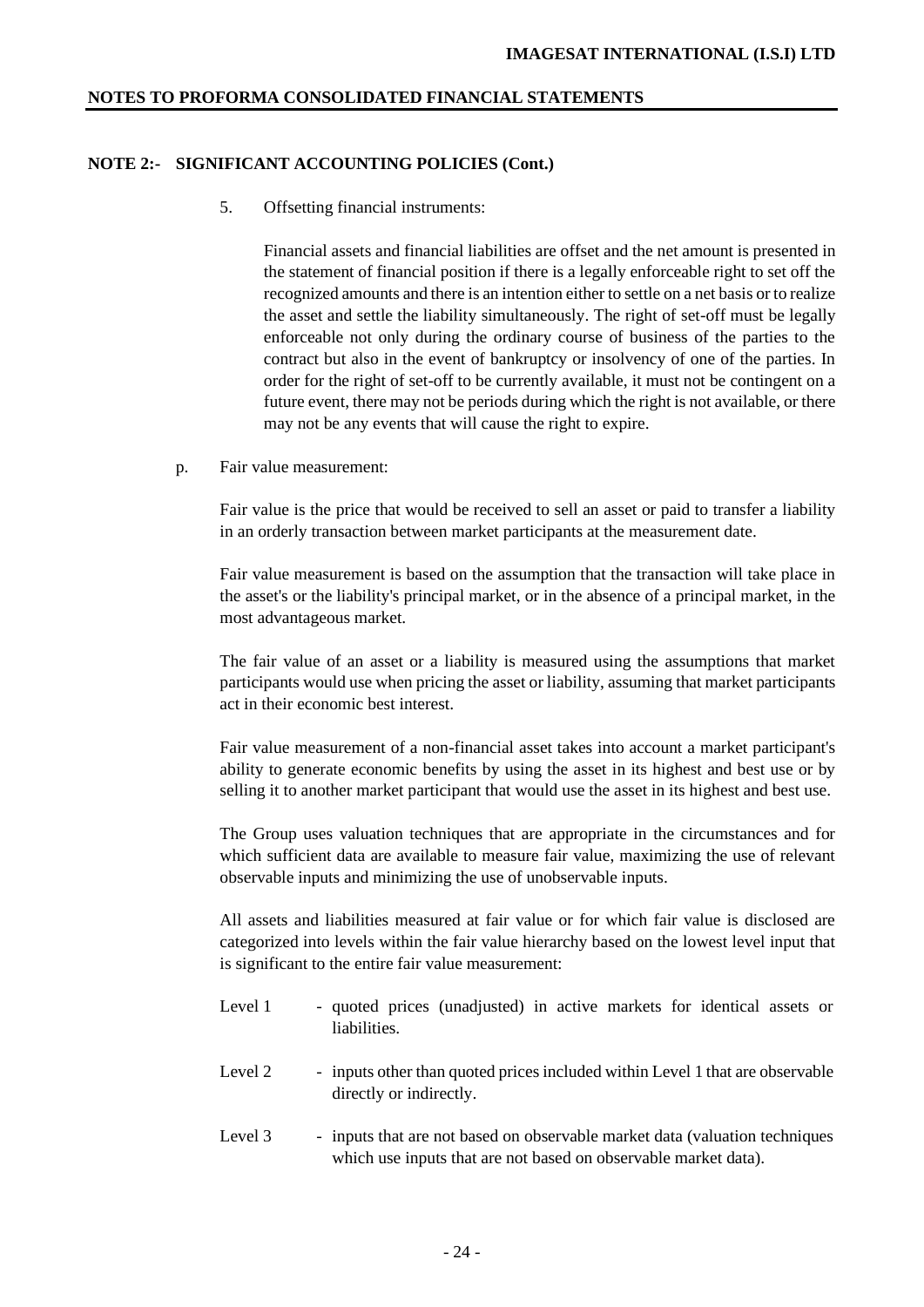# **NOTE 2:- SIGNIFICANT ACCOUNTING POLICIES (Cont.)**

## q. Provisions:

A provision in accordance with IAS 37 is recognized when the Group has a present obligation (legal or constructive) as a result of a past event, it is probable that an outflow of resources embodying economic benefits will be required to settle the obligation and a reliable estimate can be made of the amount of the obligation. When the Group expects part or all of the expense to be reimbursed, for example under an insurance contract, the reimbursement is recognized as a separate asset but only when the reimbursement is virtually certain. The expense is recognized in the statement of profit or loss net of any reimbursement.

## Legal claims:

A provision for claims is recognized when the Group has a present legal or constructive obligation as a result of a past event, it is more likely than not that an outflow of resources embodying economic benefits will be required by the Group to settle the obligation and a reliable estimate can be made of the amount of the obligation.

r. Employee benefit liabilities:

The Group has several employee benefit plans:

1. Short-term employee benefits:

Short-term employee benefits are benefits that are expected to be settled wholly before twelve months after the end of the annual reporting period in which the employees render the related services. These benefits include salaries, paid annual leave, paid sick leave, recreation and social security contributions and are recognized as expenses as the services are rendered. A liability in respect of a cash bonus or a profit-sharing plan is recognized when the Group has a legal or constructive obligation to make such payment as a result of past service rendered by an employee and a reliable estimate of the amount can be made.

2. Post-employment benefits:

The plans are normally financed by contributions to insurance companies and classified as defined contribution plans or as defined benefit plans.

The Group has defined contribution plans pursuant to section 14 to the Severance Pay Law under which the Group pays fixed contributions and will have no legal or constructive obligation to pay further contributions if the fund does not hold sufficient amounts to pay all employee benefits relating to employee service in the current and prior periods. Contributions to the defined contribution plan in respect of severance or retirement pay are recognized as an expense when contributed concurrently with performance of the employee's services.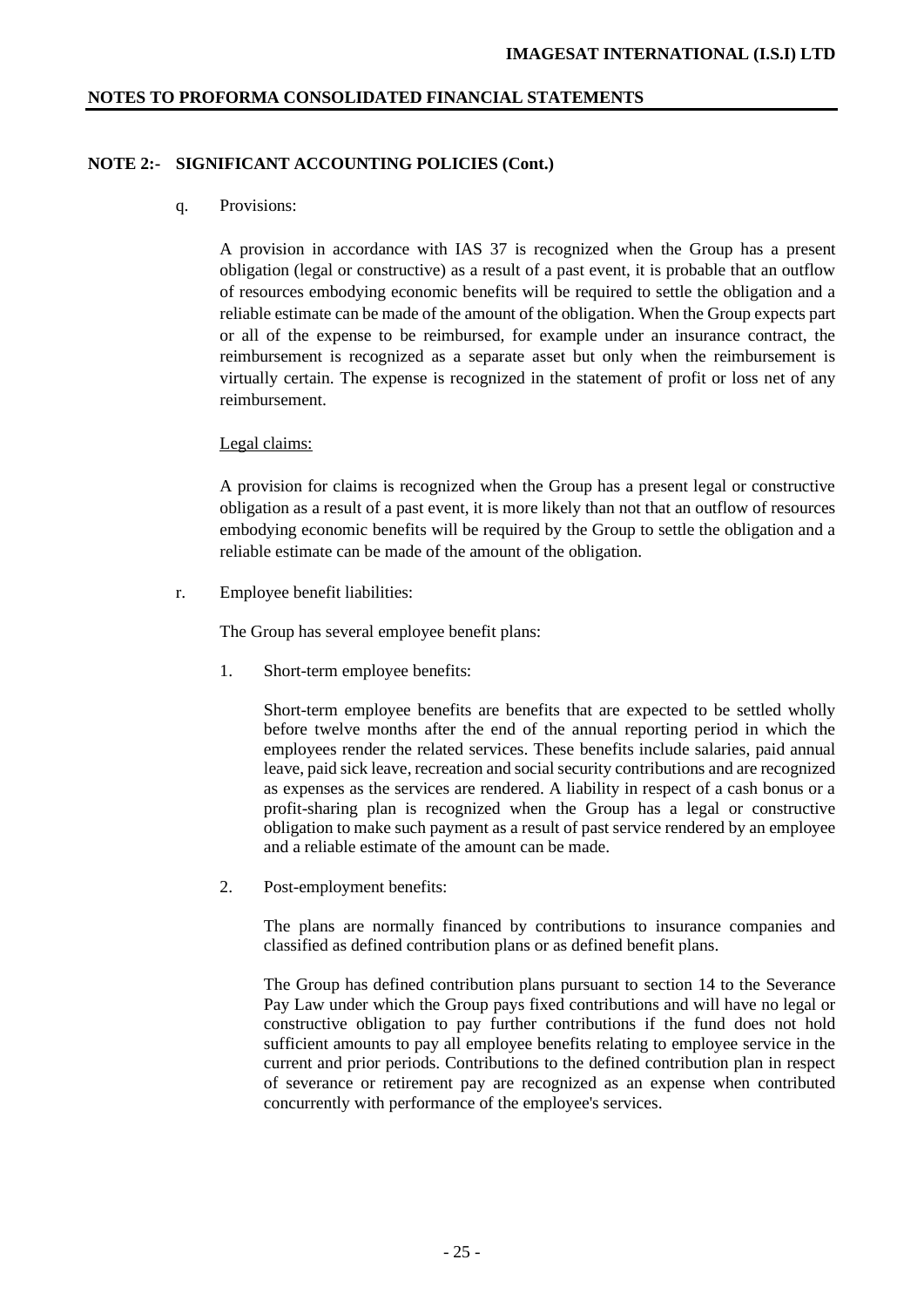#### **NOTE 2:- SIGNIFICANT ACCOUNTING POLICIES (Cont.)**

The Group also operates a defined benefit plan in respect of severance pay pursuant to the Severance Pay Law. According to the Law, employees are entitled to severance pay upon dismissal or retirement. The liability for termination of employment is measured using the projected unit credit method. The actuarial assumptions include expected salary increases and rates of employee turnover based on the estimated timing of payment. The amounts are presented based on discounted expected future cash flows using a discount rate determined by reference to market yields at the reporting date on high quality corporate bonds that are linked to the Israeli CPI with a term that is consistent with the estimated term of the severance pay obligation.

In respect of its severance pay obligation to certain of its employees, the Company makes current deposits in pension funds and insurance companies ("the plan assets"). Plan assets comprise assets held by a long-term employee benefit fund or qualifying insurance policies. Plan assets are not available to the Group's own creditors and cannot be returned directly to the Group.

The liability for employee benefits shown in the statement of financial position reflects the present value of the defined benefit obligation less the fair value of the plan assets. Actuarial gains and losses are carried to the statement of profit or loss and other comprehensive income as incurred.

s. Share-based payment transactions:

The Company's employees are entitled to remuneration in the form of equity-settled sharebased payment transactions.

#### Equity-settled transactions:

The cost of equity-settled transactions with employees is measured at the fair value of the equity instruments granted at grant date. The fair value is determined using an acceptable option pricing model.

The cost of equity-settled transactions is recognized in profit or loss together with a corresponding increase in equity during the period which the performance and/or service conditions are to be satisfied ending on the date on which the relevant employees become entitled to the award ("the vesting period"). The cumulative expense recognized for equitysettled transactions at the end of each reporting period until the vesting date reflects the extent to which the vesting period has expired and the Group's best estimate of the number of equity instruments that will ultimately vest.

No expense is recognized for awards that do not ultimately vest, except for awards where vesting is conditional upon a market condition, which are treated as vesting irrespective of whether the market condition is satisfied, provided that all other vesting conditions (service and/or performance) are satisfied.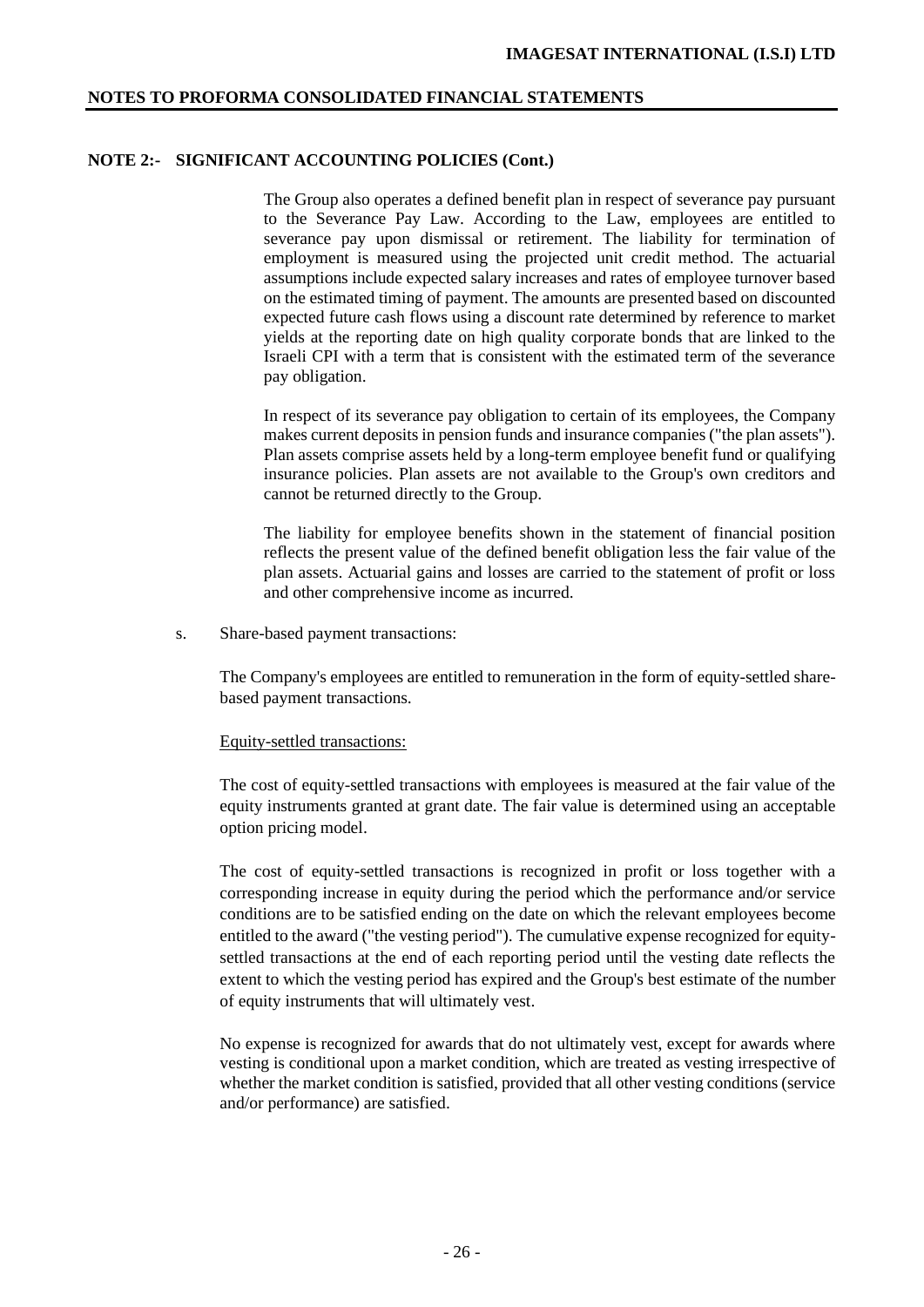#### **NOTE 2:- SIGNIFICANT ACCOUNTING POLICIES (Cont.)**

If the Company modifies the conditions on which equity-instruments were granted, an additional expense is recognized for any modification that increases the total fair value of the share-based payment arrangement or is otherwise beneficial to the employee/other service provider at the modification date.

If a grant of an equity instrument is canceled, it is accounted for as if it had vested on the cancelation date and any expense not yet recognized for the grant is recognized immediately. However, if a new grant replaces the canceled grant and is identified as a replacement grant on the grant date, the canceled and new grants are accounted for as a modification of the original grant, as described above.

t. Earnings per share:

Earnings per share are calculated by dividing the net income attributable to equity holders of the Company by the weighted number of Ordinary shares outstanding during the period.

Potential Ordinary shares are included in the computation of diluted earnings per share when their conversion decreases earnings per share from continuing operations. Potential Ordinary shares that are converted during the period are included in diluted earnings per share only until the conversion date and from that date in basic earnings per share. The Company's share of earnings of investees is included based on its share of earnings per share of the investees multiplied by the number of shares held by the Company.

# **NOTE 3:- SIGNIFICANT ACCOUNTING ESTIMATES AND ASSUMPTIONS USED IN THE PREPARATION OF THE FINANCIAL STATEMENTS**

In the process of applying the significant accounting policies, the Group has made the following judgments which have the most significant effect on the amounts recognized in the financial statements:

- a. Judgments:
	- Determining the fair value of share-based payment transactions:

The fair value of share-based payment transactions is determined upon initial recognition by an acceptable option pricing model. The inputs to the model include share price, exercise price and assumptions regarding expected volatility, expected life of share option and expected dividend yield.

Determining whether a contractual arrangement meets the lease definition:

On the lease engagement date, the Company assesses whether the contract is or includes a lease. A contract is or includes a lease if it transfers the right to control the use of an identifiable asset for a period of time for a consideration.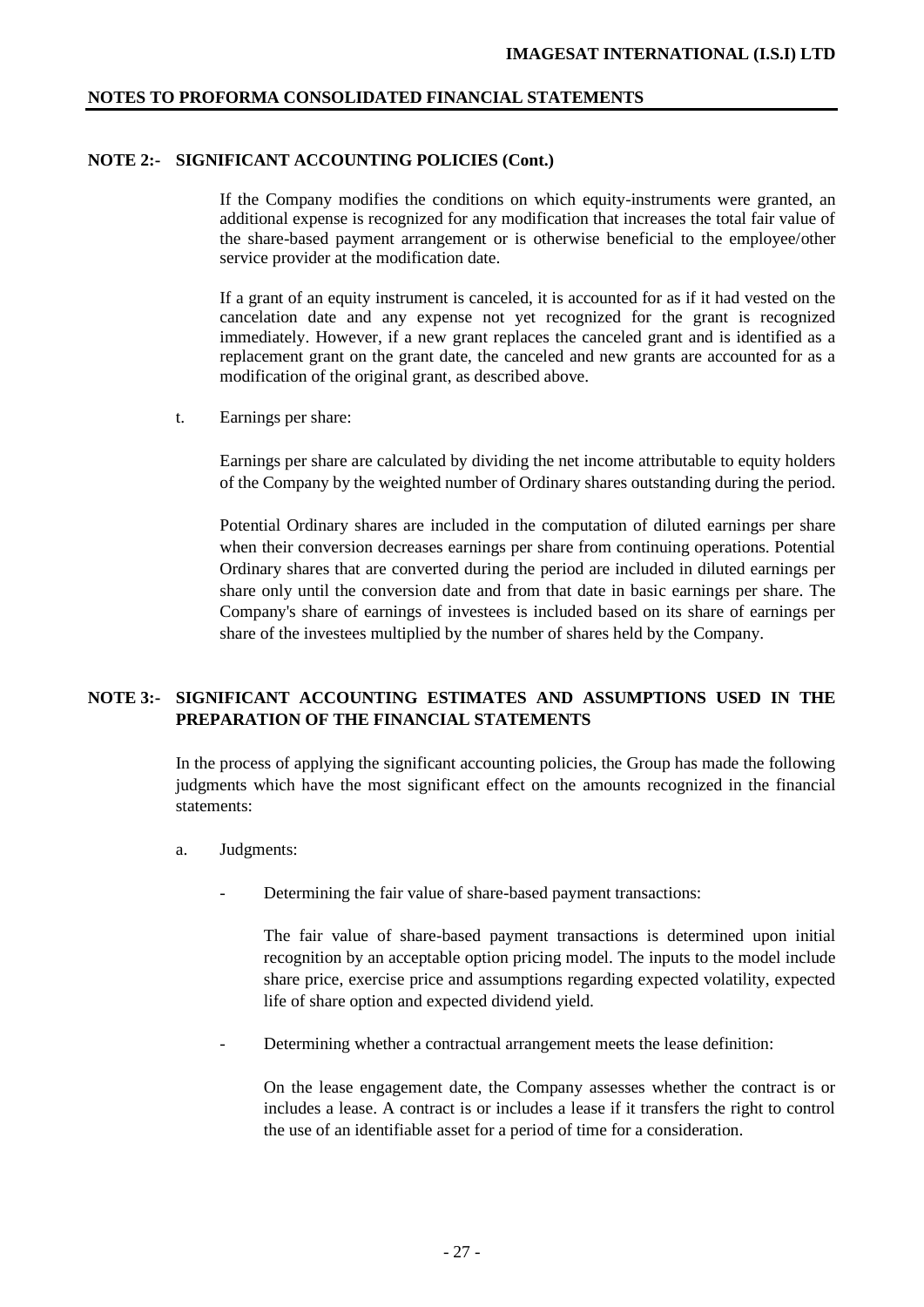# **NOTE 3:- SIGNIFICANT ACCOUNTING JUDGMENTS, ESTIMATES AND ASSUMPTIONS USED IN THE PREPARATION OF THE FINANCIAL STATEMENTS (Cont.)**

b. Estimates and assumptions:

The preparation of the financial statements requires management to make estimates and assumptions that have an effect on the application of the accounting policies and on the reported amounts of assets, liabilities, revenues and expenses. Changes in accounting estimates are reported in the period of the change in estimate.

The key assumptions made in the financial statements concerning uncertainties at the reporting date and the critical estimates computed by the Group that may result in a material adjustment to the carrying amounts of assets and liabilities within the next financial year are discussed below.

Deferred tax assets:

Deferred tax assets are recognized for unused carryforward tax losses and deductible temporary differences to the extent that it is probable that taxable profit will be available against which the losses can be utilized. Significant management judgment is required to determine the amount of deferred tax assets that can be recognized, based upon the timing and level of future taxable profits, its source and the tax planning strategy.

Capitalized development costs:

In testing impairment, management makes assumptions regarding the expected cash flows to be generated from the property being developed, discount rate to be applied to the cash flows and the expected period of benefits.

Satellite useful life:

See Note 12b.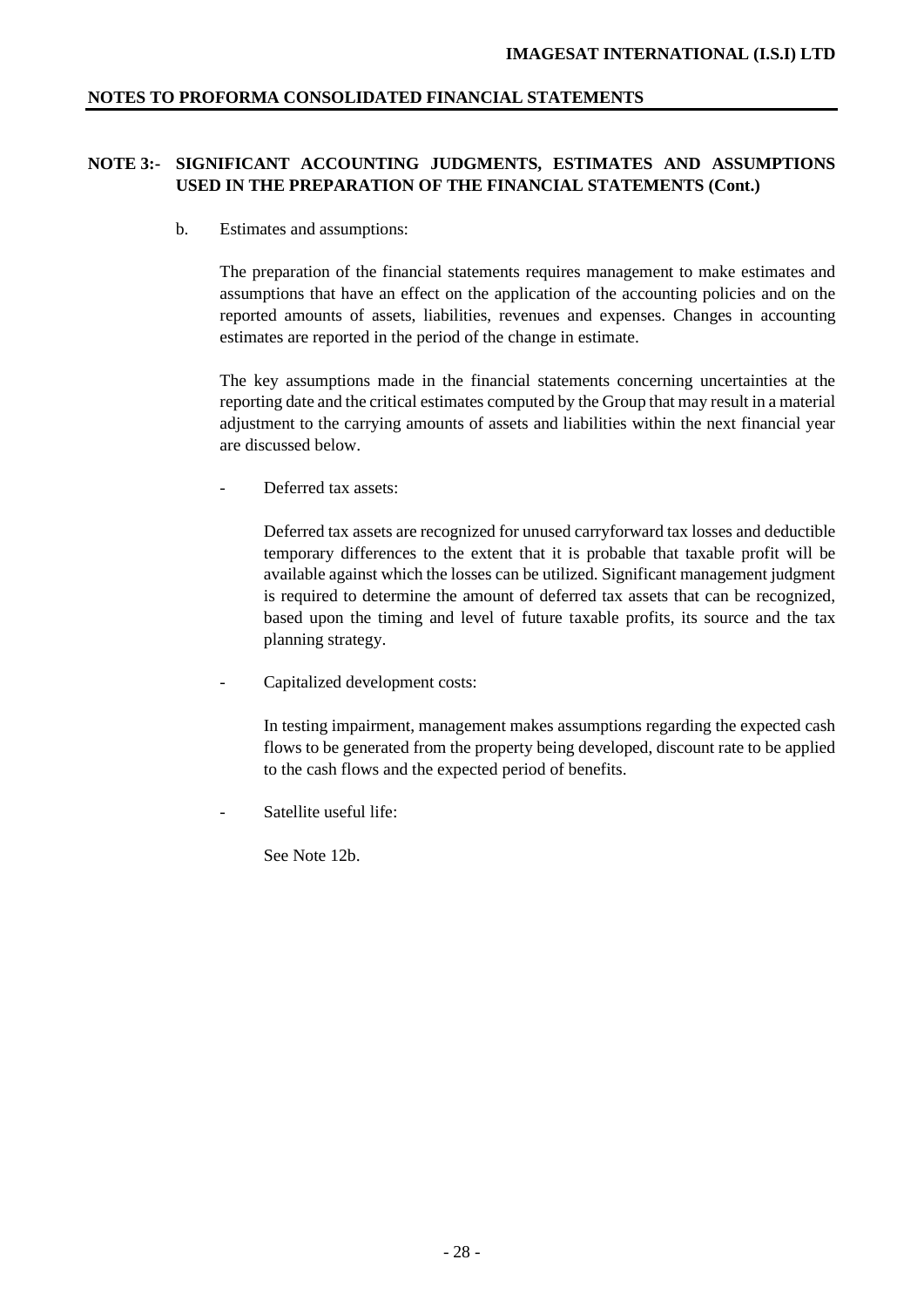## **NOTE 4:- DISCLOSURE OF NEW STANDARDS IN THE PERIOD PRIOR TO THEIR ADOPTION**

a. Amendment to IAS 1, "Presentation of Financial Statements":

In January 2020, the IASB issued an amendment to IAS 1, "Presentation of Financial Statements" ("the Amendment") regarding the criteria for determining the classification of liabilities as current or non-current.

The Amendment includes the following clarifications:

- What is meant by a right to defer settlement;
- That a right to defer must exist at the end of the reporting period;
- That classification is unaffected by the likelihood that an entity will exercise its deferral right;
- That only if an embedded derivative in a convertible liability is itself an equity instrument would the terms of a liability not impact its classification.

The Amendment is effective for annual periods beginning on or after January 1, 2023 and must be applied retrospectively.

The Company believes the Amendment is not expected to have an effect on the financial statements.

b. Amendment to IAS 37, "Provisions, Contingent Liabilities and Contingent Assets":

In May 2020, the IASB issued an amendment to IAS 37, regarding which costs a company should include when assessing whether a contract is onerous ("the Amendment"). According to the Amendment, costs of fulfilling a contract include both the incremental costs (for example, raw materials and direct labor) and an allocation of other costs that relate directly to fulfilling a contract (for example, depreciation of an item of property, plant and equipment used in fulfilling the contract).

The Amendment is effective for annual periods beginning on or after January 1, 2022 and applies to contracts for which all obligations in respect thereof have not yet been fulfilled as of January 1, 2022. Early application is permitted.

The Company estimates that the application of the Amendment is not expected to have a material impact on the financial statements.

c. Amendment to IAS 8 "Accounting Policies, Changes in Accounting Estimates and Errors" In February 2021, the IASB issued an amendment to IAS 8, "Accounting Policies, Changes in Accounting Estimates and Errors" (in this Section, "the Amendment"). The purpose of the Amendment is to present a new definition of the term "accounting estimates."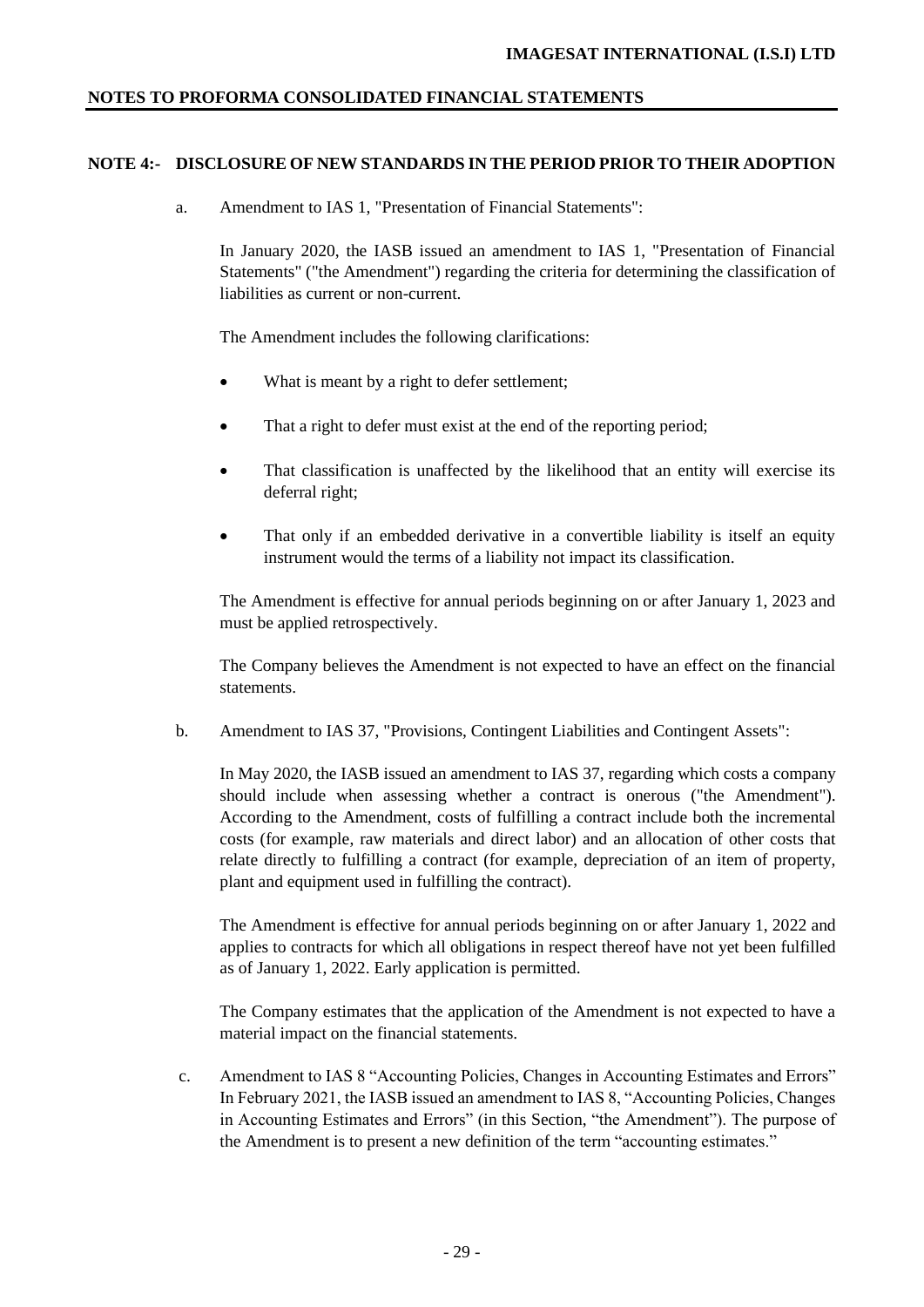# **NOTE 4: DISCLOSURE OF NEW STANDARDS IN THE PERIOD PRIOR TO THEIR ADOPTION (Cont.)**

Accounting estimates are defined as "monetary amounts in financial statements that are subject to measurement uncertainty." The Amendment clarifies what constitutes a change to accounting estimates and how those differ from changes to accounting policies and the correction of errors.

The Amendment is effective prospectively for annual periods beginning on January 1, 2023 and applies to changes to accounting policies and accounting estimates that occur at the beginning of that period or thereafter. Early application is permitted.

The Company estimates that the application of the Amendment is not expected to have a material impact on the Company's financial statements.

### d. Amendment to IAS 12 "Income Taxes"

In May 2021, the IASB issued an amendment to IAS 12, "Income Taxes" ("IAS 12" or "the Standard") that narrows the application of the "initial recognition exemption" for deferred taxes that is provided in Sections 15 and 24 of IAS 12 (in this Section, "the Amendment").

Under the guidelines regarding the recognition of deferred tax assets and liabilities, IAS 12 excludes recognition of deferred tax assets and liabilities in respect of certain temporary differences that arise from the initial recognition of the assets and liabilities under particular transactions. This exemption is called the "initial recognition exemption." The Amendment narrows the application of the "initial recognition exemption" and clarifies that it does not apply to recognition of deferred tax assets and liabilities that arise from transactions not being combinations of transactions and in respect of which equal temporary differences arise in the debit and credit accounts even if they comply with the rest of the conditions of the exemption.

The Amendment is effective for annual periods beginning on or after January 1, 2023. Early application is permitted. For lease transactions and the recognition of liabilities on liquidation and rehabilitation, the Amendment will be effective from the beginning of the earliest reporting period that is presented in the financial statements in which the Amendment is first applied by applying the aggregate effect of the initial application to the opening balance of surpluses (or another element of capital, if relevant) as of that date.

The Company estimates that the application of the Amendment is not expected to have a material impact on the Company's financial statements.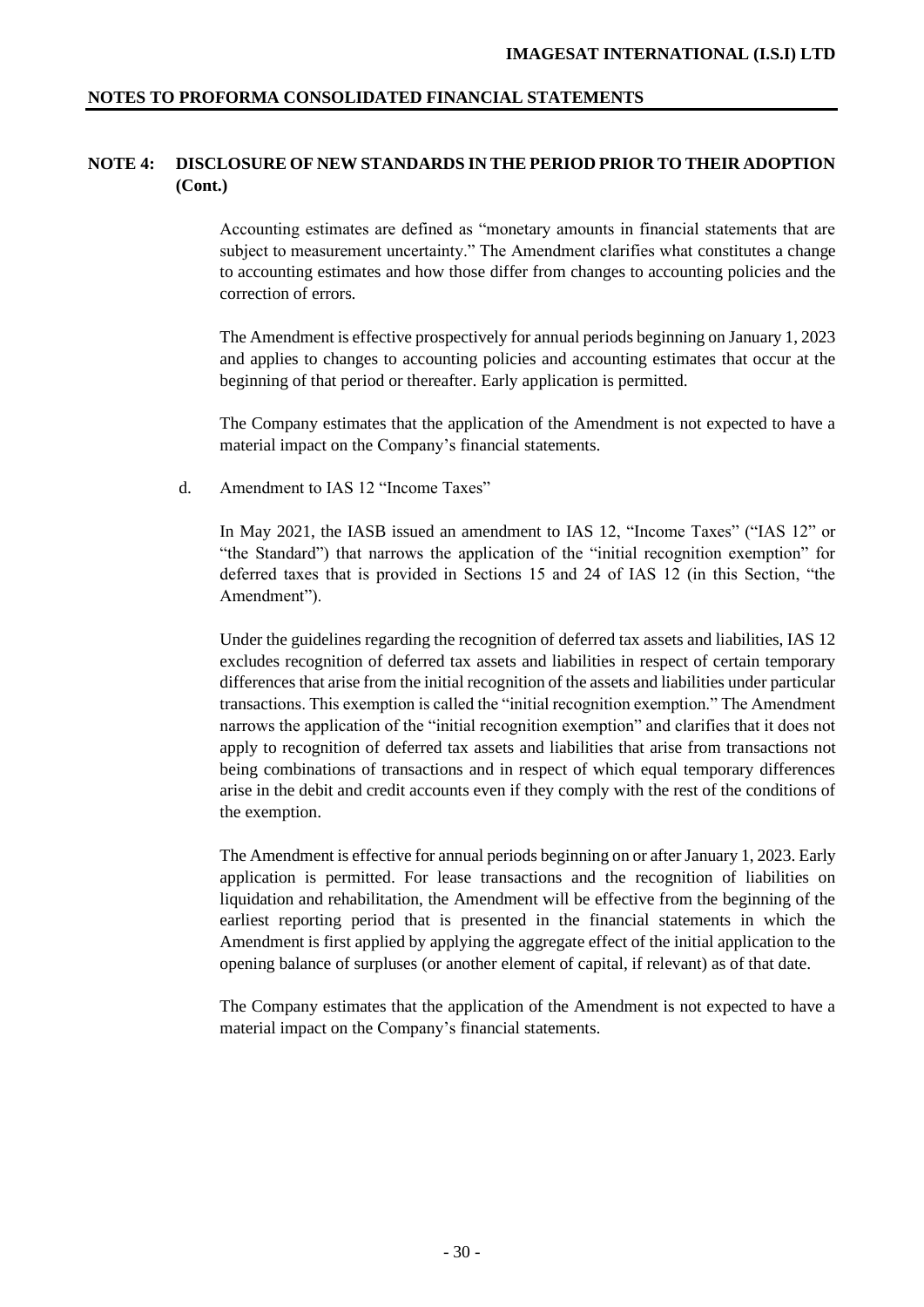# **NOTE 5:- CASH AND CASH EQUIVALENTS**

|                                 | December 31,                     |        |
|---------------------------------|----------------------------------|--------|
|                                 | 2021                             | 2020   |
|                                 | <b>U.S. dollars in thousands</b> |        |
|                                 |                                  |        |
| Cash in NIS                     | 2,807                            | 1,077  |
| Cash in the functional currency | 5,449                            | 9,645  |
| Cash in other currencies        | 146                              | 12     |
|                                 |                                  |        |
|                                 | 8,402                            | 10,734 |

# **NOTE 6:- SHORT-TERM DEPOSITS AND RESTRICTED CASH**

a. Short-term deposits:

|                     |        | December 31,              |  |  |
|---------------------|--------|---------------------------|--|--|
|                     | 2021   | 2020                      |  |  |
|                     |        | U.S. dollars in thousands |  |  |
| Bank deposits $(*)$ | 44,750 | 31,000                    |  |  |

(\*) In 2021, the annual interest rates ranged between 0.3% and 0.73%.

b. Restricted cash:

As of December 31, 2021 and 2020, the Company has restricted deposits in the amount of \$ 691 thousand and \$ 3,200 thousand, respectively, to secure guarantees granted by the Company to several parties as described in Note 19.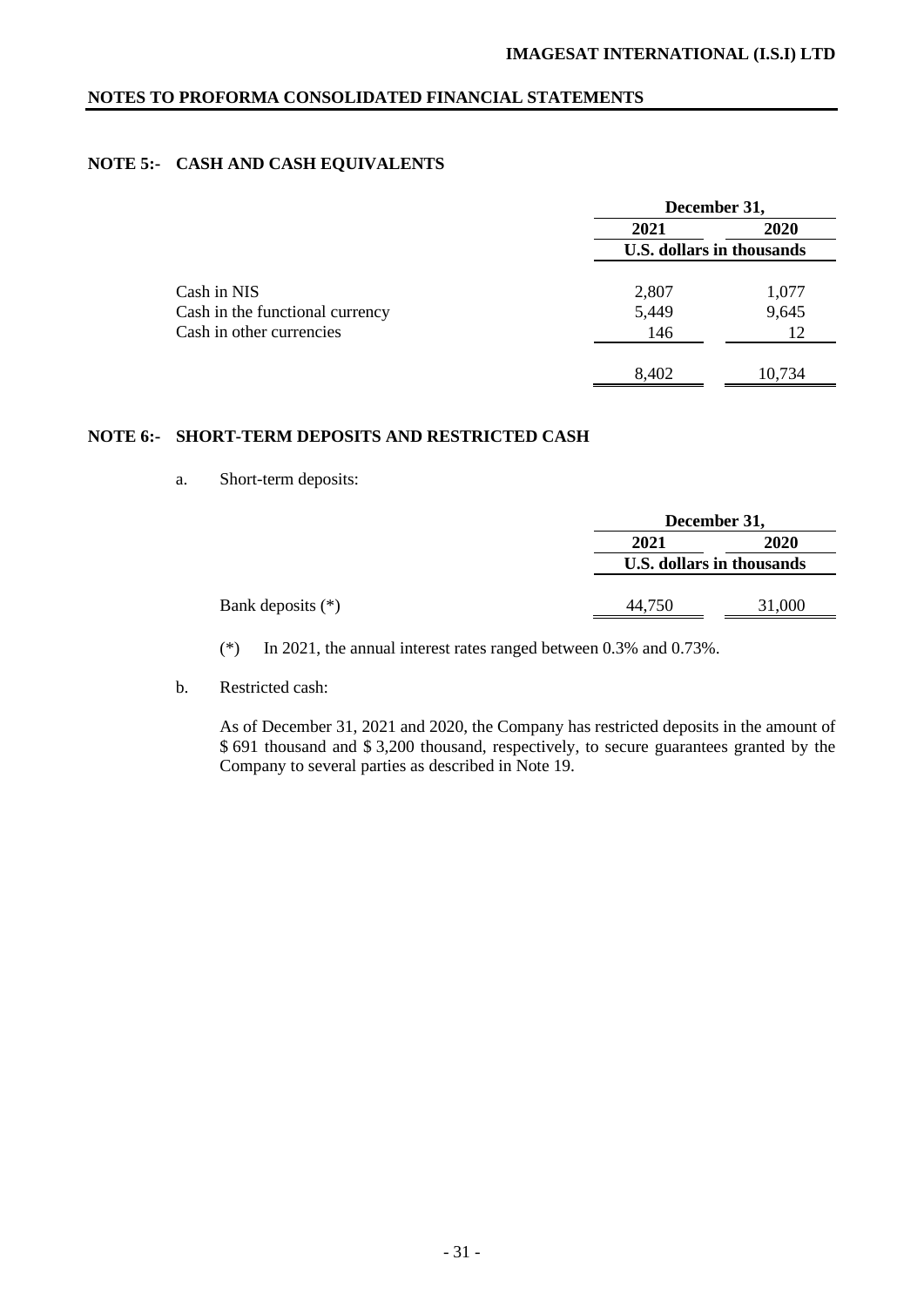# **NOTE 7:- TRADE RECEIVABLES**

|                                 |                           | December 31, |  |  |  |
|---------------------------------|---------------------------|--------------|--|--|--|
|                                 | 2021                      | <b>2020</b>  |  |  |  |
|                                 | U.S. dollars in thousands |              |  |  |  |
|                                 |                           |              |  |  |  |
| <b>Billed</b>                   | 796                       | 4,153        |  |  |  |
| Unbilled                        | 6,197                     | 1,551        |  |  |  |
| Allowance for doubtful accounts | 8                         | (8)          |  |  |  |
|                                 |                           |              |  |  |  |
| Trade receivables, net          | 6,985                     | 5,696        |  |  |  |

Generally, the Company grants its customers interest-free credit for periods of 30-90 days. An allowance for doubtful accounts receivable is maintained for potential credit losses based on management's assessment of the expected collectability of all accounts receivable.

Information about the credit risk exposure of the Company's trade receivables:

# December 31, 2020:

|                                    |                           | Past due trade receivables |                   |                   |                    |              |              |  |  |
|------------------------------------|---------------------------|----------------------------|-------------------|-------------------|--------------------|--------------|--------------|--|--|
|                                    | Not past<br>due           | $<$ 30<br>days             | $31 - 60$<br>days | $61 - 90$<br>days | $91 - 120$<br>days | >120<br>days | <b>Total</b> |  |  |
|                                    | U.S. dollars in thousands |                            |                   |                   |                    |              |              |  |  |
| Gross carrying amount              |                           | 171                        | 525               | 83                |                    | 8            | 796          |  |  |
| Allowance for doubtful<br>accounts |                           |                            |                   |                   |                    | (8)          | (8)          |  |  |

# December 31, 2020:

|                        |                           | Past due trade receivables |                   |                          |                    |              |              |  |
|------------------------|---------------------------|----------------------------|-------------------|--------------------------|--------------------|--------------|--------------|--|
|                        | Not past<br>due           | $<$ 30<br>days             | $31 - 60$<br>days | $61 - 90$<br>days        | $91 - 120$<br>days | >120<br>days | <b>Total</b> |  |
|                        | U.S. dollars in thousands |                            |                   |                          |                    |              |              |  |
| Gross carrying amount  | 95                        | 2.048                      |                   | $\overline{\phantom{0}}$ | 2.000              | 10           | 4,153        |  |
| Allowance for doubtful |                           |                            |                   |                          |                    |              |              |  |
| accounts               |                           | $\overline{\phantom{0}}$   |                   |                          |                    | (8)          | (8)          |  |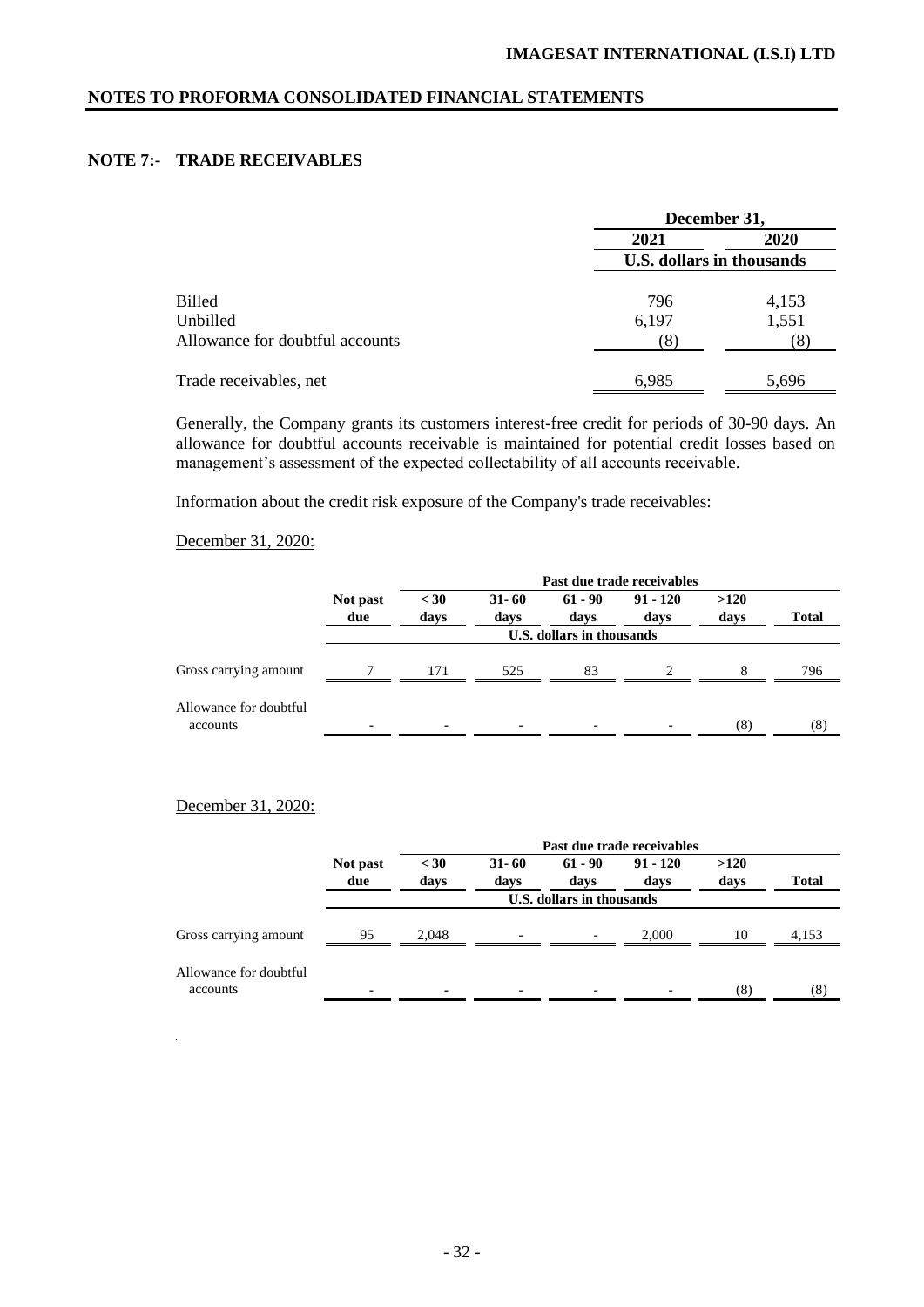# **NOTE 8:- OTHER ACCOUNTS RECEIVABLE**

a. Current receivables:

|                                             | December 31,                     |       |  |
|---------------------------------------------|----------------------------------|-------|--|
|                                             | 2021                             | 2020  |  |
|                                             | <b>U.S. dollars in thousands</b> |       |  |
| Deferred expenses and advances to suppliers | 1,920                            | 796   |  |
| Prepaid insurance expenses                  | 262                              | 324   |  |
| Governmental institutions                   | 232                              | 245   |  |
| Accrued interest                            | 92                               | 143   |  |
| <b>IPO</b> related costs                    | 320                              |       |  |
| Other                                       | 190                              | 89    |  |
|                                             |                                  |       |  |
|                                             | 3,016                            | 1,597 |  |

b. Non-current receivables:

|                               | December 31,              |      |
|-------------------------------|---------------------------|------|
|                               | 2021                      | 2020 |
|                               | U.S. dollars in thousands |      |
|                               |                           |      |
| Prepaid insurance for EROS C3 | 744                       | 744  |

# **NOTE 9:- LEASES**

The Company has entered into leases of buildings and motor vehicles (mainly of buildings) which are used for the Company's operations. Leases of buildings generally have lease terms of five years whereas leases of motor vehicles have lease terms of three years. Some of the leases entered into by the Company include extension options.

a. Information on leases:

|                                       | <b>Year ended</b><br>December 31, |             |
|---------------------------------------|-----------------------------------|-------------|
|                                       | 2021                              | <b>2020</b> |
|                                       | U.S. dollars in thousands         |             |
| Interest expense on lease liabilities | 279                               |             |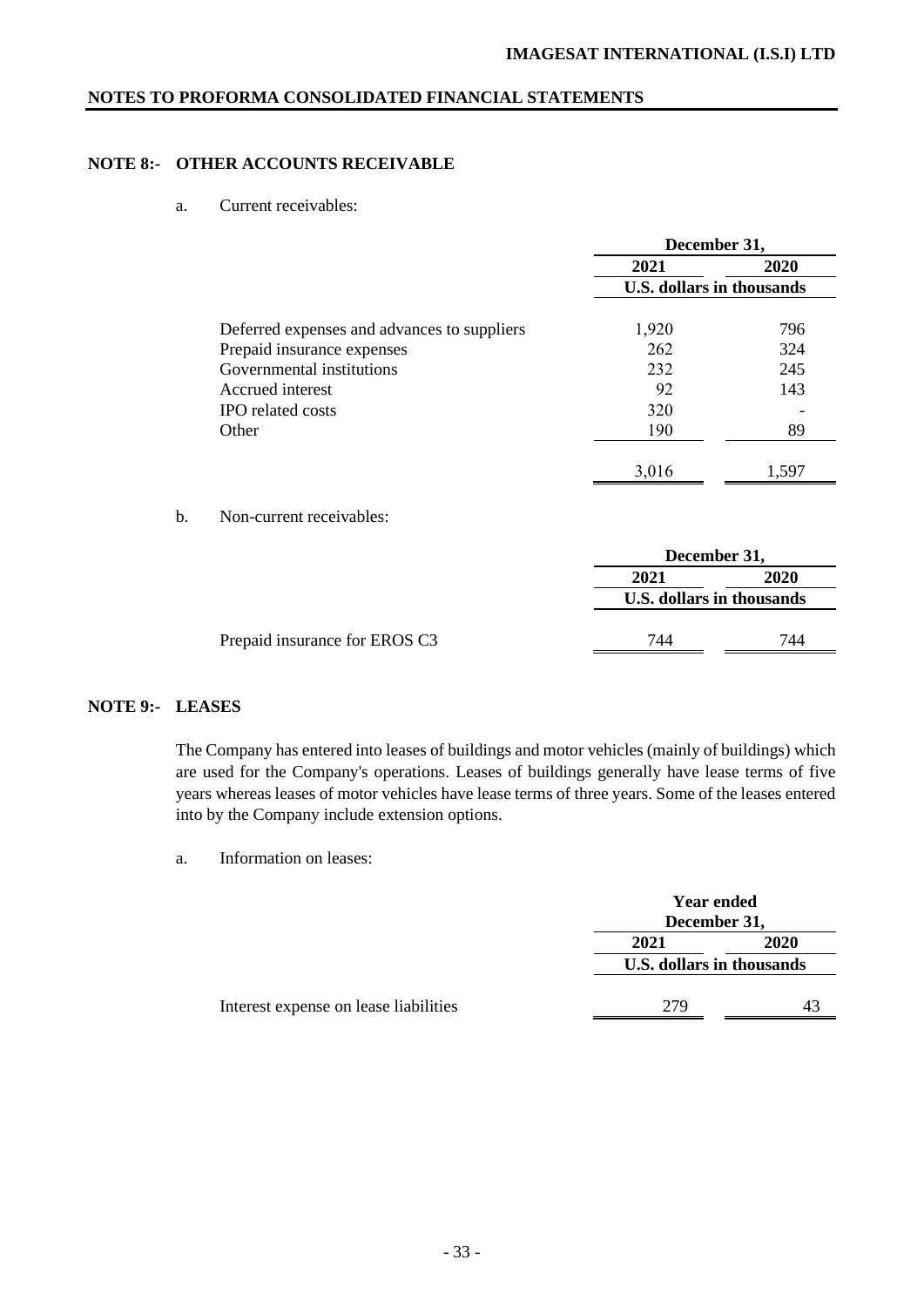# **NOTE 9:- LEASES (Cont.)**

b. Disclosures in respect of right-of-use assets:

2021

|                                          | <b>U.S. dollars in</b><br>thousands |
|------------------------------------------|-------------------------------------|
| Cost:                                    |                                     |
| Balance as of January 1, 2021            | 2,041                               |
| Additions during the year:               | 5,620                               |
| Balance as of December 31, 2021          | 7,661                               |
|                                          |                                     |
| Accumulated depreciation:                |                                     |
| Balance as of January 1, 2021            | 1,003                               |
| Depreciation during the year:            | 644                                 |
|                                          |                                     |
| Balance as of December 31, 2021          | 1,647                               |
|                                          |                                     |
| Depreciated cost as of December 31, 2021 | 6,014                               |
| 2020                                     |                                     |
|                                          | <b>U.S. dollars in</b>              |
|                                          | thousands                           |
| Cost:<br>Balance as of January 1, 2020   | 2,041                               |
|                                          |                                     |
| Additions during the year:               |                                     |
| Balance as of December 31, 2020          | 2,041                               |
|                                          |                                     |
| Accumulated depreciation:                |                                     |
| Balance as of January 1, 2020            | 485                                 |
| Depreciation during the year:            | 518                                 |
|                                          |                                     |
| Balance as of December 31, 2020          | 1,003                               |
| Depreciated cost as of December 31, 2020 | 1,038                               |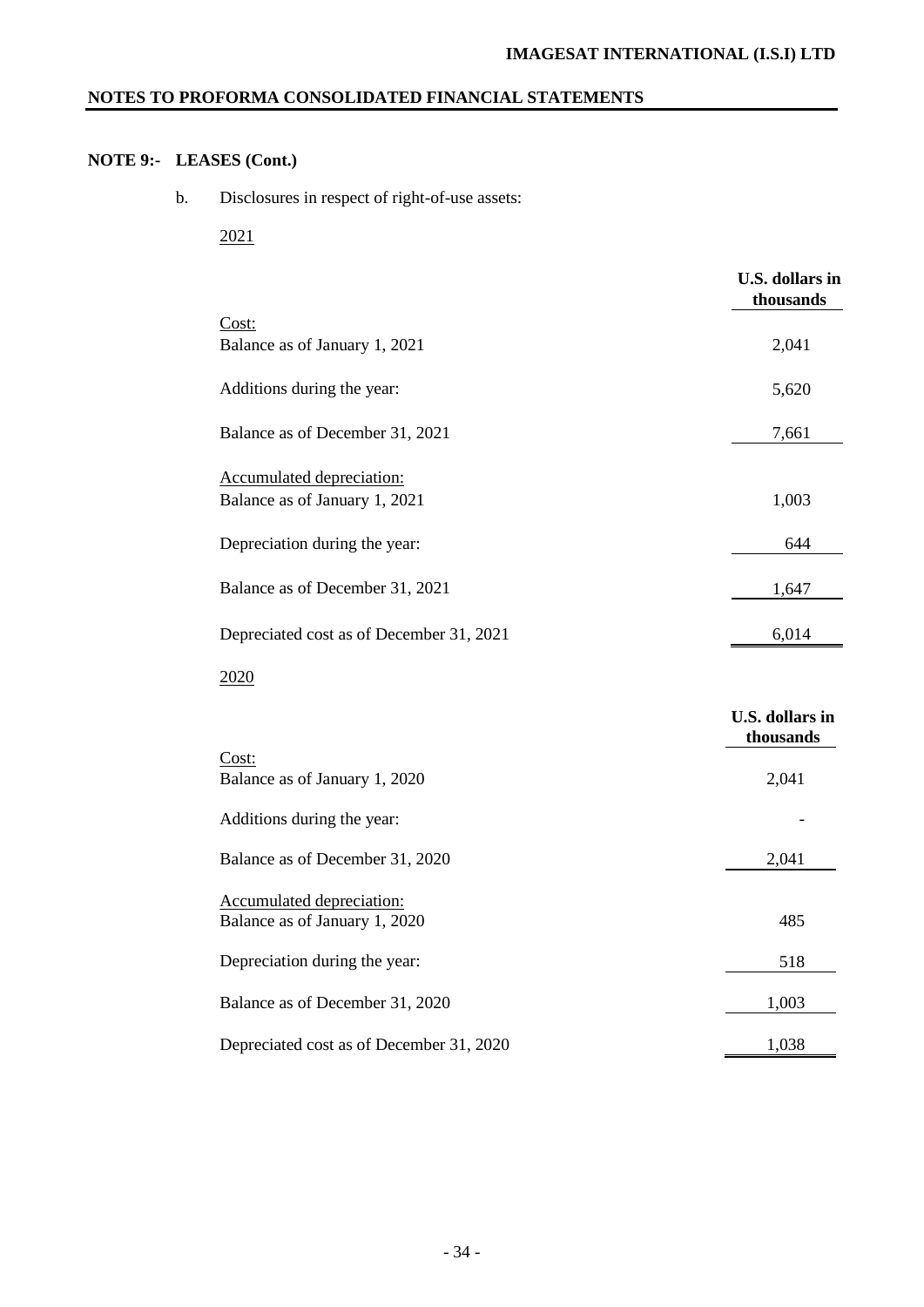# **NOTE 10:- INVESTMENTS IN SUBSIDIARIES**

|                                                         | December 31,                                    |                                                     |                                                 |                                                     |  |
|---------------------------------------------------------|-------------------------------------------------|-----------------------------------------------------|-------------------------------------------------|-----------------------------------------------------|--|
|                                                         | 2021                                            |                                                     | 2020                                            |                                                     |  |
|                                                         | <b>Shares</b><br>conferring<br>voting<br>rights | <b>Shares</b><br>conferring<br>rights to<br>profits | <b>Shares</b><br>conferring<br>voting<br>rights | <b>Shares</b><br>conferring<br>rights to<br>profits |  |
| ImageSat NV (*)<br>ImageSat Israel Securities Ltd. (**) | 100%                                            | $100\%$                                             | $100\%$                                         | 100%                                                |  |
| ISI USA LLC (***)                                       | 100%                                            | 100%                                                | 100%                                            | 100%                                                |  |

(\*) The Company holds 99.996% of ImageSat NV. See also Note 18b.

(\*\*) Inactive company liquidated in 2020.

(\*\*\*) Inactive company.

# **NOTE 11:- ADVANCES ON ACCOUNT OF PROPERTY AND EQUIPMENT**

Composition:

|                         | December 31,                     |        |  |  |  |
|-------------------------|----------------------------------|--------|--|--|--|
|                         | 2021                             | 2020   |  |  |  |
|                         | <b>U.S. dollars in thousands</b> |        |  |  |  |
| Satellites $(*)$ $(**)$ | 90,560                           | 69,044 |  |  |  |
| Other                   | 340                              | 558    |  |  |  |
|                         | 90,900                           | 69,602 |  |  |  |

(\*) Of which an amount of approximately \$ 40 million relates to IAI, see also Note 24e(4).

(\*\*) As of December 31, 2021, salary expenses of \$ 3,892 thousand have been capitalized to advances on account of property and equipment.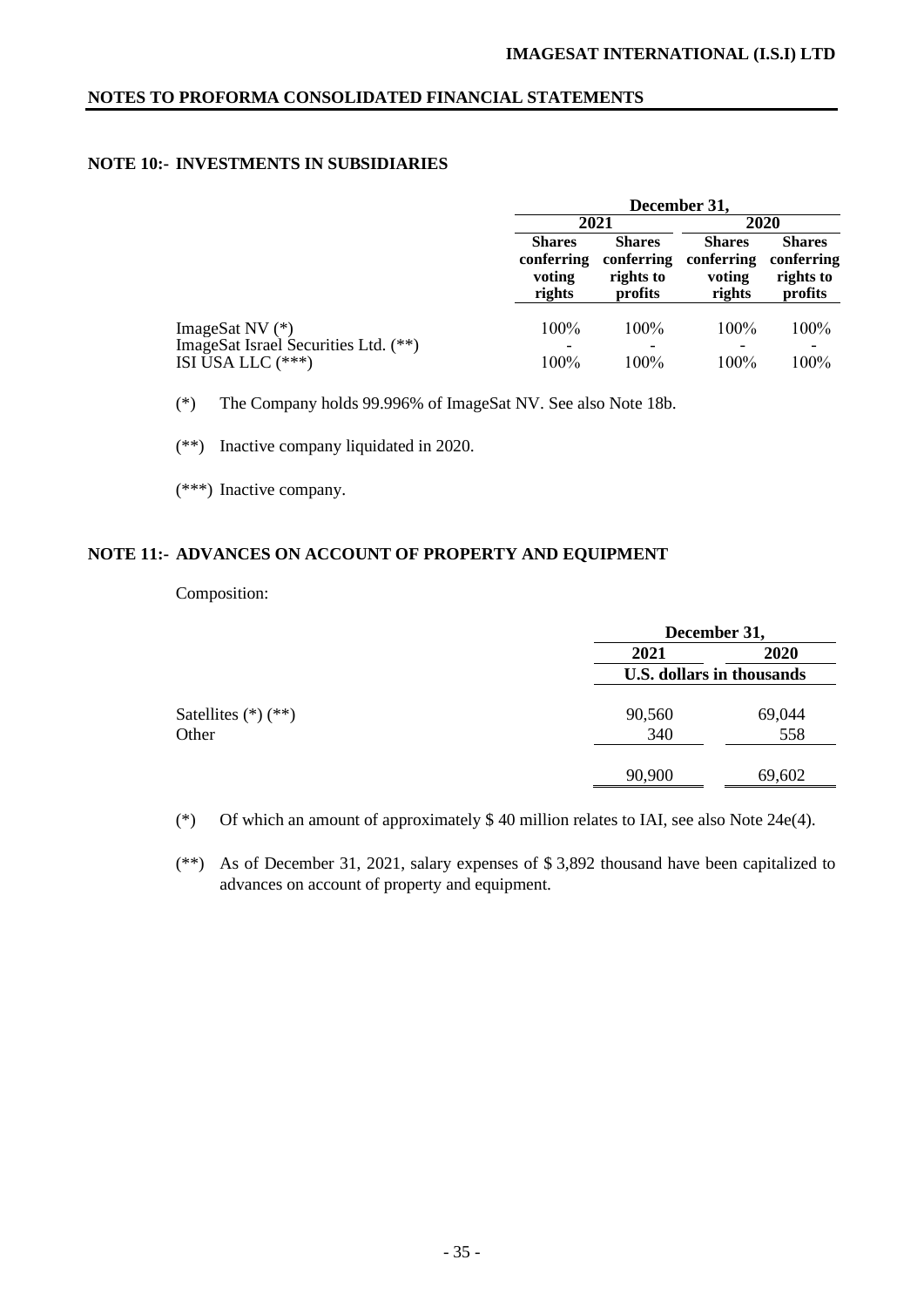# **NOTE 12:- PROPERTY AND EQUIPMENT**

# a. Composition and movement:

2021

|                                                                                                                                                                                                                     |                                   |                                           | <b>Office</b>                 | <b>Computers</b>                      |                            |                   |
|---------------------------------------------------------------------------------------------------------------------------------------------------------------------------------------------------------------------|-----------------------------------|-------------------------------------------|-------------------------------|---------------------------------------|----------------------------|-------------------|
|                                                                                                                                                                                                                     |                                   |                                           | furniture                     | and                                   |                            |                   |
|                                                                                                                                                                                                                     |                                   | Ground                                    | and                           | peripheral                            | Leasehold                  |                   |
|                                                                                                                                                                                                                     | <b>EROS B</b>                     | stations                                  | equipment                     | equipment                             | improvements               | <b>Total</b>      |
|                                                                                                                                                                                                                     |                                   |                                           |                               | <b>U.S. dollars in thousands</b>      |                            |                   |
| Cost:                                                                                                                                                                                                               |                                   |                                           |                               |                                       |                            |                   |
| Balance at January 1,                                                                                                                                                                                               |                                   |                                           |                               |                                       |                            |                   |
| 2021                                                                                                                                                                                                                | 90,048                            | 5,672                                     | 319                           | 4,120                                 | 1,130                      | 101,289           |
|                                                                                                                                                                                                                     |                                   |                                           |                               |                                       |                            |                   |
|                                                                                                                                                                                                                     |                                   |                                           |                               |                                       |                            | 2,656             |
|                                                                                                                                                                                                                     |                                   |                                           |                               |                                       |                            |                   |
|                                                                                                                                                                                                                     |                                   |                                           |                               |                                       |                            |                   |
|                                                                                                                                                                                                                     |                                   |                                           |                               |                                       |                            |                   |
|                                                                                                                                                                                                                     |                                   |                                           |                               |                                       |                            |                   |
|                                                                                                                                                                                                                     |                                   |                                           |                               |                                       |                            |                   |
|                                                                                                                                                                                                                     |                                   |                                           |                               |                                       |                            |                   |
|                                                                                                                                                                                                                     |                                   |                                           |                               |                                       |                            |                   |
|                                                                                                                                                                                                                     |                                   |                                           |                               |                                       |                            |                   |
|                                                                                                                                                                                                                     |                                   |                                           |                               |                                       |                            | 2,592             |
|                                                                                                                                                                                                                     |                                   |                                           |                               |                                       |                            |                   |
| Balance at                                                                                                                                                                                                          |                                   |                                           |                               |                                       |                            |                   |
|                                                                                                                                                                                                                     |                                   |                                           |                               |                                       | 897                        | 96,027            |
|                                                                                                                                                                                                                     |                                   |                                           |                               |                                       |                            |                   |
|                                                                                                                                                                                                                     |                                   |                                           |                               |                                       |                            |                   |
| December 31, 2021                                                                                                                                                                                                   | 2,463                             | 4,341                                     | 230                           | 537                                   | 347                        | 7,918             |
| Additions during the<br>year<br>Balance at<br>December 31, 2021<br>Accumulated<br><u>depreciation:</u><br>Balance at January 1,<br>2021<br>Additions during the<br>year<br>December 31, 2021<br>Depreciated cost at | 90,048<br>86,739<br>846<br>87,585 | 2,158<br>7,830<br>2,367<br>1,122<br>3,489 | 78<br>397<br>151<br>16<br>167 | 306<br>4,426<br>3,595<br>294<br>3,889 | 114<br>1,244<br>583<br>314 | 103,945<br>93,435 |

# 2020

|                                                       | <b>EROS B</b> | Ground<br>stations | <b>Office</b><br>furniture<br>and<br>equipment | <b>Computers</b><br>and<br>peripheral<br>equipment | Leasehold<br>improvements | <b>Total</b> |
|-------------------------------------------------------|---------------|--------------------|------------------------------------------------|----------------------------------------------------|---------------------------|--------------|
|                                                       |               |                    |                                                | <b>U.S. dollars in thousands</b>                   |                           |              |
| Cost:<br>Balance at January 1,                        |               |                    |                                                |                                                    |                           |              |
| 2020<br>Additions during the                          | 90,048        | 3,605              | 298                                            | 3,679                                              | 1,008                     | 98,638       |
| year                                                  |               | 2,067              | 21                                             | 441                                                | 122                       | 2,651        |
| Balance at<br>December 31, 2020                       | 90,048        | 5,672              | 319                                            | 4,120                                              | 1,130                     | 101,289      |
| Accumulated<br>depreciation:                          |               |                    |                                                |                                                    |                           |              |
| Balance at January 1,<br>2020<br>Additions during the | 85,893        | 1,923              | 138                                            | 3,386                                              | 486                       | 91,826       |
| year                                                  | 846           | 444                | 13                                             | 209                                                | 97                        | 1,609        |
| Balance at                                            |               |                    |                                                |                                                    |                           |              |
| December 31, 2020                                     | 86,739        | 2,367              | 151                                            | 3,595                                              | 583                       | 93,435       |
| Depreciated cost at<br>December 31, 2020              | 3,309         | 3,305              | 168                                            | 525                                                | 547                       | 7,854        |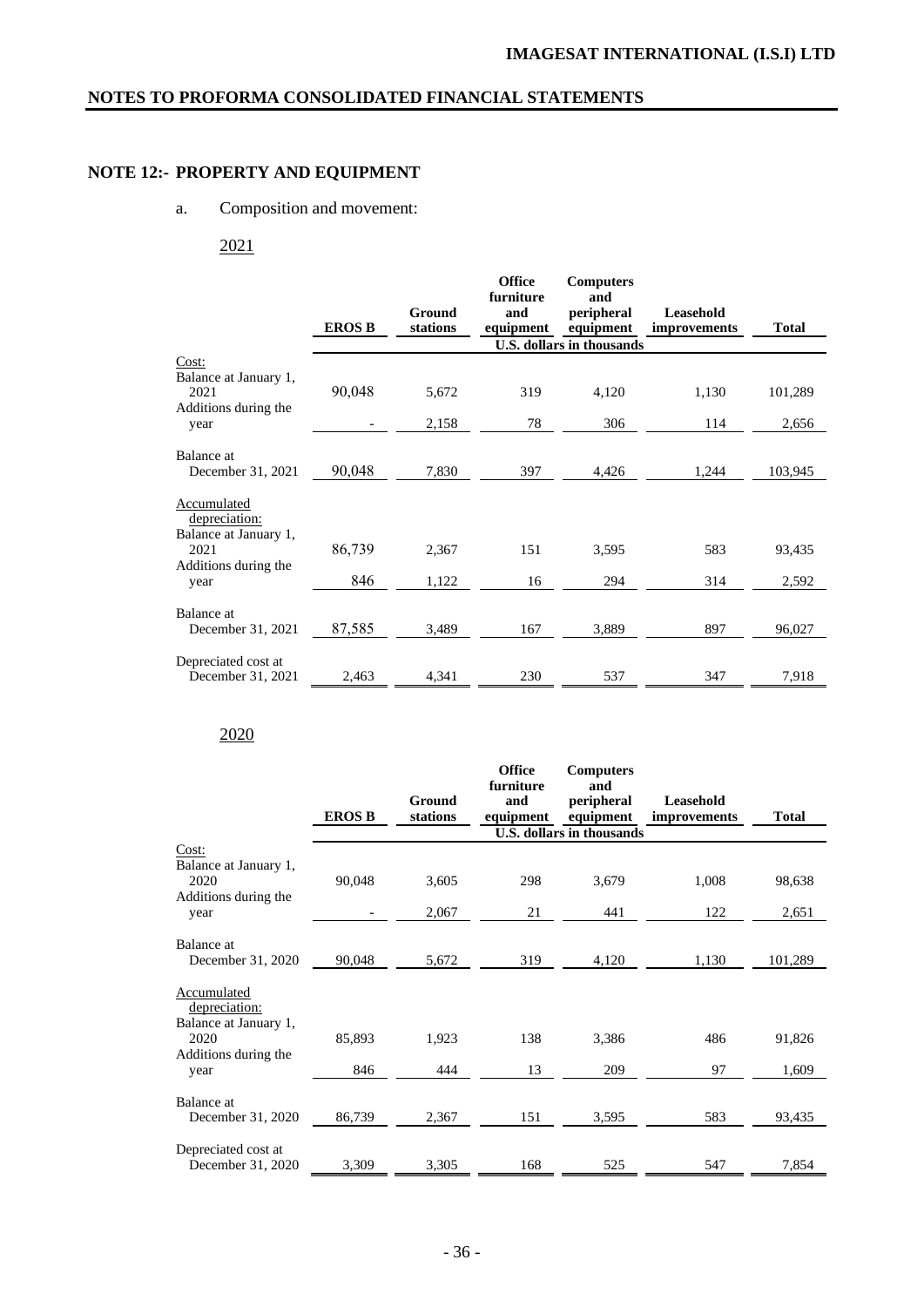# **NOTE 12:- PROPERTYAND EQUIPMENT (Cont.)**

b. Change in accounting estimate:

Effective October 1, 2019, the Company changed the depreciation rate of the EROS B satellite from 7.14% to 5.26%. The change relied on an updated extended life report from the satellite's manufacturer, internal performance reports, observation of similar satellites currently operating and new contracts signed. Since the technical report of the satellite on the date of the change showed that the satellite was expected to operate for another 4.5 years and not until the end of the first quarter of 2020 as was determined when the satellite was launched in 2006, the Company extended the useful life of the satellite accordingly.

## **NOTE 13:- INTANGIBLE ASSETS**

a. Description:

During 2016-2019, the Company developed an analytical maritime solution for satellite data ("the Kingfisher"). Starting from February 2019, the system is being amortized since it reached a development stage whereby it's available for sale. The capitalized \$ 1,602 asset is amortized over its useful life that is estimated at three years.

In 2020 and 2021, the Company developed custom software ("Special Purpose Software") for operating the EROS C1 and EROS C2 satellites. The company capitalized costs of \$ 892 thousand in respect of the Special Purpose Software.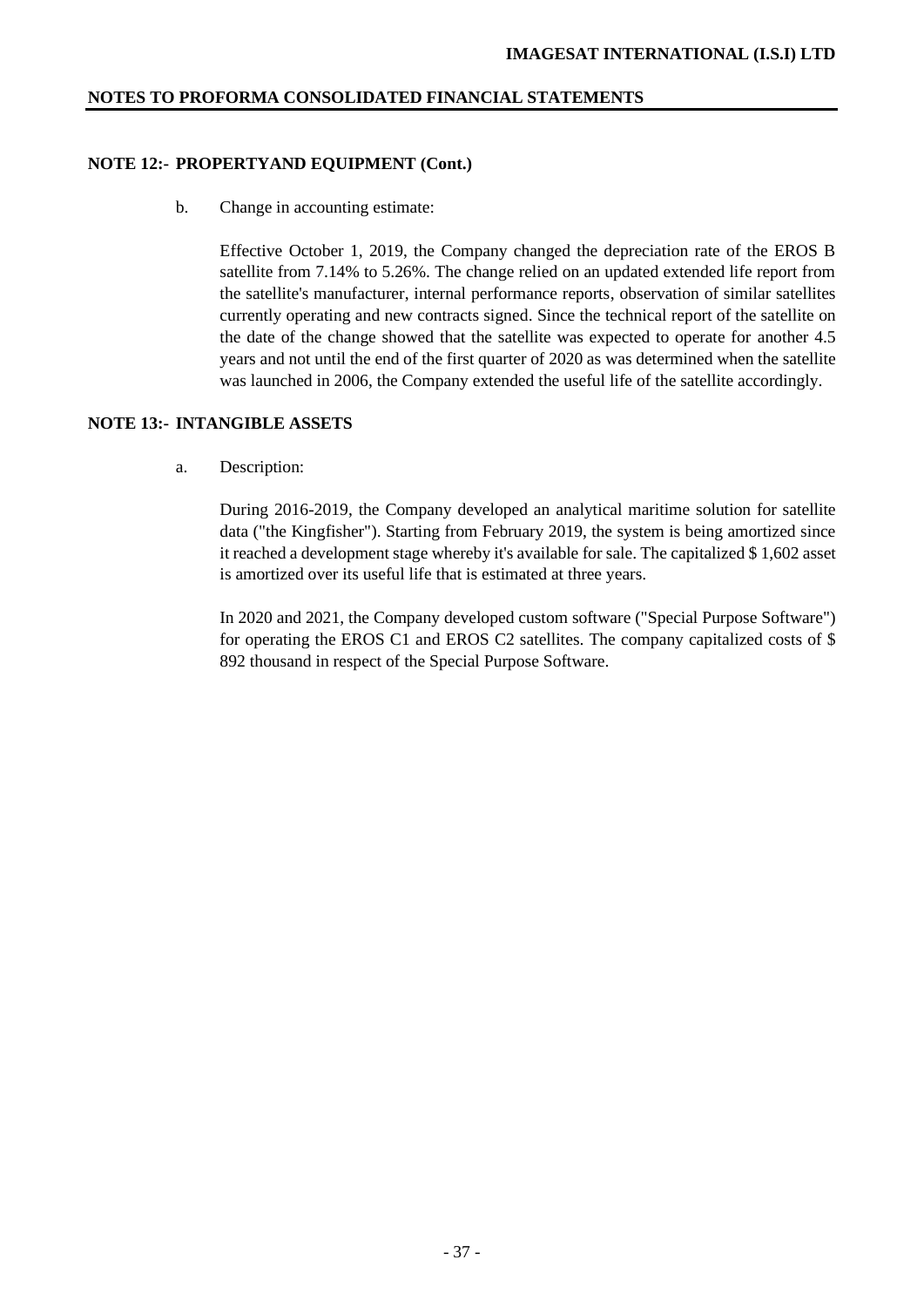# **NOTE 13:- INTANGIBLE ASSETS (Cont.)**

b. Composition and movement:

2021:

|                                     |            | <b>Special</b>                    |              |
|-------------------------------------|------------|-----------------------------------|--------------|
|                                     | Kingfisher | <b>Purpose</b><br><b>Software</b> | <b>Total</b> |
|                                     |            | <b>U.S. dollars in thousands</b>  |              |
| Cost:                               |            |                                   |              |
| Balance at January 1, 2021          | 1,602      | 791                               | 2,393        |
| Capitalization of development costs |            | 101                               | 101          |
| Balance at December 31, 2021        | 1,602      | 892                               | 2,494        |
| Accumulated amortization:           |            |                                   |              |
| Balance at January 1, 2021          | 1,024      |                                   | 1,024        |
| Amortization recognized in the year | 534        | 97                                | 631          |
| Balance at December 31, 2021        | 1,558      | 97                                | 1,655        |
| Amortized cost at December 31, 2021 | 44         | 795                               | 839          |

# 2020:

|                                     |            | <b>Special</b><br><b>Purpose</b> |              |
|-------------------------------------|------------|----------------------------------|--------------|
|                                     | Kingfisher | <b>Software</b>                  | <b>Total</b> |
|                                     |            | <b>U.S. dollars in thousands</b> |              |
| Cost:                               |            |                                  |              |
| Balance at January 1, 2020          | 1,602      |                                  | 1,602        |
| Capitalization of development costs |            | 622                              | 622          |
| Purchases                           |            | 169                              | 169          |
| Balance at December 31, 2020        | 1,602      | 791                              | 2,393        |
| Accumulated amortization:           |            |                                  |              |
| Balance at January 1, 2020          | 490        |                                  | 490          |
| Amortization recognized in the year | 534        |                                  | 534          |
| Balance at December 31, 2020        | 1,024      |                                  | 1,024        |
| Amortized cost at December 31, 2020 | 578        | 791                              | 1,369        |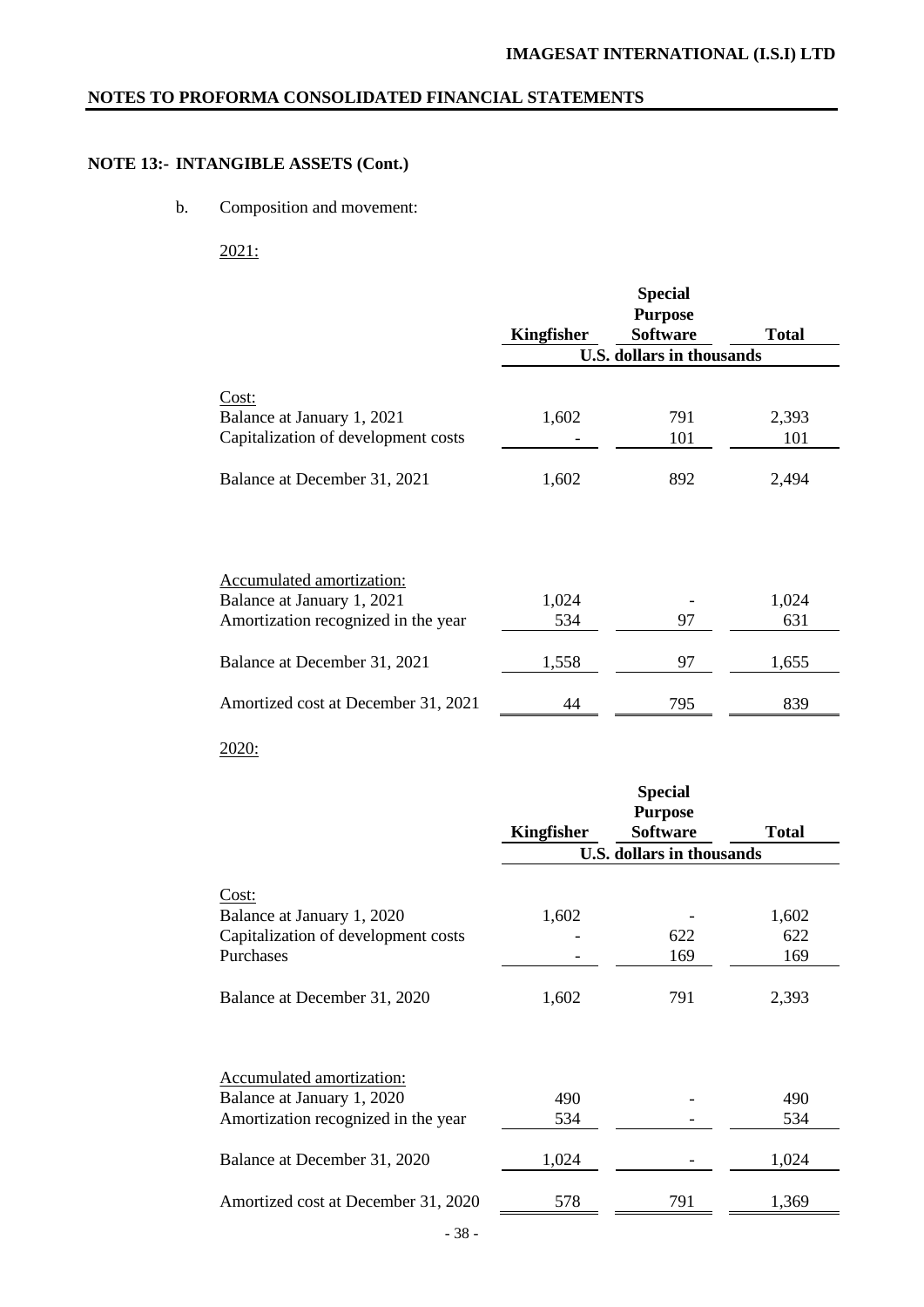# **NOTE 14:- OTHER ACCOUNT PAYABLES**

|                                        | December 31, |                           |  |
|----------------------------------------|--------------|---------------------------|--|
|                                        | 2021         | 2020                      |  |
|                                        |              | U.S. dollars in thousands |  |
| Accrued expenses                       | 3,295        | 1,859                     |  |
| Employees and payroll related accruals | 478          | 974                       |  |
| Accrued vacation pay                   | 639          | 505                       |  |
| Other                                  | 14           |                           |  |
|                                        | 4,426        | 3,338                     |  |

## **NOTE 15:- OTHER LIABILITIES**

|                         | December 31,              |      |  |
|-------------------------|---------------------------|------|--|
|                         | 2021                      | 2020 |  |
|                         | U.S. dollars in thousands |      |  |
| Other liabilities       | 165                       | 326  |  |
| Deferred revenues       | 19,704                    |      |  |
| Non-current liabilities | 19,869                    | 326  |  |

1. Israeli Innovation Authority:

During 2016, the Company joined an Israeli Innovation Authority incentive plan, according to which it received a grant for the support of the research and development efforts of the Kingfisher project.

In exchange for the Israeli Innovation Authority participation in the Kingfisher project, the Company is required to pay royalties up to a rate of 3%-3.5% from future sales of the developed products, until repayment of 100% of the granted amount plus interest and linkage to the Israel consumer price index. As of December 31, 2020 and 2021 the Company has received grants in the revaluated total amount of \$183 thousand, classified as part of its long term liabilities. As of 2021, the Company is expected to pay royalties of approximately \$ 5 thousand.

2. BIRD Foundation grant:

During 2018-2020, the Company received a grant from BIRD Foundation for the support of the research and development efforts of the Close-Up project.

The Company is required to pay royalties at a rate of 5% from future gross sales of developed product. The repayment amount might vary between 100%-150% of the grant as a result of the number of repayment years following the termination of the project, all as per to the Cooperation and Project Funding Agreement dated July 2018. As of December 31, 2020 and 2021, the Company has received grants in the total amount of \$340 and \$425 thousand respectively, classified as part of its long term liabilities. As of December 31, 2021, the Company has not paid any royalties and the Company does not expect to pay any in the future.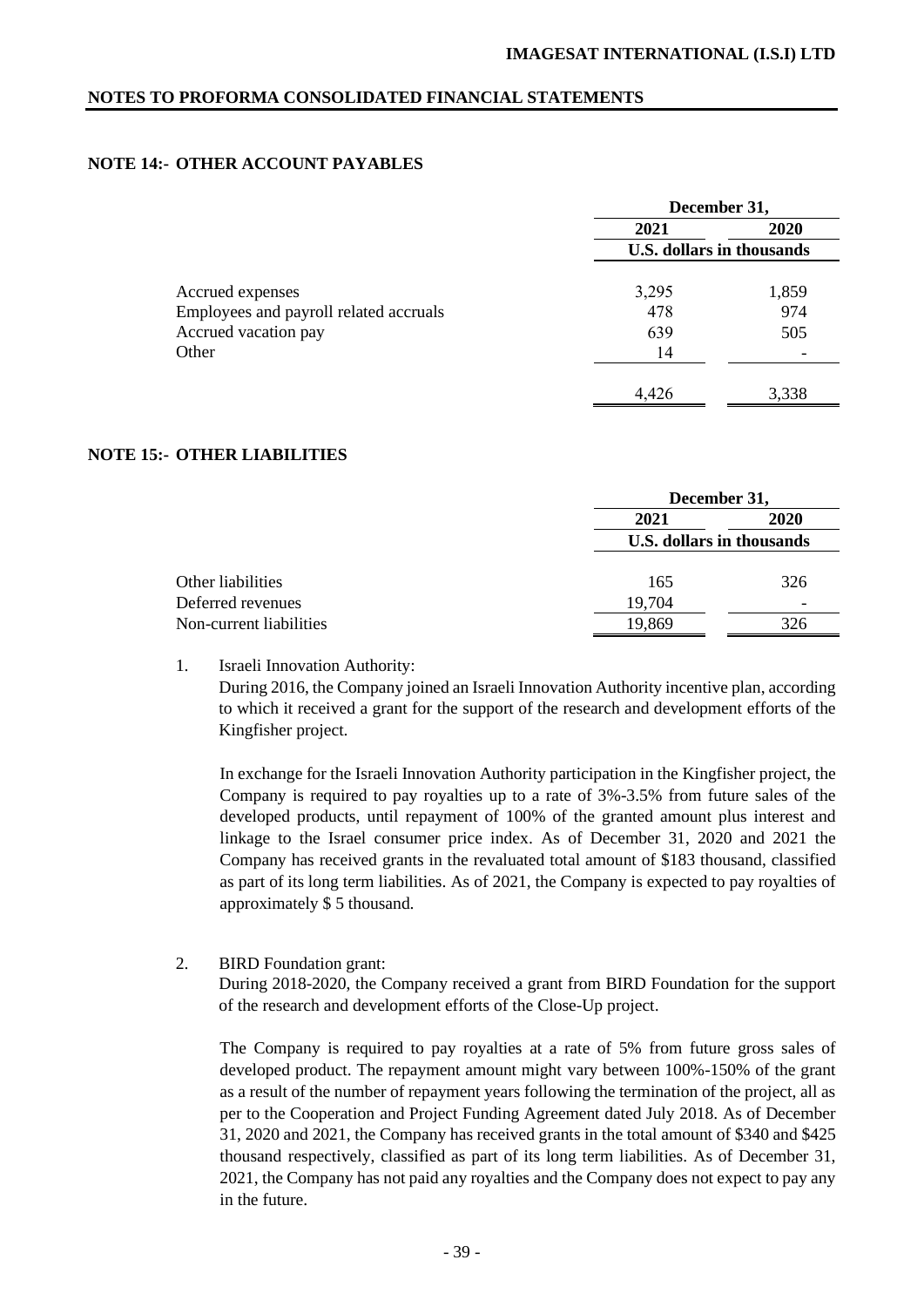#### **NOTE 15:- OTHER LIABILITIES (Cont.)**

3. In May 2021, the Company signed a new contract of approximately \$ 110 million and a term of approximately five years under which the Company will supply Chile's national space program. The contract includes the sale of data from the satellites of the Company, the construction and launch of satellites for the customer and the creation of satellite and intelligence capabilities for the customer. In August 2021, an advance of \$ 24,630 thousand was received from the customer, which was recorded under current liabilities and noncurrent liabilities and will be reduced in accordance with the rate of progress of the project. Conversely, the Company gave a guarantee as security for the advance, which will be reduced gradually over the next five years.

In addition, the Company gave performance guarantees of \$ 10,990 thousand to the client, which will be reduced as the project progresses. In order to give the guarantee, the Company was not required to pledge assets but gave a financial covenant according to which the ratio of equity to the total consolidated balance sheet will not be less than 35% at any time.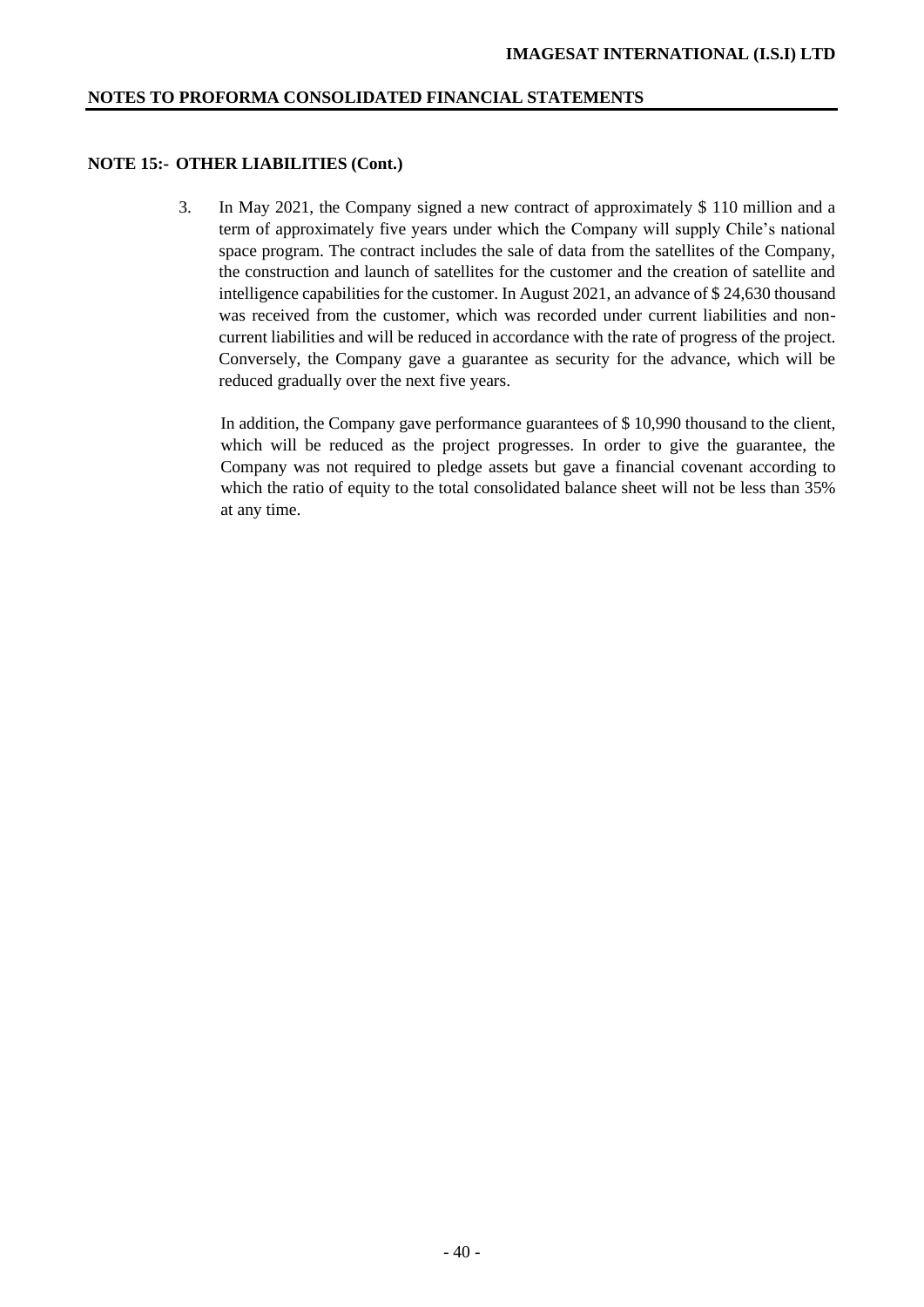## **NOTE 16:- FINANCIAL INSTRUMENTS**

a. Financial assets:

|                     | December 31,              |             |  |  |
|---------------------|---------------------------|-------------|--|--|
|                     | 2021                      | <b>2020</b> |  |  |
|                     | U.S. dollars in thousands |             |  |  |
| Trade receivables   | 6,985                     | 5,696       |  |  |
| Short-term deposits | 44,750                    | 31,000      |  |  |
|                     | 51,735                    | 36,696      |  |  |

b. Financial liabilities:

|                                                           | <b>Effective</b> |                 | December 31, |                           |  |
|-----------------------------------------------------------|------------------|-----------------|--------------|---------------------------|--|
|                                                           | interest         | <b>Maturity</b> | 2021         | 2020                      |  |
|                                                           | rate             | date            |              | U.S. dollars in thousands |  |
| Non-current liabilities:<br>Loan from related party $(*)$ | 4.53%            | See below       | 38,092       | 36.442                    |  |
|                                                           |                  |                 |              |                           |  |

As per management's assessment, the carrying amount of financial instruments approximates their fair value.

(\*) On November 2, 2017, the Company and IAI signed an Amended Loan Agreement according to which on the date of Closing the investment agreement with FIMI, the Company will repay \$ 35 million on account of the loan. The remaining loan bears annual interest of 3.5% which may vary under certain conditions as detailed in the Amended Loan Agreement.

The remaining loan is repayable in four annual installments – the first at a rate of 25% of the remaining loan on the same date, the second at a rate of 33.33% on the same date, the third at a rate of 50% on the same date and the fourth at a rate of 100% on the same date. The first installment shall be payable on the later of: (i) one year from the date of launch of the EROS C3 satellite; or (ii) the earlier of: (a) an IPO of the Company; or (b) the date FIMI receives an aggregate of \$ 40 million for the Preferred A shares purchased in the investment agreement between the Company and FIMI, subject to the terms stipulated in the Amended Loan Agreement. In the event of: (a) the total loss, constructive total loss or complete malfunction of the EROS-C satellite; or (b) termination of the EROS-C3 Agreement pursuant to its terms, the first installment shall be payable upon the earlier of (A) one year following an IPO, and (B) such time as FIMI receives an aggregate of \$ 40 million as provided in Section (ii)(a) above. Also, according to the Amended Loan Agreement, all previous agreements regarding loans and related rights that had been signed between the Company and IAI before the Amended Loan Agreement became effective - are null and void.

The Company used an external valuation expert for estimating the fair value of the loan as of the date of signing the Amended Loan Agreement. Consequently, the Company recognized a capital reserve attributable to equity holders of the Company in the amount of \$ 1,221 thousand which was carried to share premium and capital reserves. In 2020, the first loan repayment date was updated in accordance with the expected changes in the EROS C3 delivery date and the finance expenses arising from the fair value of the loan were adjusted accordingly.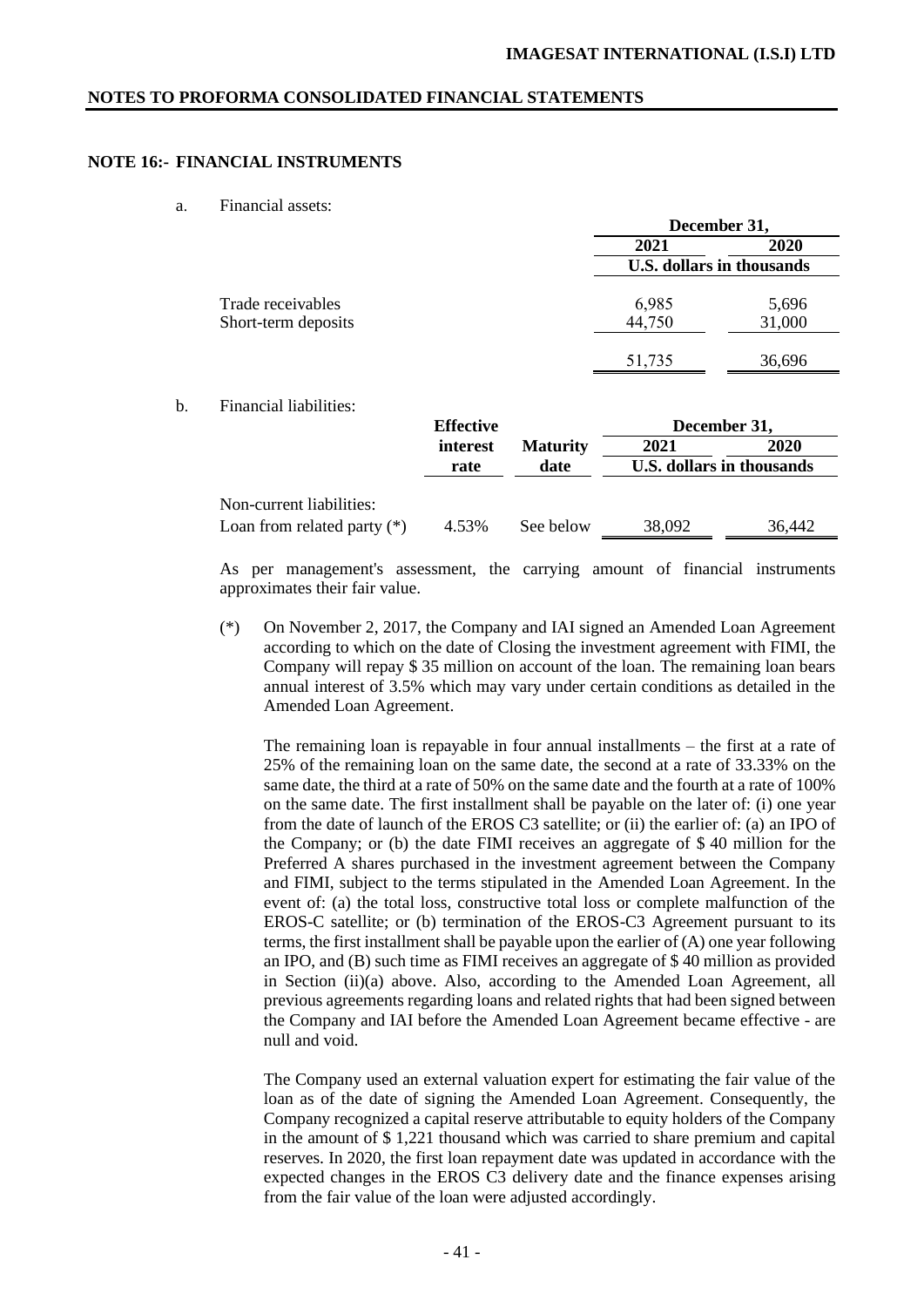#### **NOTE 16:- FINANCIAL INSTRUMENTS (Cont.)**

1. Market risk:

Market risk is the risk that the fair value of future cash flows of a financial instrument will fluctuate because of changes in market prices. Market risk comprises three types of risk: interest rate risk, currency risk and other price risks, such as share price risk and commodity risk. Financial instruments affected by market risk include, among others, loans and deposits.

2. Foreign currency risk:

Foreign currency risk is the risk that the fair value or future cash flows of a financial instrument will fluctuate as a result of changes in foreign currency exchange rates.

3. Customer credit risk:

The management of credit risk in respect of customers is performed by the Group in keeping with its credit risk management policies, procedures and controls. The evaluation of customer credit quality relies on an analysis of each customer's credit rating which serves for determining the credit terms of each specific customer.

4. Financial liabilities:

The table below summarizes the maturity profile of the Group's financial liabilities based on contractual undiscounted payments (including interest payments):

|                                               | Less than<br>one year | $1$ to $2$<br>vears      | $2$ to $3$<br>vears | $3$ to 4<br>vears | 4 to 5<br>vears          | > 5<br>vears             | <b>Total</b> |
|-----------------------------------------------|-----------------------|--------------------------|---------------------|-------------------|--------------------------|--------------------------|--------------|
|                                               |                       |                          |                     | NIS in thousands  |                          |                          |              |
| Trade payables                                | 612                   | $\overline{\phantom{0}}$ |                     |                   | $\overline{\phantom{0}}$ |                          | 612          |
| Payables                                      | 4,426                 | $\overline{\phantom{a}}$ |                     |                   |                          | $\overline{\phantom{a}}$ | 4,426        |
| Other liabilities<br>Loan from<br>controlling | 12                    | 60                       | 61                  | 44                |                          |                          | 177          |
| shareholder                                   |                       | 9,523                    | 9,523               | 9,523             | 9,523                    | $\overline{\phantom{a}}$ | 38,092       |
| Lease liabilities                             | 1,272                 | 639                      | 639                 | 639               | 639                      | 3.205                    | 7,033        |
|                                               | 6,322                 | 10.222                   | 10.223              | 10.206            | 10.162                   | 3.205                    | 50,340       |

December 31, 2020:

|                                               | Less than<br>one year | $1$ to $2$<br>vears | $2$ to $3$<br>vears | $3$ to $4$<br>vears     | 4 to 5<br>vears              | > 5<br>vears | <b>Total</b> |
|-----------------------------------------------|-----------------------|---------------------|---------------------|-------------------------|------------------------------|--------------|--------------|
|                                               |                       |                     |                     | <b>NIS</b> in thousands |                              |              |              |
| Trade payables                                | 314                   |                     |                     |                         | $\overline{\phantom{0}}$     |              | 314          |
| Payables                                      | 3,338                 |                     | $\qquad \qquad$     |                         | $\qquad \qquad \blacksquare$ |              | 3,338        |
| Other liabilities<br>Loan from<br>controlling | 12                    | 57                  | 127                 | 130                     |                              |              | 326          |
| shareholder                                   |                       |                     | 10,252              | 10.611                  | 10,982                       | 4,597        | 36,442       |
| Lease liabilities                             | 613                   | 582                 |                     |                         |                              |              | 1,195        |
|                                               | 4,277                 | 639                 | 10.379              | 10.741                  | 10.982                       | 4.597        | 41.615       |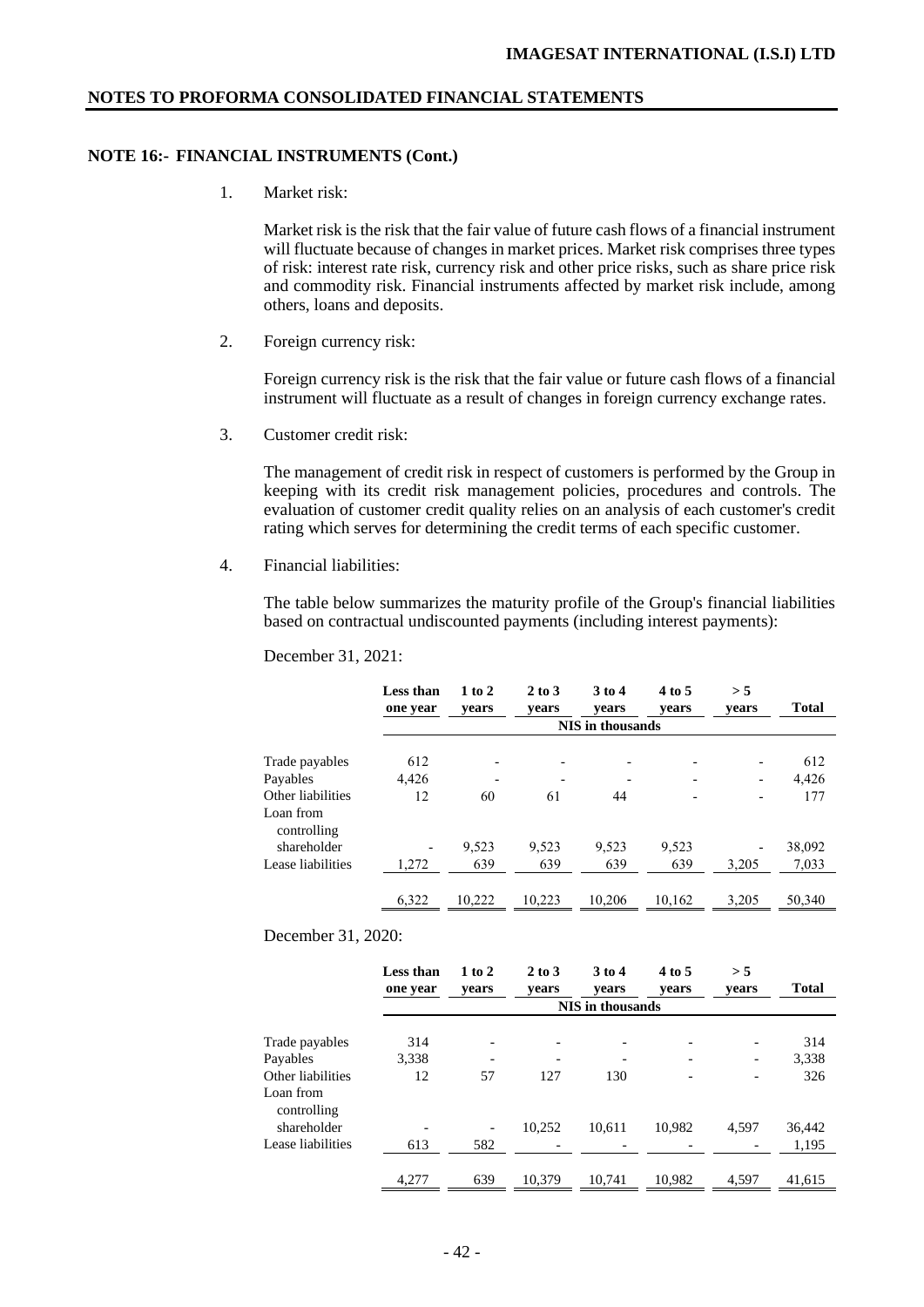# **NOTE 17:- EMPLOYEE BENEFIT ASSETS AND LIABILITIES**

Employee benefits consist of short-term benefits and post-employment benefits.

a. Post-employment benefits:

Labor laws and agreements require the Company to pay severance pay and/or pensions to employees dismissed or retiring from their employ in certain other circumstances. The amounts of benefits those employees are entitled to upon retirement are based on the number of years of service and the last monthly salary. Also, under labor laws and labor agreements in effect, including the Expansion Order (Combined Version) for Obligatory Pension under the Collective Agreements Law of 1957 (the "Expansion Order"), the Company is liable to make deposits with provident funds, pension funds or other such funds, to cover its employees' pension insurance as well as some of its severance pay liabilities. Under the terms of the Expansion Order, the Company deposits for severance pay as required under the Expansion Order as well as other deposits made by those companies "in lieu of severance pay" and which were announced as such as required under the Expansion Order, replace all payment of severance pay under Section 14 of the Israeli Severance Pay Law.

 The Company's severance pay liability to Israeli employees for which the said liability is covered under section 14 of the Severance Pay Law is covered by regular deposits with defined contribution plans.

The Group accounts for that part of the payment of compensation that is not covered by contributions in defined contribution plans, as above, as a defined benefit plan for which an employee benefit liability is recognized and for which the Group deposits amounts in central severance pay funds and in qualifying insurance policies.

- **December 31, 2021 2020 U.S. dollars in thousands** Defined benefit obligation 831 794 Fair value of plan assets  $(762)$   $(704)$ Net defined benefit liability 169 90 c. Actuarial assumptions: **2021 2020 2019** Discount rate as of December 31, 2.85%. 0.85% 0.85% Rate of salary increase for existing employees 4.6% 2% 2% 2%
- b. Composition: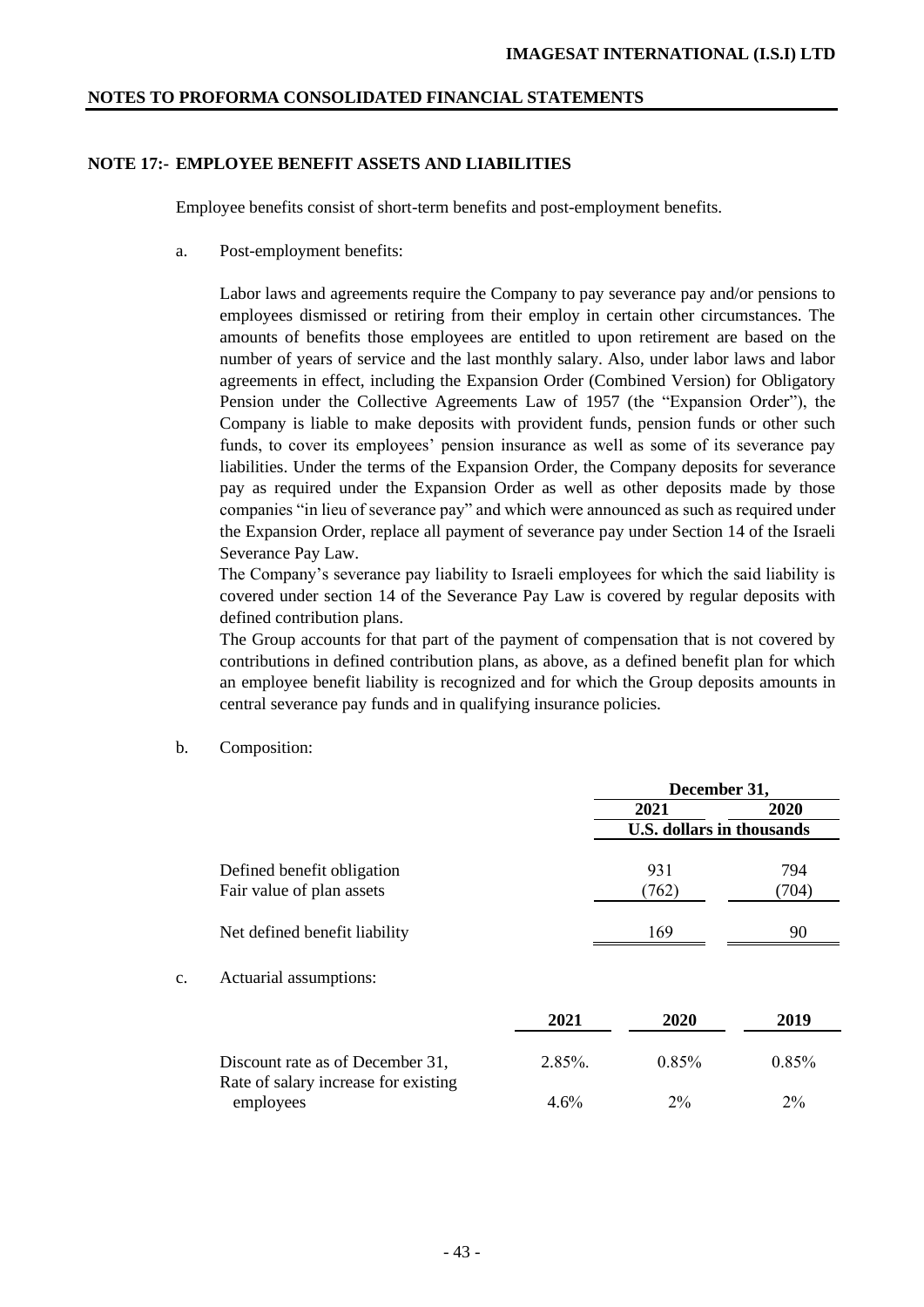# **NOTE 18:- TAXES ON INCOME**

a. Tax jurisdictions applicable to the Company:

The Company has only been assessed for tax purposes in Israel since inception.

ImageSat NV has been assessed for tax purposes as an Israeli resident company since 2013 is concurrently also subject to tax laws in its country of incorporation – Curacao. From its inception through the end of the 2021 tax year, ImageSat NV has never paid taxes in Curacao. As of December 31, 2021, ImageSat NV is tax exempt in Curacao.

The U.S. subsidiary, ISI USA LLC, has not yet begun operating and is therefore exempt from reporting to the IRS (other than a technical declaration of inactivity and fee payment).

b. The Restructuring:

On May 13, 2021, the Company and ImageSat NV completed the Restructuring process which took place in three stages simultaneously. In stage one, ImageSat NV assigned and transferred its assets and liabilities, including interests in the Company and excluding contracts with parties and/or customers that could not be assigned ("the transferred operation" and "the continuing operation", respectively), to a new sister company ("Newco"). In the second stage, the Newco merged with the Company and transferred the entire assets and liabilities to the Company and was then dissolved without liquidation. In the third stage, 99.996% of ImageSat NV's shareholders transferred their interests in ImageSat NV to the Company for allocation of shares in the Company (the remaining 0.004% of the Company's share capital will be held by a trustee in trust until and subject to the transfer of rights to the shareholders). The Company also allocated employees stock options to ImageSat NV's stock options holders instead of the options held by such stock options holders in ImageSat NV.

c. Tax laws applicable to the Group companies:

Income Tax (Inflationary Adjustments) Law, 1985:

According to the law, until 2007, the results for tax purposes were adjusted for the changes in the Israeli CPI.

In February 2008, the Israeli parliament passed an amendment to the Income Tax (Inflationary Adjustments) Law, 1985, which limits the scope of the law starting 2008 and thereafter. Since 2008, the results for tax purposes are measured in nominal values, excluding certain adjustments for changes in the Israeli CPI carried out in the period up to December 31, 2007. Adjustments relating to capital gains such as for sale of property (betterment) and securities continue to apply until disposal. Since 2008, the amendment to the law includes, among others, the cancelation of the inflationary additions and deductions and the additional deduction for depreciation (in respect of depreciable assets purchased after the 2007 tax year).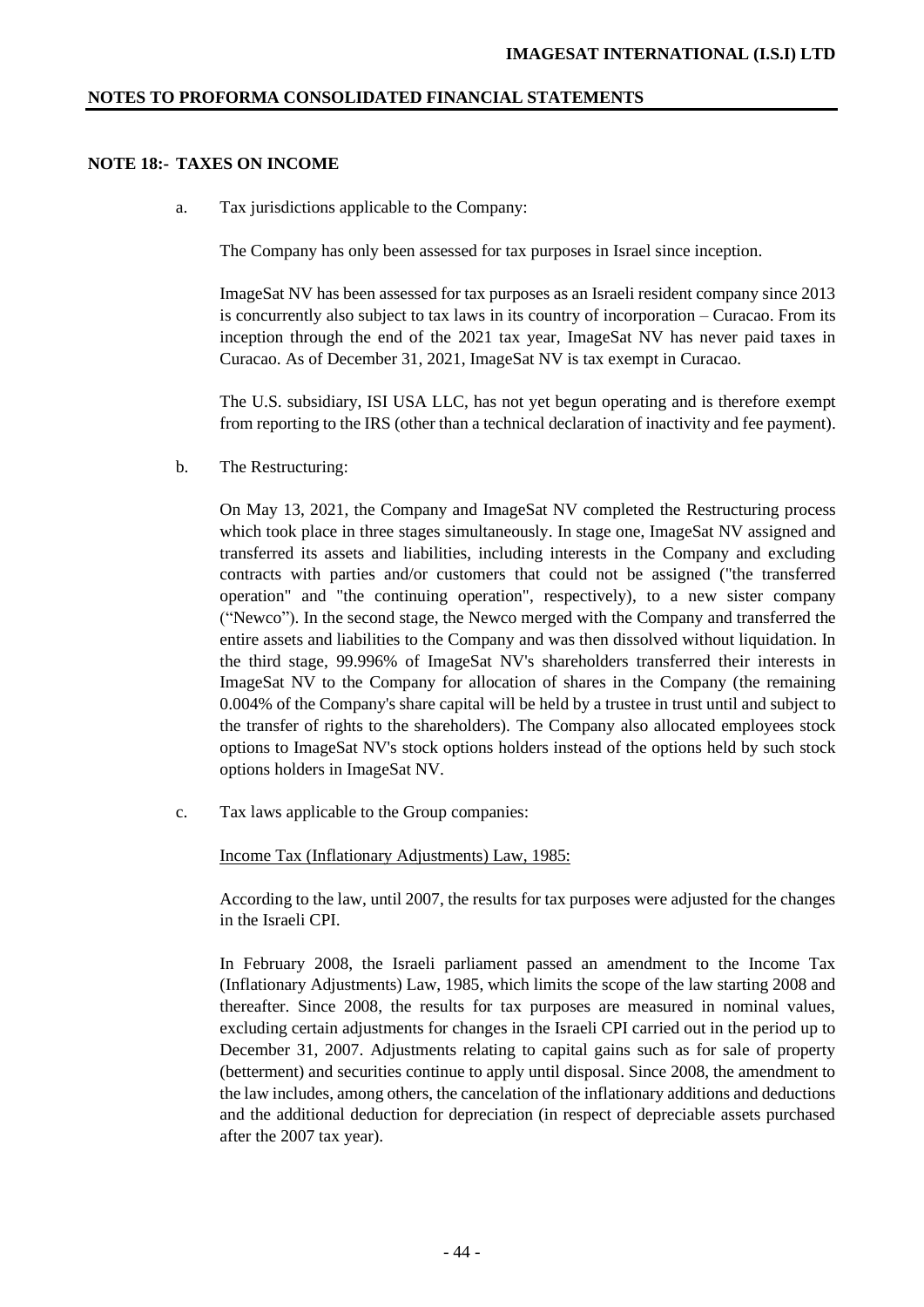# **NOTE 18:- TAXES ON INCOME (Cont.)**

Amendment to the Encouragement of Capital Investments Law, 1959 (Amendment No. 68)

In January 2011, the Economic Policy Law for 2011 and 2012 (Legislative Amendments), 2011 was published and, *inter alia*, that law made amendments to the Encouragement of Capital Investments Law, 1959 ("the Law"). The amendment changed the benefits tracks under the Law and applied a uniform tax rate to all of the surplus income of the Company, which was to be deemed to be a preferred company holding a preferred enterprise. Effective from the 2011 tax year, the Company was entitled to elect (such election being irrevocable) whether to adopt the amendment, such that the amended tax rates that will be set forth below would apply to all of its preferred income from the preferred enterprise as from the tax year in respect of which the election would be made.

# Amendment to the Encouragement of Capital Investments Law, 1959 (Amendment No. 71)

In August 2013, the Law for Changing National Priorities (Legislative Amendments for Achieving Budget Targets for 2013 and 2014), 2013 was published. This included Amendment No. 71 to the Encouragement of Capital Investments Law ("the "Amendment"). The Amendment provided that the tax rate on the preferred income of a preferred enterprise in 2014 and onward would be 16% (in Development Area A, 9%). See below regarding the changes to the tax rates arising from Amendment No. 73 of the Law.

In addition, the Amendment provided that a tax rate of 20% would apply to a distribution of dividends to an individual or a foreign resident out of the profits of the preferred enterprise.

# Amendment to the Encouragement of Capital Investments Law, 1959 (Amendment No. 73)

In December 2016, the Economic Efficiency Law (Legislative Amendments for Applying the Economic Policy for the 2017 and 2018 Budget Years), 2017 was published. This included Amendment No. 73 to the Encouragement of Capital Investments Law ("the "Amendment"). The Amendment provided that the tax rate that would apply from January 1, 2017 and onward to a preferred enterprise located in Development Area A would be 7.5% instead of 9% (the tax rate for a preferred enterprise not located in Development Area A remained 16%).

In addition, Amendment No. 73 to the Encouragement of Capital Investments Law established special tax tracks for technology enterprises, which entered into effect in 2017, as follows:

A preferred technology enterprise, as defined in the Encouragement of Capital Investments Law, whose group has total income in the tax year of less than NIS 10 billion, would be subject to corporate tax at a rate of 12% in respect of profits arising from intellectual property (in Development Area A, 7.5%).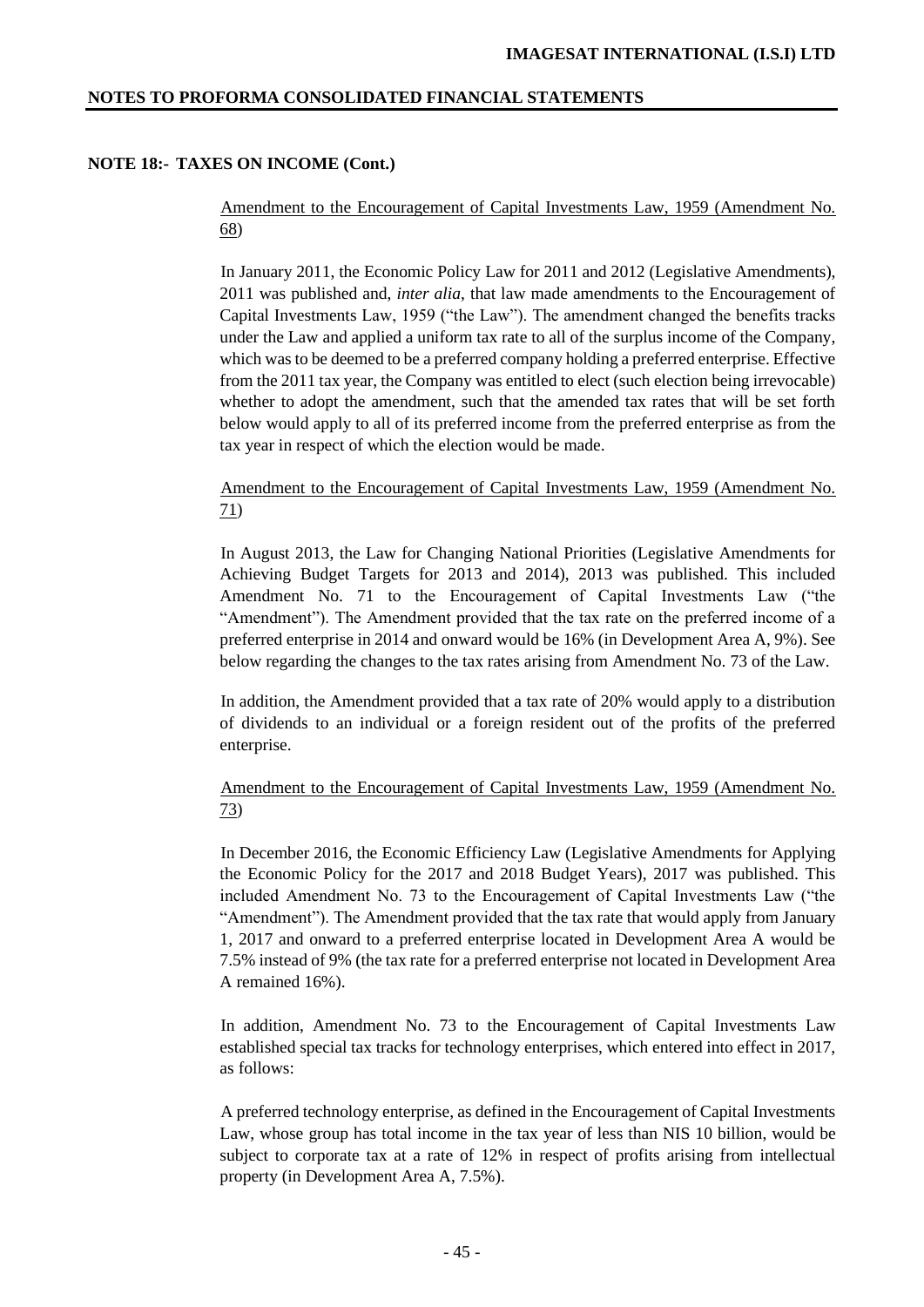## **NOTE 18:- TAXES ON INCOME (Cont.)**

A special preferred technology enterprise – whose group has income exceeding NIS 10 billion in the tax year – would be subject to a tax rate of 6% irrespective of the geographic location of the enterprise.

A distribution of dividends to a "foreign resident company," as defined in the Law, originating from income from technology enterprises would be subject to tax at a rate of 4% subject to the conditions prescribed in Section 51 of the Encouragement of Capital Investments Law.

In light of the Restructuring described in Note 18b, the Company met the definition of preferred technology enterprise effective from 2021.

d. Tax rates applicable to the Group:

In December 2016, the Israeli Parliament approved the Economic Efficiency Law (Legislative Amendments for Applying the Economic Policy for the 2017 and 2018 Budget Years), 2017 which reduces the corporate income tax rate to 24% (instead of 25%) effective from January 1, 2017 and to 23% effective from January 1, 2018.

The Israeli corporate tax rate was 23% in 2020 and 2021.

A company is taxable on its real capital gains at the corporate income tax rate in the year of sale.

In August 2013, the Law for Changing National Priorities (Legislative Amendments for Achieving Budget Targets for 2013 and 2014), 2013 ("the Budget Law") was enacted. The Law includes, among others, provisions for the taxation of revaluation gains effective from August 1, 2013. The provisions regarding revaluation gains will become effective only after the publication of regulations defining what should be considered as "retained earnings not subject to corporate tax" and regulations that set forth provisions for avoiding double taxation of foreign assets. As of the date of approval of these financial statements, these regulations have not been published.

e. Tax assessments:

Tax assessments filed by the Company and ImageSat NV by 2015 are considered final.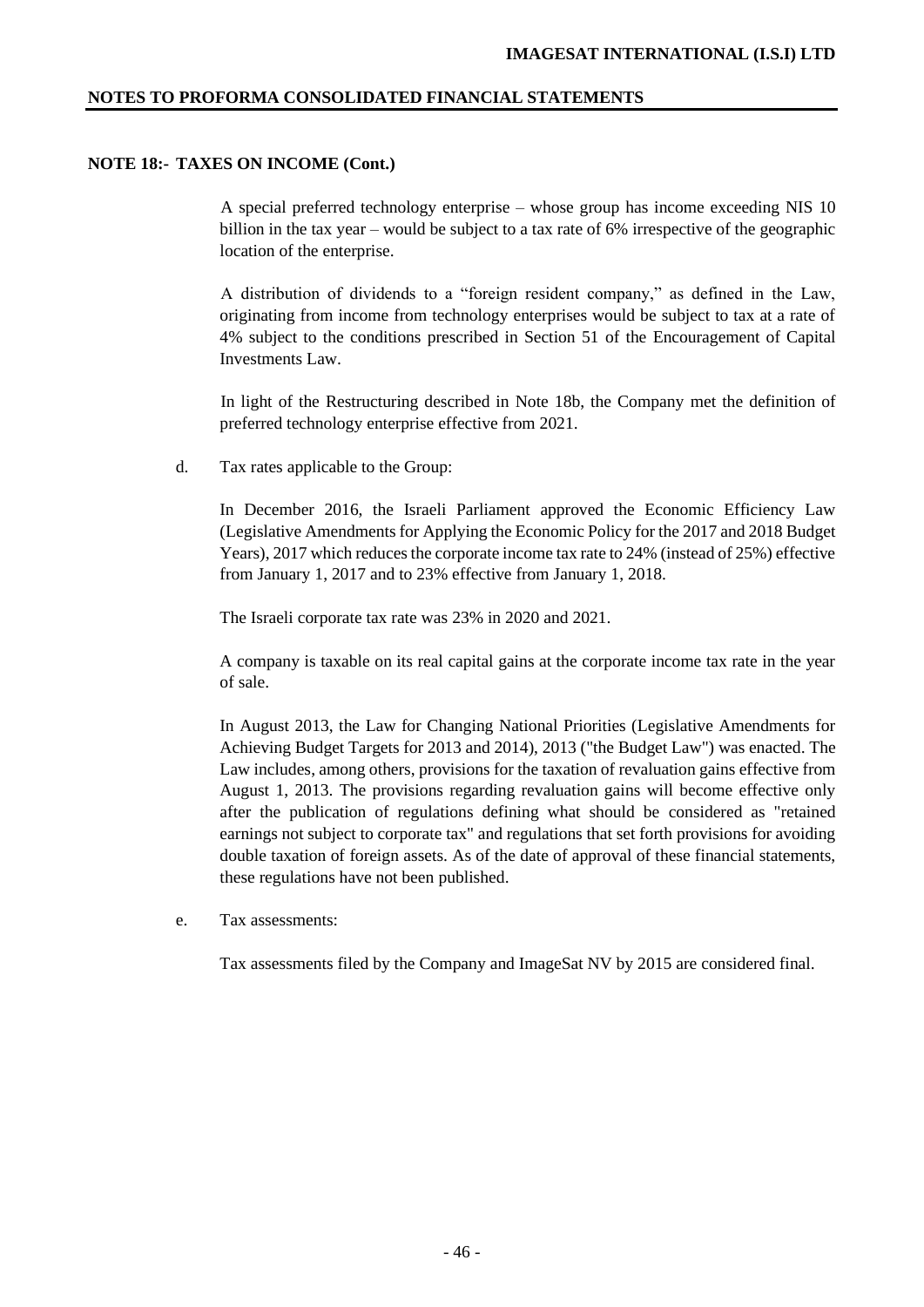# **NOTE 18:- TAXES ON INCOME (Cont.)**

f. Deferred taxes:

The Company recognizes deferred taxes due to timing differences arising from the gap between recognizing income or expenses in conformity with IFRS and in conformity with Israeli tax laws.

Deferred taxes are presented in the statements of financial position as follows:

|                         | December 31,              |      |  |
|-------------------------|---------------------------|------|--|
|                         | 2021                      | 2020 |  |
|                         | U.S. dollars in thousands |      |  |
| Non-current assets      | 524                       | 750  |  |
| Non-current liabilities | ٠                         | (391 |  |

Composition and movement:

|                              | <b>Statements of</b><br>financial position |       | <b>Statements of</b><br>profit or loss |          |      |  |
|------------------------------|--------------------------------------------|-------|----------------------------------------|----------|------|--|
|                              | December 31,                               |       | Year ended December 31,                |          |      |  |
|                              | 2021                                       | 2020  | 2021                                   | 2020     | 2019 |  |
|                              |                                            |       | <b>U.S. dollars in thousands</b>       |          |      |  |
| Deferred tax liabilities:    |                                            |       |                                        |          |      |  |
| Property, plant and          |                                            |       |                                        |          |      |  |
| equipment                    | 341                                        | 787   | (446)                                  | 787      |      |  |
| Tax reserve on fair value of |                                            |       |                                        |          |      |  |
| interested party loan        | 176                                        | 322   | (146)                                  | 9        | 12   |  |
|                              | 517                                        | 1,109 | (592)                                  | 796      | 12   |  |
| Deferred tax assets:         |                                            |       |                                        |          |      |  |
| Future R&D expenses          | 678                                        | 750   | 72                                     | (750)    |      |  |
| Carryforward losses          |                                            | 348   | 348                                    | (348)    |      |  |
| Employee benefits and        |                                            |       |                                        |          |      |  |
| other accruals               | 200                                        | 242   | 42                                     | (242)    |      |  |
| Lease liability              | 64                                         | 36    | (28)                                   | (36)     |      |  |
| Prepayments for surplus      |                                            |       |                                        |          |      |  |
| expenses                     | 99                                         | 92    | (7)                                    | (92)     |      |  |
|                              | 1,041                                      | 1,468 | 427                                    | (1, 468) |      |  |
|                              |                                            |       |                                        |          |      |  |
| Deferred tax expenses        |                                            |       |                                        |          |      |  |
| (income)                     |                                            |       | (165)                                  | (672)    | 12   |  |
| Deferred tax assets          |                                            |       |                                        |          |      |  |
| (liabilities), net           | 524                                        | 359   |                                        |          |      |  |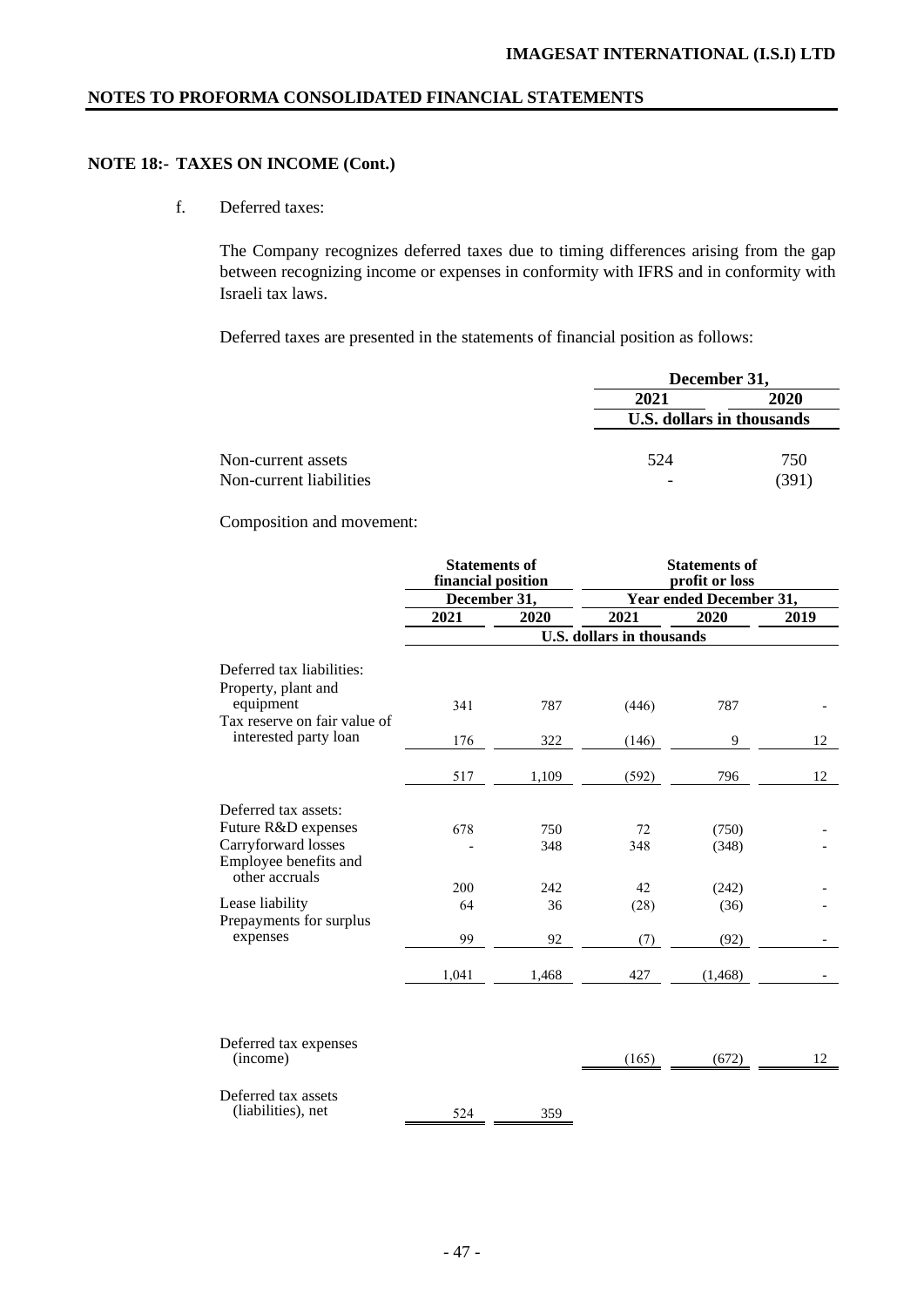# **NOTE 18:- TAXES ON INCOME (Cont.)**

# g. Taxes on income included in profit or loss:

|                                  |                           | <b>Year ended</b><br>December 31, |      |  |  |
|----------------------------------|---------------------------|-----------------------------------|------|--|--|
|                                  | 2021                      | 2020                              | 2019 |  |  |
|                                  | U.S. dollars in thousands |                                   |      |  |  |
| Current taxes                    | 1,769                     | 1,365                             |      |  |  |
| Deferred taxes, see also f above | (165)                     | (672)                             | 12   |  |  |
|                                  | 1,604                     | 693                               | 12   |  |  |

# h. Theoretical tax:

|                                                                                                              |       | <b>Year ended</b><br>December 31, |         |
|--------------------------------------------------------------------------------------------------------------|-------|-----------------------------------|---------|
|                                                                                                              | 2021  | 2020                              | 2019    |
|                                                                                                              |       | <b>U.S. dollars in thousands</b>  |         |
| Income before taxes on income                                                                                | 9,037 | 7,827                             | 6,306   |
| Statutory tax rate                                                                                           | 23%   | 23%                               | 23%     |
| Tax computed at the statutory tax rate                                                                       | 2,078 | 1,800                             | 1,450   |
| Increase (decrease) in taxes on income<br>due to the following factors:                                      |       |                                   |         |
| First time recognition of deferred taxes                                                                     |       | (447)                             |         |
| Non-deductible expenses                                                                                      | 194   | 60                                |         |
| Temporary differences for which no<br>deferred taxes were carried<br>Utilization of tax losses from previous |       | 347                               |         |
| years for which deferred taxes were<br>not recognized in the past<br>Utilization of prepayments on surplus   |       | (975)                             | (1,450) |
| expenses                                                                                                     |       | (92)                              |         |
| Effect of change in tax rate                                                                                 | (668) |                                   |         |
| Other                                                                                                        |       |                                   | 12      |
| Taxes on income                                                                                              | 1,604 | 693                               | 12      |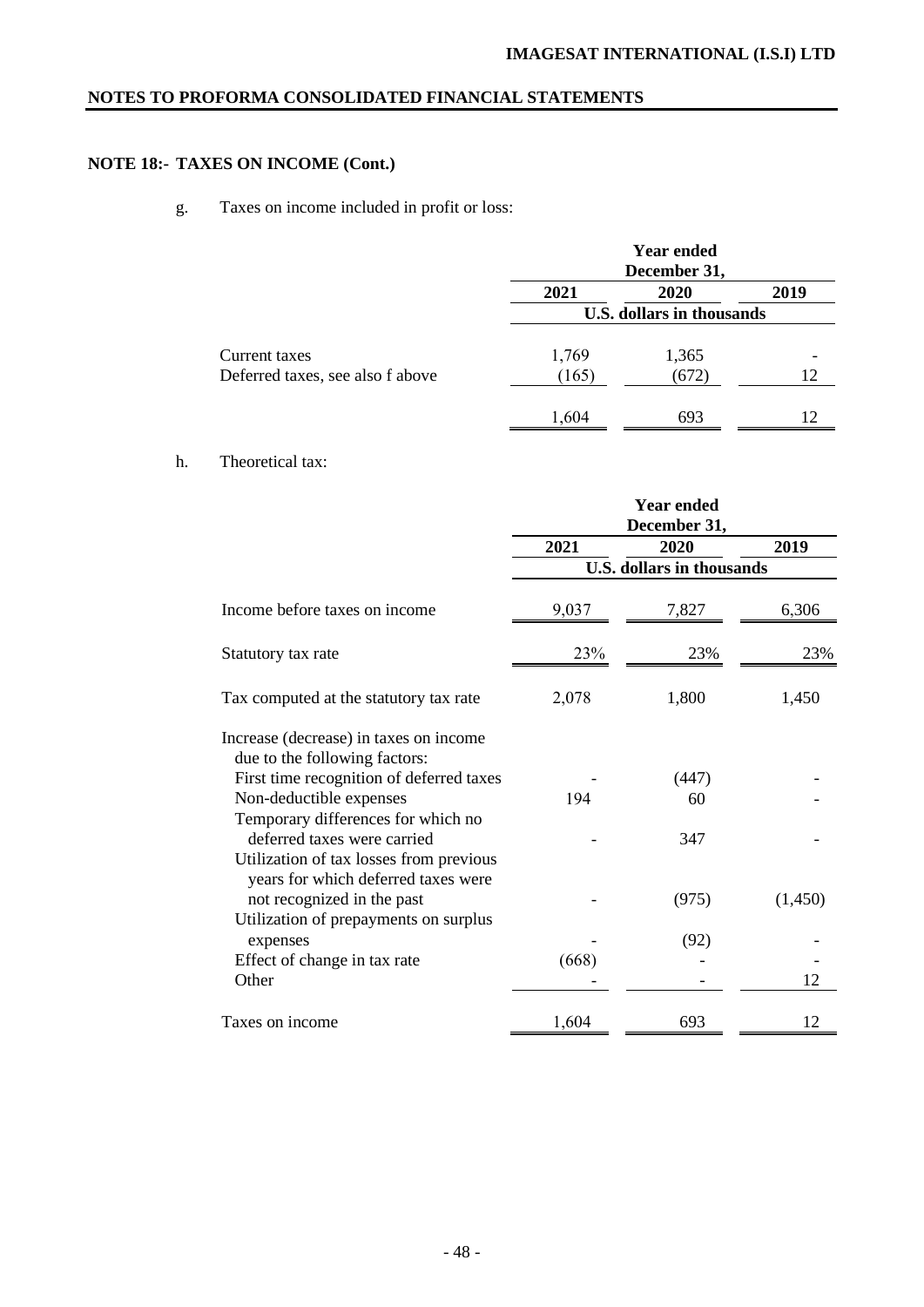# **NOTE 19:- GUARANTEES**

The Company issued financial guarantees to several of its business partners to secure its liabilities:

|                                                 | December 31,              |             |  |
|-------------------------------------------------|---------------------------|-------------|--|
|                                                 | 2021                      | <b>2020</b> |  |
|                                                 | U.S. dollars in thousands |             |  |
| Building lease related guarantee                | 185                       | 166         |  |
| Potential customer tender guarantee             |                           | 2,910       |  |
| Performance and advance guarantees for customer | 35,636                    | 191         |  |
|                                                 |                           |             |  |
|                                                 | 35,821                    | 3,267       |  |

## **NOTE 20:- EQUITY**

a. Composition of share capital:

|                                      | December 31,                     |                                  |  |
|--------------------------------------|----------------------------------|----------------------------------|--|
|                                      | 2021                             | 2020                             |  |
|                                      | <b>Issued and</b><br>outstanding | <b>Issued and</b><br>outstanding |  |
|                                      | <b>Number of shares</b>          |                                  |  |
| Ordinary shares with no par value    | 1,893,044                        | 1,893,044                        |  |
| Preferred A shares with no par value | 2,188,111                        | 2,188,111                        |  |
| Preferred B shares with no par value | 846,235                          | 846,235                          |  |
|                                      | 4,927,390                        | 4,927,390                        |  |

b. Investment in the Company's shares:

On June 23, 2020, ImageSat NV entered into an investment agreement with DCM. According to the agreement, which was entered into effect on July 15, 2020, ImageSat NV allocated to DCM Preferred B shares representing on the allocation date about 17.17% of ImageSat NV's issued and outstanding share capital in return for an investment of \$ 31,725 thousand. The Company recorded related expenses (net from tax) in the amount of \$ 2,022 thousand as a reduction of premium on the allocated shares. In February 2022, the Company issued its shares on the Tel Aviv Stock Exchange. For additional details, see Note 25d.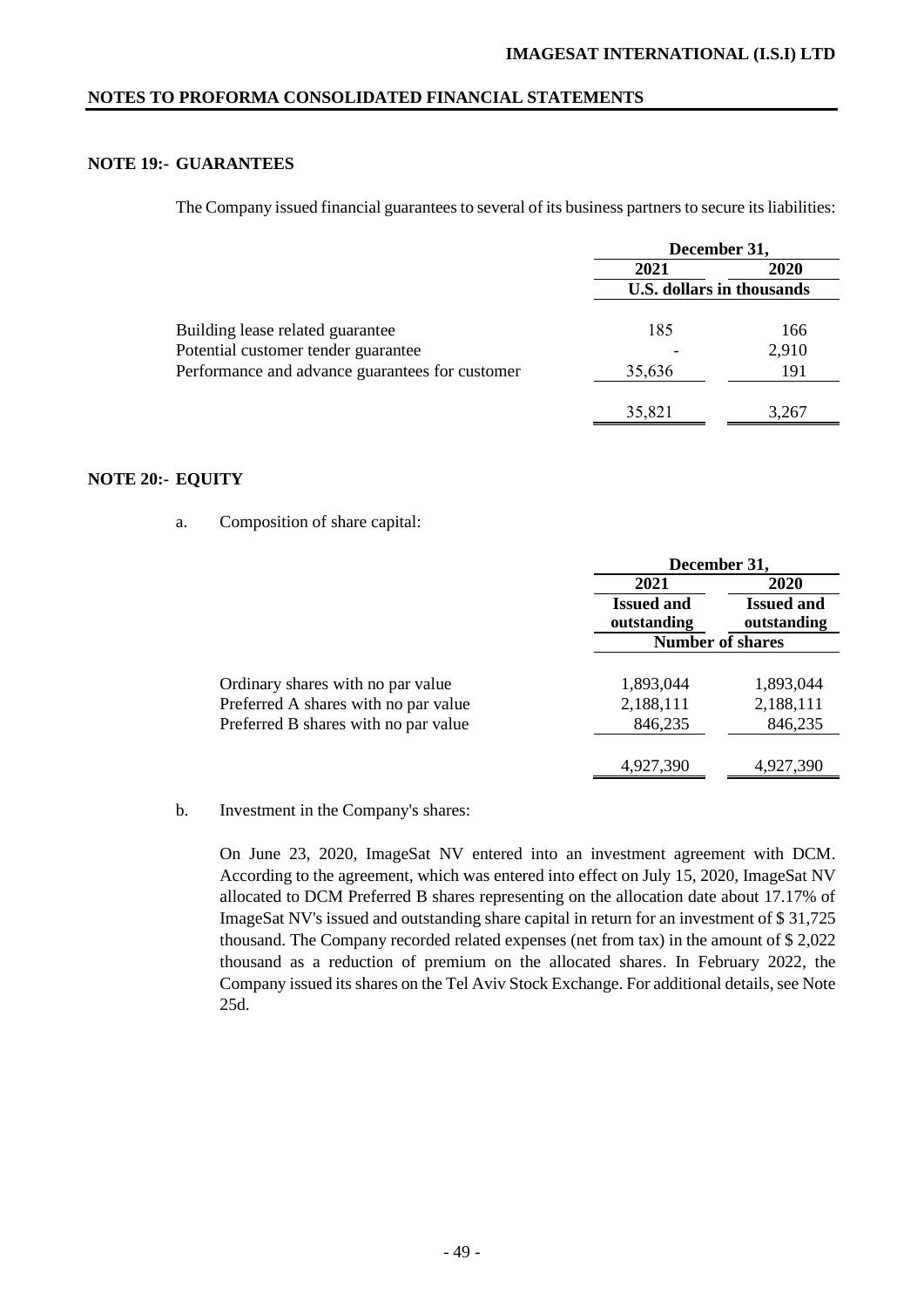### **NOTE 20:- EQUITY (Cont.)**

- c. Rights attached to shares:
	- 1. General:

Ordinary shares, Preferred A shares and Preferred B shares all confer their holders a right to vote in shareholders' meetings, a right to appoint directors, a right to receive dividends and a right to a share of the Company's assets upon liquidation or sale. The above rights are stipulated in the shareholder rights agreement ("the SRA") signed with ImageSat NV on November 2, 2017 and updated on July 15, 2020.

2. Dividend and distribution order and preference:

In any type of distribution, holders of Preferred B shares are entitled to a share of the distribution pro rata to their interests in the Company.

Concurrently, according to the internal distribution mechanism established between FIMI and IAI, the following applies:

First, holders of Preferred A shares are entitled to receive the "Preferred A Preference Amount" (if the distribution is in the form of a dividend, the distribution will be made simultaneously with a partial repayment of the loan to IAI (see Note 16b)), all as defined in the SRA.

Second, holders of Ordinary shares are entitled to receive their pro rata share based on the ratio of their interests to the interests of holders of Preferred A shares multiplied by the "Preferred A Preference Amount", all as defined in the SRA.

Third, the Company shall pay all outstanding amounts due to the loan to IAI as prescribed in the Amended Loan Agreement subject to the loan's maturity dates.

Lastly, any remaining amount shall be distributed among the Company's Ordinary and Preferred A shareholders on a pro rata basis.

Nevertheless, the Company shall not distribute any dividends or other distributions until IAI has received at least 80% of payment in respect of the EROS C3.

Following the sale of all Preferred A shares or an IPO of the Company and subject to the provisions mentioned in the SRA, the Preferred A shares shall not have any preferences and shall be automatically converted into Ordinary shares.

3. Adjustment to shares due to IPO:

In the event of an IPO of the Company (as occurred after the date of the balance sheet, as described in Note 25d) and subject to the provisions of the SRA, Preferred A and B shares shall not confer any surplus rights.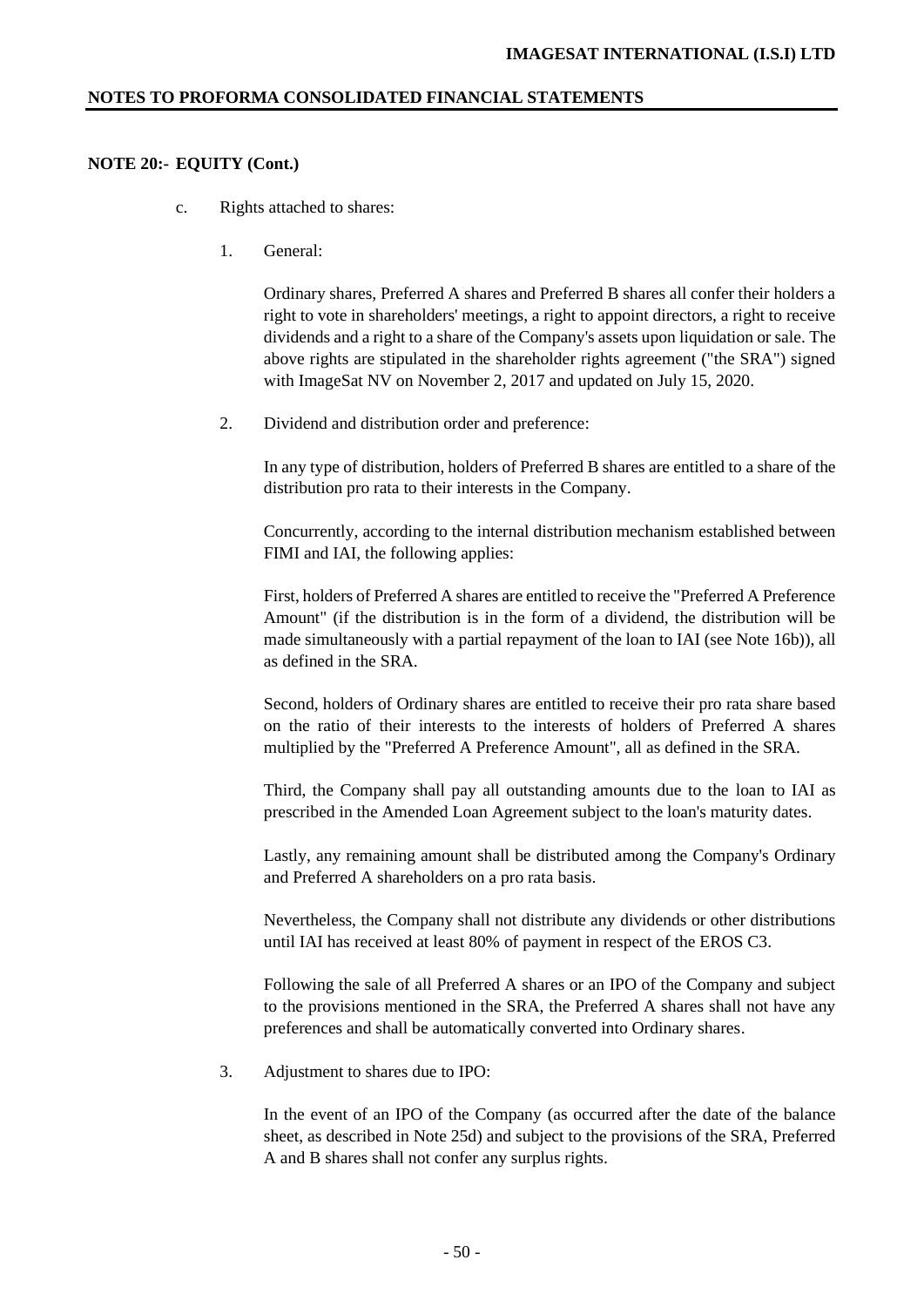### **NOTE 20:- EQUITY (Cont.)**

d. Restructuring:

As described in Note 18b above, these proforma consolidated financial statements disclose the Company's financial position for all periods presented as if the Restructuring had been completed. The structure of the Company's share capital described above is identical before and after the Restructuring (other than shares accounting for about 0.004% of the Company's share capital, as explained in Note 18b, and other than the cross-ownership of the parent and subsidiary which was switched in the context of the Restructuring).

#### **NOTE 21:- SHARE-BASED PAYMENT TRANSACTIONS**

a. Expenses recognized in the financial statements:

The expense recognized in the financial statements for employee services received is shown in the following table:

|                                          | <b>Year ended</b><br>December 31, |     |     |  |
|------------------------------------------|-----------------------------------|-----|-----|--|
|                                          | 2021<br>2019<br>2020              |     |     |  |
|                                          | U.S. dollars in thousands         |     |     |  |
| Equity-settled share-based payment plans | 428                               | 263 | 182 |  |

b. Share-based payment plan:

On August 12, 2018, the Company's Board approved the 2018 option plan. According to the plan, 178,973 options for the purchase of ordinary shares can be granted to employees, consultants and directors of the Company. According to the Plan, the options vest over a period of up to four years, and their term period is ten years. Each option granted under the plan can be exercised into one ordinary share (with no par value) and will expire as stated in the letter of grant. Each forfeited or unexercised option will be available for future grants.

On November 15, 2020, the Company's Board increased the option pool under the plan by another 108,820 options with no other change in the plan terms.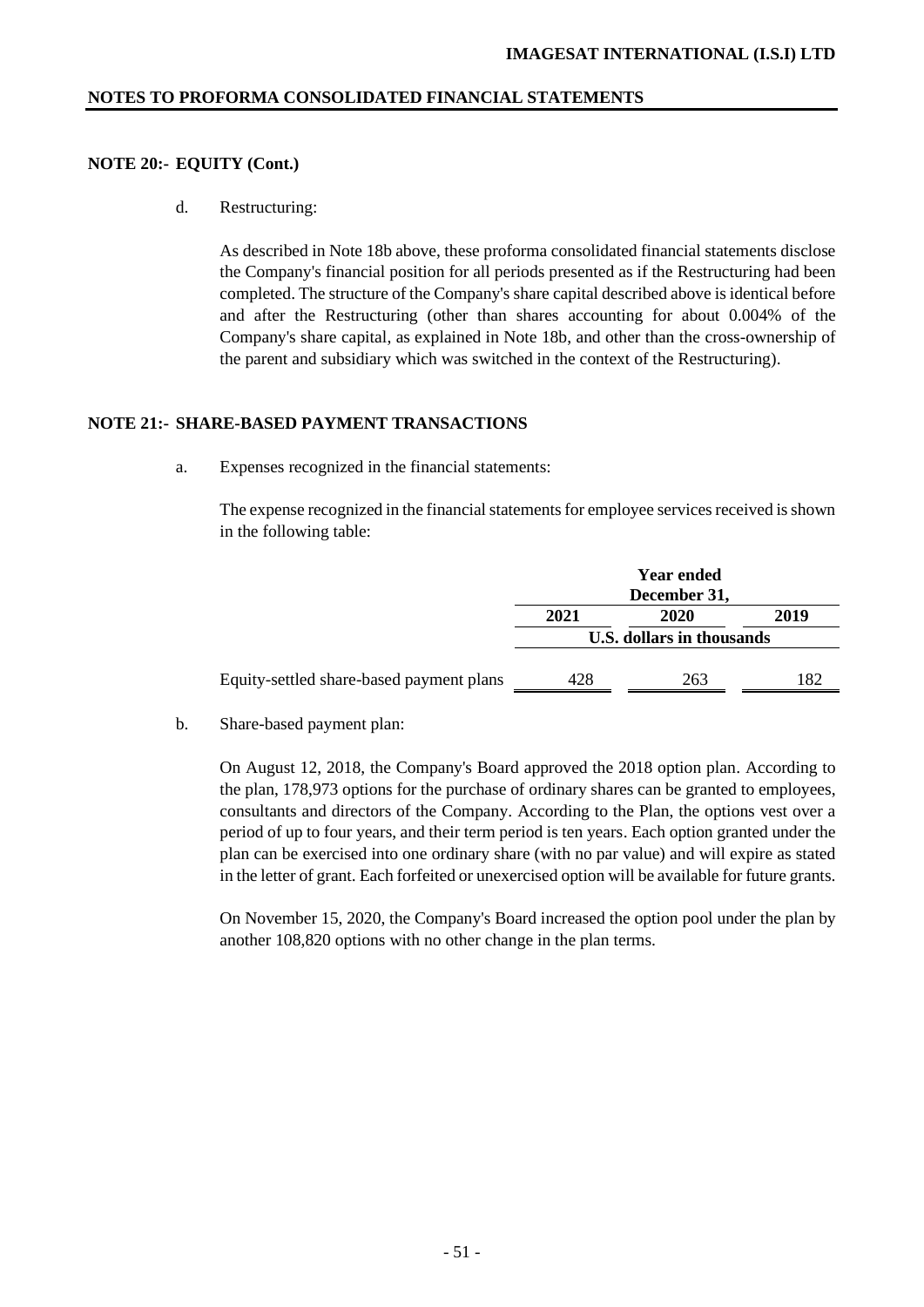#### **NOTE 21:- SHARE-BASED PAYMENT TRANSACTIONS (Cont.)**

c. Grants:

Following is a description of the share-based payment transactions entered into between the Company and employees in the context of the 2018 option plan:

- 1. Subject to the Plan terms and condition, the Company issued 159,798 stock options to few management members on September 20, 2018. The vesting period is graded so that the options shall be vested in three equal portions, each at the end of 2019, 2020 and 2021. The options shall be expired six years from the grant date. The exercise price is \$ 18.28061 per share. The fair value of each option is \$ 2.25, calculated based on the Black & Scholes model. The grants are in accordance with section 102 to Israel's Income Tax Ordinance.
- 2. On September 8, 2020, the Company's CEO was granted options for the purchase of 7,717 Ordinary shares. The vesting period is two years from the grant date. The options expire six years from the grant date. The exercise price is \$ 18.28061 per share. The fair value of each option is \$ 15.56, calculated based on the Black  $\&$ Scholes model. The grants are in accordance with section 102 to Israel's Income Tax Ordinance.
- 3. On November 15, 2020, the Company's board of directors approved an aggregate grant of 103,820 options to purchase 103,820 ordinary shares, to several key management personnel. The vesting period is graded and the options will vest in three equal annual portions as follows: 50% vest on July 15, 2022 (in case of IPO an acceleration will be made on half of this portion), 25% vest on July 15, 2023 and 25% vest on July 15, 2024. The opinions will expire 6 years from the grant date. The exercise price of the options granted is \$ 37.490135 per share. The fair value of each option is \$ 8.9, calculated based on the Black & Scholes model The grants are in accordance with section 102 to Israel's Income Tax Ordinance.
- 4. In January 2022, the Company's board of directors approved the allocation of 1,500,000 (non-negotiable) options convertible to up to 1,500,000 ordinary shares of the Company. For additional details, see Note 25a.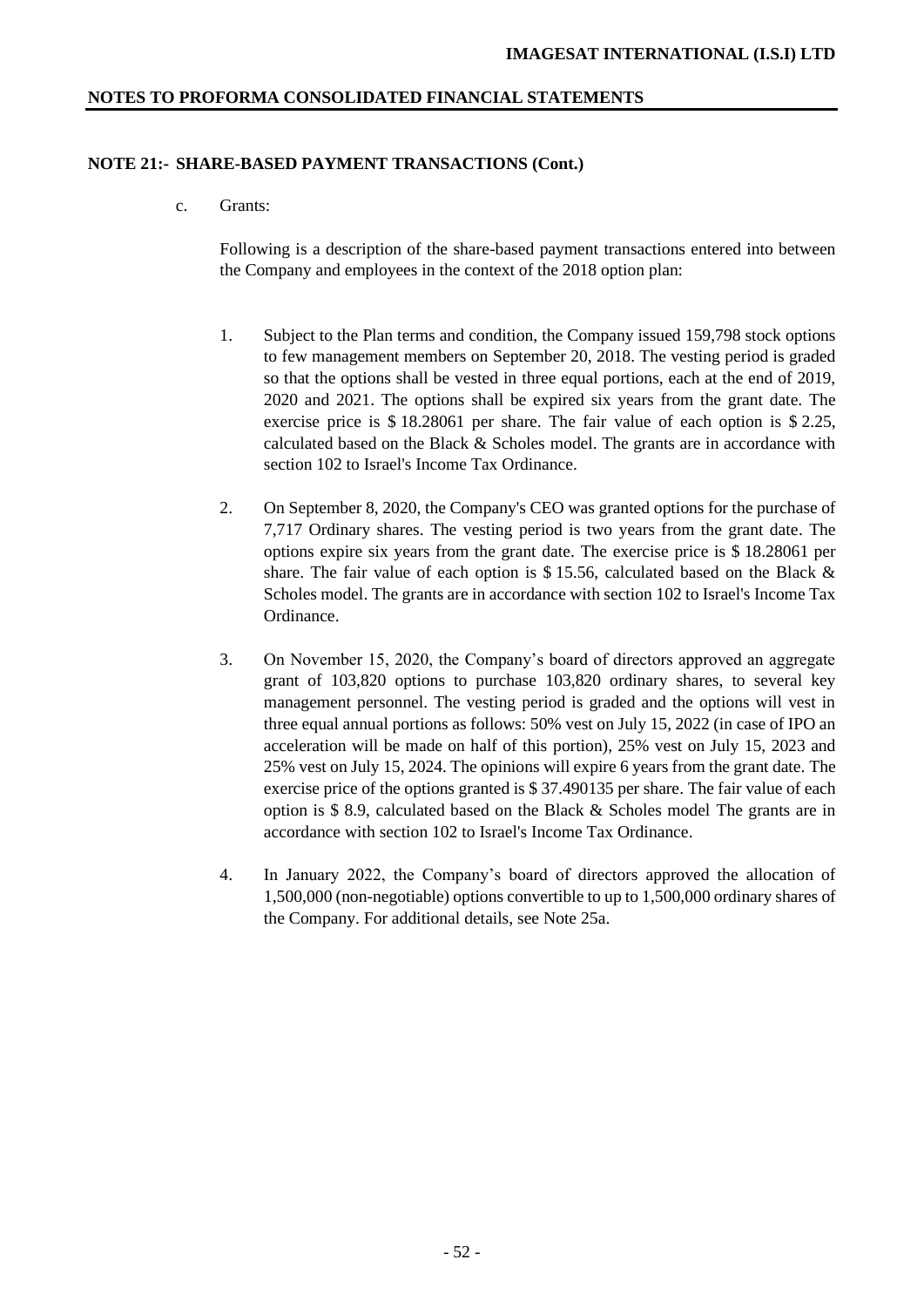# **NOTE 21:- SHARE-BASED PAYMENT TRANSACTIONS (Cont.)**

d. Movement in the number of share options and their related weighted average exercise prices are as follows:

The following table presents the changes in the number of share options and the weighted average exercise prices of share options:

|                             | 2021                 |                                                |                      | 2020                                           |  |
|-----------------------------|----------------------|------------------------------------------------|----------------------|------------------------------------------------|--|
|                             | Number of<br>options | Weighted<br>average<br>exercise<br>price<br>\$ | Number of<br>options | Weighted<br>average<br>exercise<br>price<br>\$ |  |
| outstanding at beginning of |                      |                                                |                      |                                                |  |
| year                        | 271,335              | 25.63069                                       | 159,798              | 18.28061                                       |  |
| granted during the year     |                      |                                                | 111,537              | 36.16107                                       |  |
| outstanding at end of year  | 271,335              | 25.63069                                       | 271,335              | 25.63069                                       |  |
| exercisable at end of year  | 159,798              | 18.28061                                       | 106,532              | 18.28061                                       |  |

e. Measurement of the fair value of equity-settled share options:

The Company uses the Black  $\&$  Scholes model when estimating the grant date fair value of equity-settled share options. The measurement was made at the grant date of equitysettled share options since the options were granted to employees.

The following table lists the inputs to the Black & Scholes model used for the fair value measurement of equity-settled share options for the Company's plan:

|                                                | <b>Grant made on</b>        |                      |  |
|------------------------------------------------|-----------------------------|----------------------|--|
|                                                | <b>November</b><br>15, 2020 | September 8,<br>2020 |  |
| Dividend yield (%)                             |                             |                      |  |
| Expected volatility of the share prices $(\%)$ | 46.13%                      | 46.13%               |  |
| Risk-free interest rate $(\%)$                 | $0.21\%$                    | 0.16%                |  |
| Expected life of share options (years)         | 4.21                        | 4                    |  |
| Calculated Ordinary share price (\$)           | 29.96                       | 29.96                |  |
| Calculated fair value of option $(\$)$         | 8.9                         | 15.56                |  |

The expected life of share options is based on their contractual life and on various evaluations which do not necessarily reflect the future exercise patterns of the share options.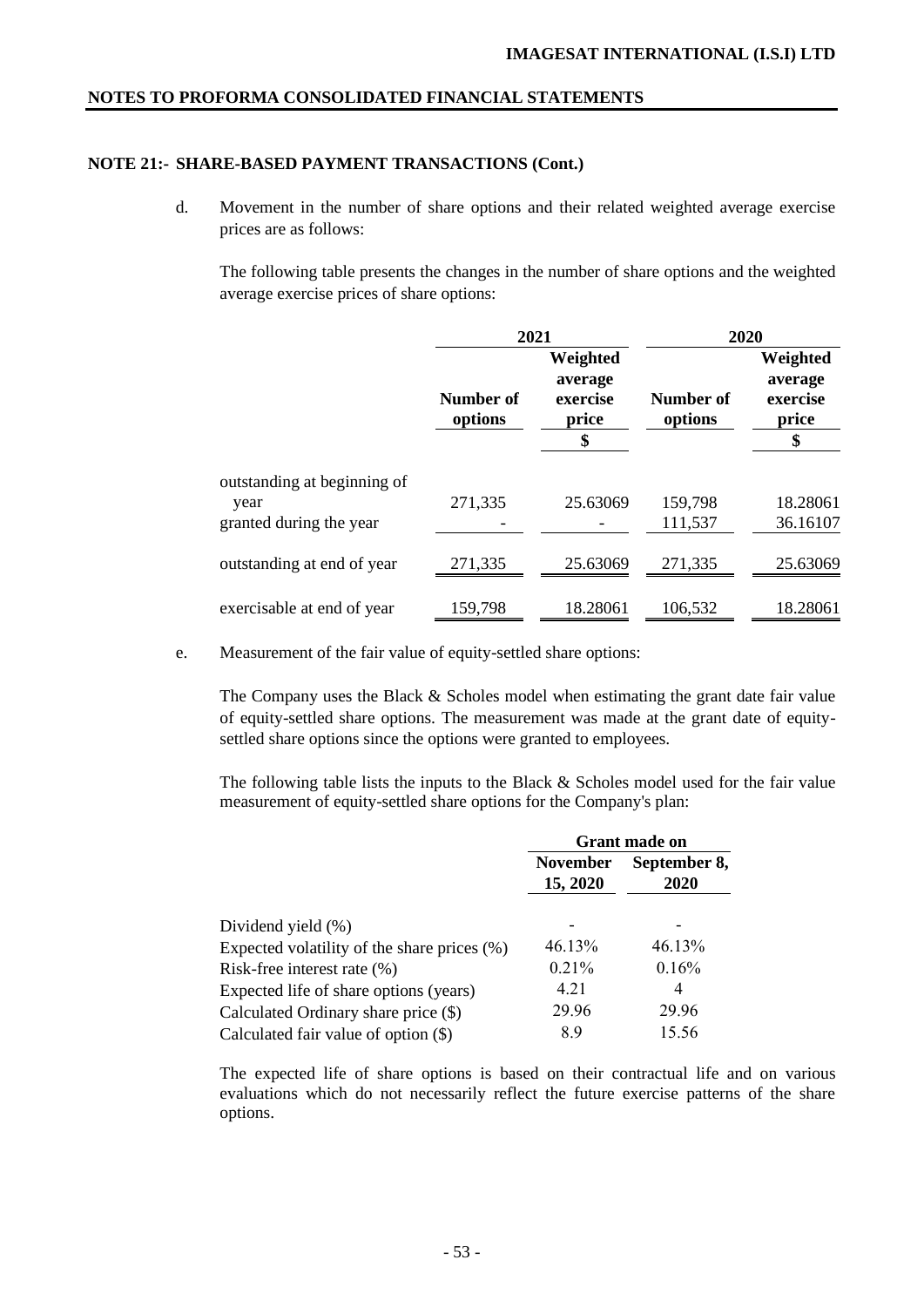# **NOTE 22:- ADDITIONAL INFORMATION TO PROFIT OR LOSS ITEMS**

### a. Information on revenues according to customers:

|                                          | <b>Year ended</b><br>December 31, |        |        |  |
|------------------------------------------|-----------------------------------|--------|--------|--|
|                                          | 2021                              | 2020   | 2019   |  |
|                                          | <b>U.S. dollars in thousands</b>  |        |        |  |
| Revenues from significant customers      |                                   |        |        |  |
| each accounting for 10% or more of       |                                   |        |        |  |
| total revenues reported in the financial |                                   |        |        |  |
| statements:                              |                                   |        |        |  |
| Customer A                               | 9,000                             | 9,917  | 10,000 |  |
| Customer B                               | 6,810                             | 7,847  | 8,000  |  |
| Customer C                               | 2,383                             | 2,776  | 2,955  |  |
| Customer D                               | 2,198                             | 2,698  | 5,364  |  |
| Customer E                               | 10,100                            |        |        |  |
|                                          |                                   |        |        |  |
|                                          | 30,491                            | 23,238 | 26,319 |  |

Information on revenues according to geographical location:

The revenues reported in the financial statements were produced in the Company's country of residence (Israel) and overseas based on the location of customers, as follows:

|               |                   | <b>Year ended</b><br>December 31, |        |  |
|---------------|-------------------|-----------------------------------|--------|--|
|               | 2021              | 2020                              | 2019   |  |
|               |                   | <b>U.S. dollars in thousands</b>  |        |  |
|               |                   |                                   |        |  |
| <b>Israel</b> | 1,331             | 392                               | 1,161  |  |
| Overseas      | 34,937            | 25,525                            | 28,885 |  |
|               | 36,268            | 25,917                            | 30,046 |  |
|               | <b>Year ended</b> |                                   |        |  |
|               | 2021              | December 31,<br>2020              | 2019   |  |
|               |                   | <b>U.S. dollars in thousands</b>  |        |  |
|               |                   |                                   |        |  |
| Asia          | 28,931            | 21,015                            | 23,370 |  |
| America       | 3,033             | 1,432                             | 2,101  |  |
| Africa        | 2,463             | 2,790                             | 3,063  |  |
| Europe        | 510               | 288                               | 351    |  |
| <b>Israel</b> | 1,331             | 392                               | 1,161  |  |
|               |                   |                                   |        |  |
|               | 36,268            | 25,917                            | 30,046 |  |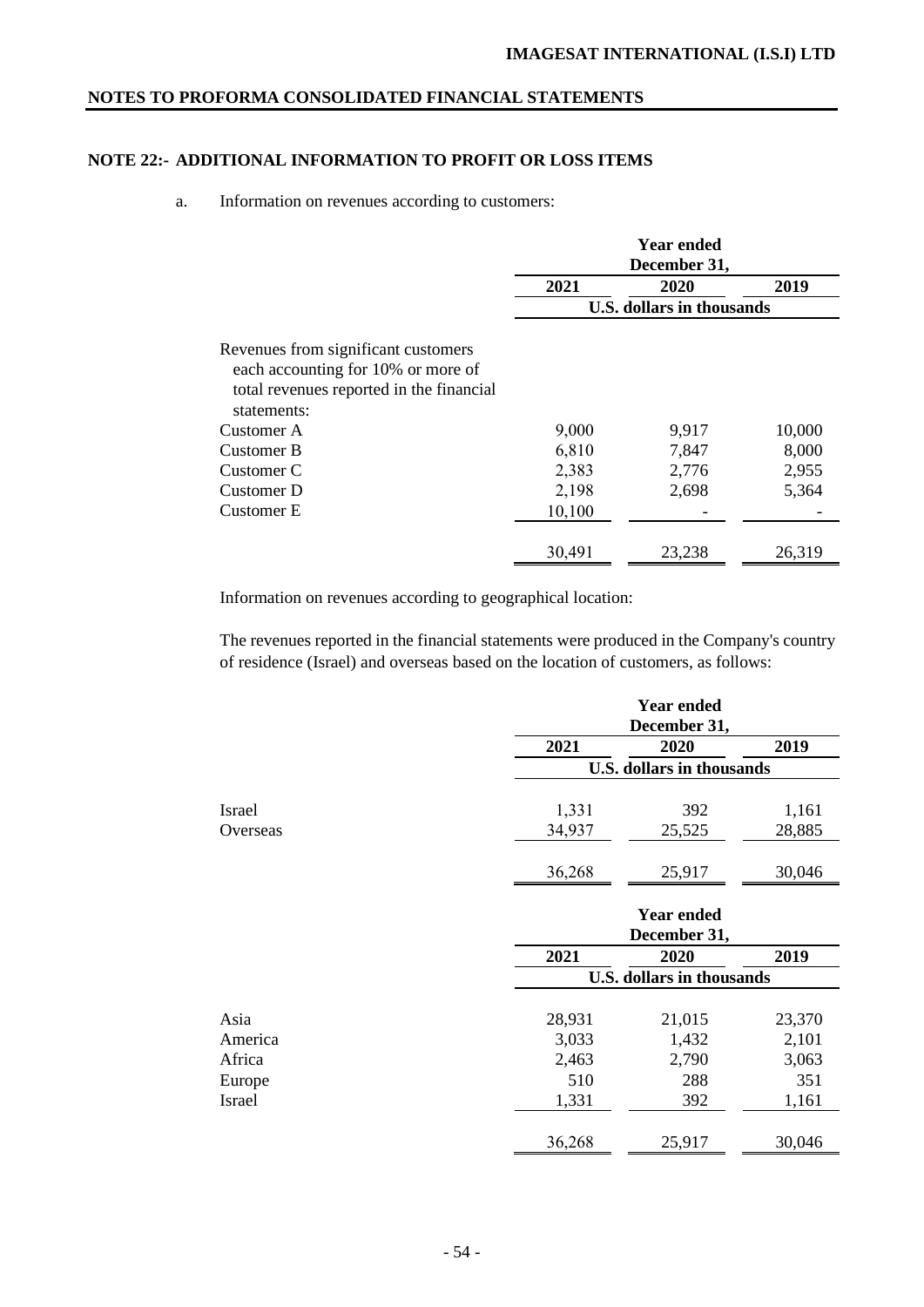# **NOTE 22:- ADDITIONAL INFORMATION TO PROFIT OR LOSS ITEMS (Cont.)**

b. Operating costs:

|    |                                         |        | <b>Year ended</b><br>December 31, |       |
|----|-----------------------------------------|--------|-----------------------------------|-------|
|    |                                         | 2021   | 2020                              | 2019  |
|    |                                         |        | <b>U.S. dollars in thousands</b>  |       |
|    | Wages, salaries and related expenses    | 1,859  | 1,675                             | 1,585 |
|    | Satellite operating costs               | 719    | 351                               | 312   |
|    | Satellite insurance costs               | 1,191  | 970                               | 562   |
|    | Depreciation of right-of-use assets and |        |                                   |       |
|    | related expenses                        | 349    | 284                               | 509   |
|    | Equipment, procurement and labor        |        |                                   |       |
|    | delivered to customers                  | 5,273  | 1,463                             | 2,789 |
|    | Sales promotion and customer liaison    |        |                                   |       |
|    | expenses                                | 1,490  | 3,293                             | 3,294 |
|    |                                         | 10,881 | 8,036                             | 9,051 |
| c. | Selling and marketing expenses:         |        |                                   |       |
|    | Wages, salaries and related expenses    | 1,831  | 1,695                             | 1,469 |
|    | Travel and related expenses             | 193    | 113                               | 226   |
|    | Subcontractor costs                     | 228    | 160                               | 214   |
|    | Business development and showcase       |        |                                   |       |
|    | expenses                                | 123    | 188                               | 132   |
|    | Depreciation of right-of-use assets and |        |                                   |       |
|    | related expenses                        | 89     | 72                                | 53    |
|    | Other                                   | 104    | 52                                | 147   |
|    |                                         | 2,568  | 2,280                             | 2,241 |
| d. | General and administrative expenses:    |        |                                   |       |
|    | Wages, salaries and related expenses    | 1,526  | 1,421                             | 1,161 |
|    | IT and data security                    | 503    | 342                               | 364   |
|    | Professional services                   | 823    | 434                               | 389   |
|    | Directors' fees                         | 182    | 180                               | 180   |
|    | Depreciation of right-of-use assets and |        |                                   |       |
|    | related expenses                        | 188    | 133                               | 115   |
|    | Other                                   | 549    | 304                               | 286   |
|    |                                         | 3,771  | 2,814                             | 2,495 |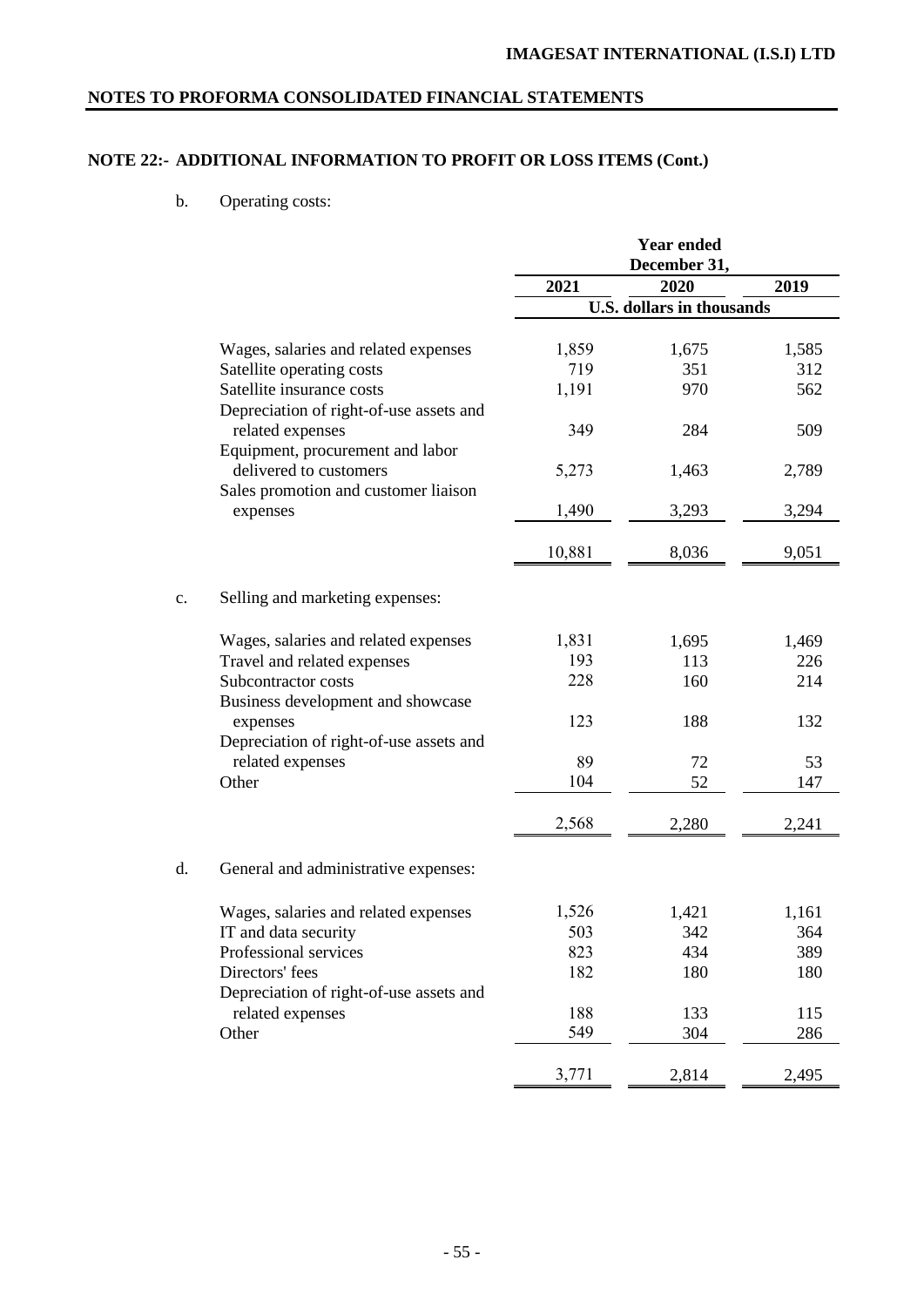# **NOTE 22:- ADDITIONAL INFORMATION TO PROFIT OR LOSS ITEMS (Cont.)**

## e. Research and development expenses:

|    |                                          |       | <b>Year ended</b><br>December 31, |       |
|----|------------------------------------------|-------|-----------------------------------|-------|
|    |                                          | 2021  | 2020                              | 2019  |
|    |                                          |       | <b>U.S. dollars in thousands</b>  |       |
|    | Wages, salaries and related expenses     | 3,981 | 1,377                             | 1,949 |
|    | Subcontractor costs                      | 382   | 377                               | 831   |
|    | Other research and development           |       |                                   |       |
|    | expenses                                 | 527   | 185                               | 253   |
|    |                                          | 4,890 | 1,939                             | 3,033 |
| f. | Finance expenses:                        |       |                                   |       |
|    | Finance income:                          |       |                                   |       |
|    | Interest income from bank deposits       | 220   | 463                               | 483   |
|    | Finance expenses:                        |       |                                   |       |
|    | Interest expenses from loan from related |       |                                   |       |
|    | party                                    | 1,651 | 1,236                             | 1,184 |
|    | Lease related finance expenses           | 279   | 43                                | 41    |
|    | Exchange rate valuation losses (gains)   | (99)  | 12                                | (33)  |
|    | Other                                    | 287   | 50                                | 21    |
|    |                                          | 2,118 | 1,341                             | 1,213 |
|    |                                          | 1,898 | 878                               | 730   |

# **NOTE 23:- NET EARNINGS PER SHARE**

Details of the number of shares and income used in the computation of net earnings per share:

|                                           | <b>Year ended December 31,</b>                |                                       |                 |                                        |                                                         |                                       |  |  |                                 |                      |
|-------------------------------------------|-----------------------------------------------|---------------------------------------|-----------------|----------------------------------------|---------------------------------------------------------|---------------------------------------|--|--|---------------------------------|----------------------|
|                                           |                                               | 2021<br>2020                          |                 |                                        | 2019                                                    |                                       |  |  |                                 |                      |
|                                           | Weighted<br>number of<br><b>Net</b><br>shares |                                       | income          |                                        | Weighted<br>number of<br><b>Net</b><br>shares<br>income |                                       |  |  | Weighted<br>number of<br>shares | <b>Net</b><br>income |
|                                           | In<br>thousands                               | <b>U.S. dollars</b><br>m<br>thousands | In<br>thousands | <b>U.S. dollars</b><br>in<br>thousands | In<br>thousands                                         | <b>U.S. dollars</b><br>m<br>thousands |  |  |                                 |                      |
| Number of shares and net<br><i>n</i> come | 4.927                                         | 7,433                                 | 4.927           | 7,134                                  | 4,081                                                   | 6.294                                 |  |  |                                 |                      |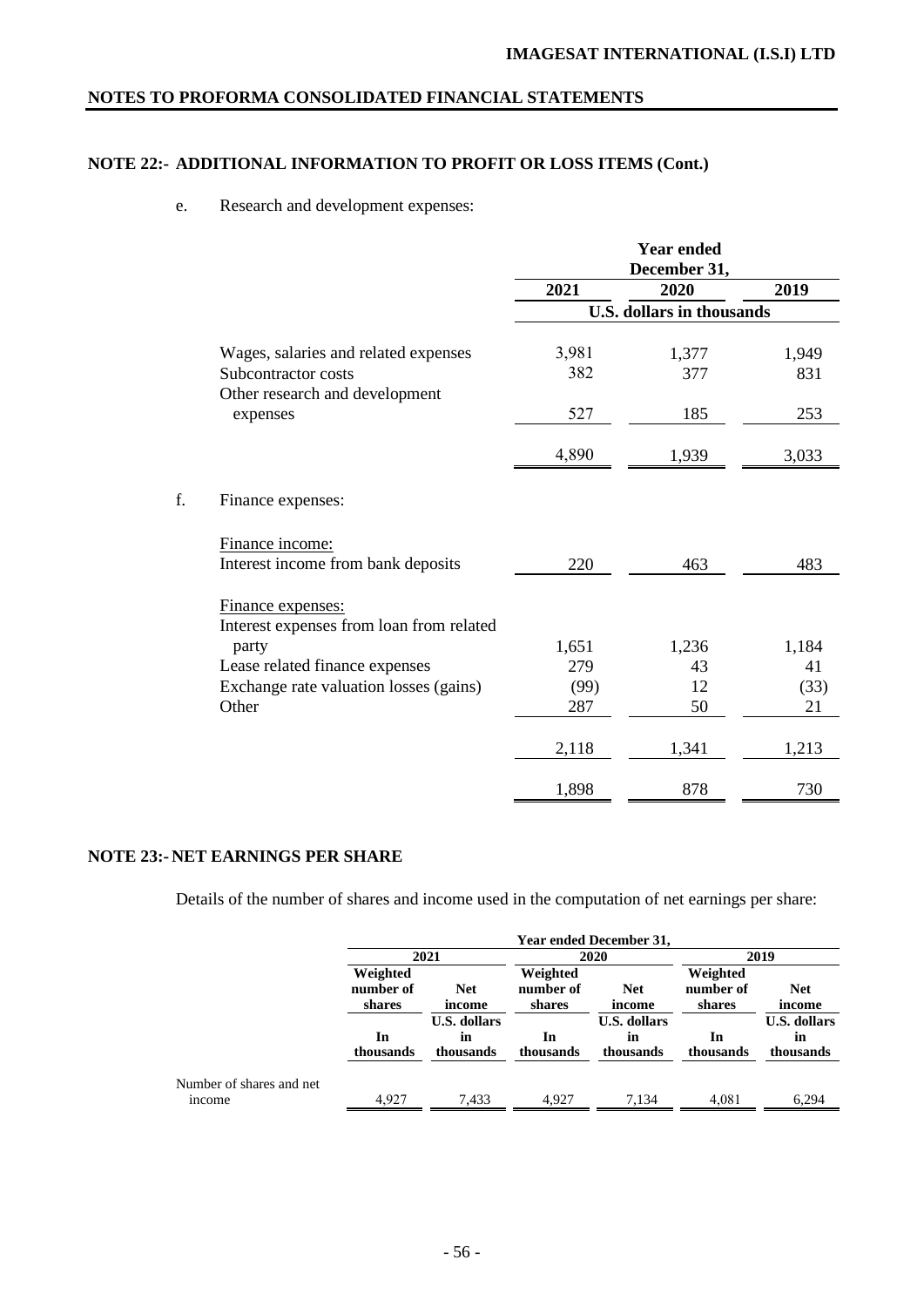# **NOTE 24:- BALANCES AND TRANSACTIONS WITH RELATED PARTIES**

a. The parent company, controlling shareholder and subsidiaries:

The controlling shareholder in the Company is FIMI. As for subsidiaries, see Note 10.

b. Balances with related parties:

|                                                    | December 31, |                                  |
|----------------------------------------------------|--------------|----------------------------------|
|                                                    | 2021         | 2020                             |
|                                                    |              | <b>U.S. dollars in thousands</b> |
| Receivables:                                       |              |                                  |
|                                                    |              |                                  |
| Trade receivable (see $e(1)(a)$ )                  | 161          | 95                               |
| Inventory purchased (see $e(2)$ )                  | 52           | 52                               |
| Prepaid expenses (see $e(1)(b)$ )                  | 12           | 12                               |
| Advances on account of property and equipment (see |              |                                  |
| e(4)                                               | 40,040       | 40,232                           |
| Advances on account of property and equipment (see |              |                                  |
| e(2)                                               |              | 564                              |
| Payables:                                          |              |                                  |
| Loan (see $e(3)$ )                                 | 38,092       | 36,442                           |
| Trade payable (see $e(1)(b)$ )                     | 158          | 44                               |
| Expenses (see $e(1)(b)$ )                          | 115          |                                  |
| Expenses (see $e(2)$ )                             | 187          |                                  |
| Accrued expenses (see $e(5)$ )                     |              | 45                               |

# c. Transactions with interested and related parties:

|                                        | <b>Year ended</b><br>December 31, |       |       |  |
|----------------------------------------|-----------------------------------|-------|-------|--|
|                                        | 2021                              | 2020  | 2019  |  |
|                                        | <b>U.S. dollars in thousands</b>  |       |       |  |
| Revenues (see $e(1)(a)$ )              | 351                               | 283   | 274   |  |
| Purchase (see $e(1)(b)$ )              | 224                               | 69    | 41    |  |
| Purchase (see $e(2)$ )                 | 113                               | 98    | 91    |  |
| Purchase (see $e(6)$ )                 | 22                                |       |       |  |
| Management fees (see $e(5)$ )          | 182                               | 180   | 180   |  |
| Finance expenses on loan (see $e(3)$ ) | 1,651                             | 1.236 | 1.184 |  |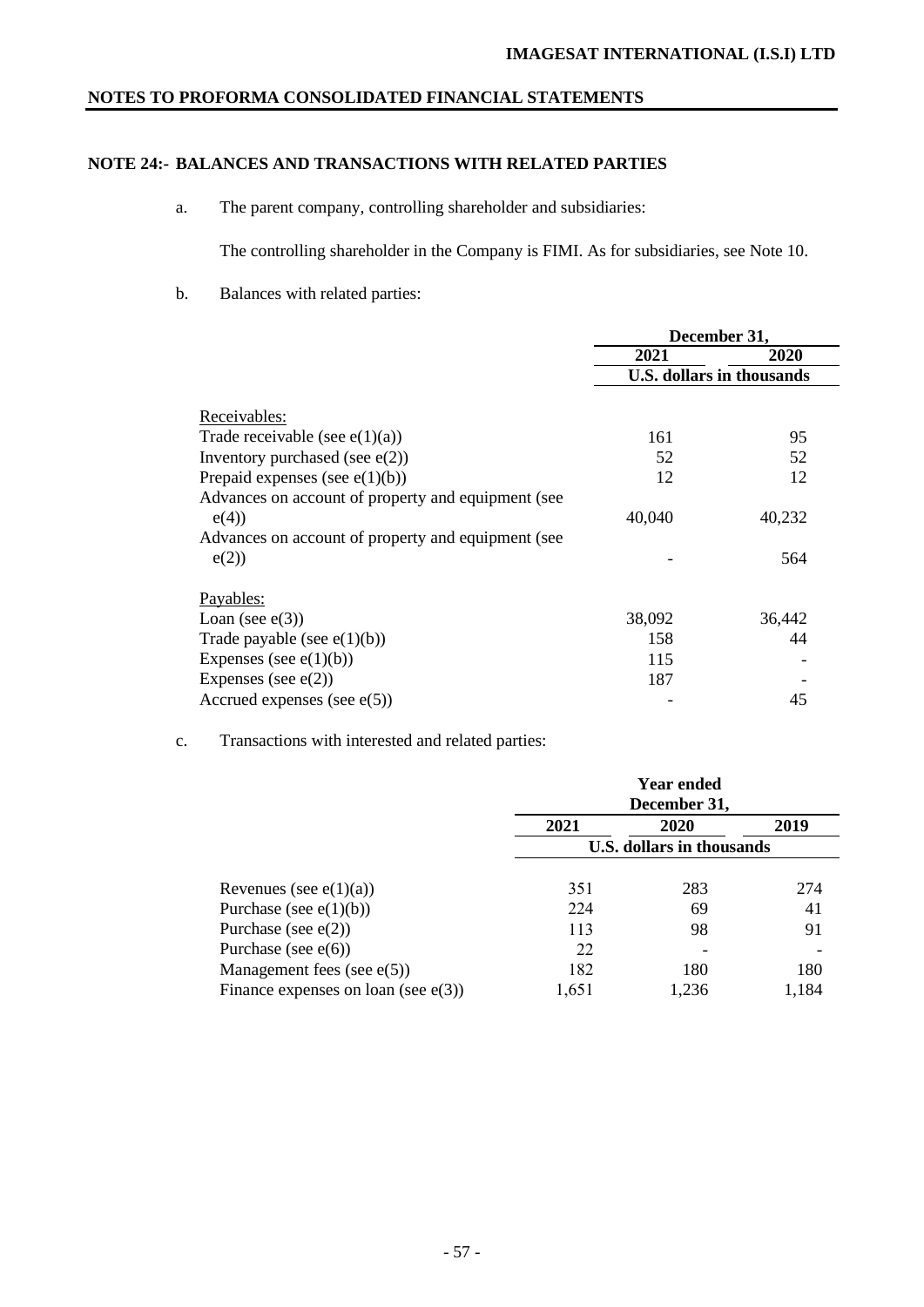# **NOTE 24:- BALANCES AND TRANSACTIONS WITH RELATED PARTIES (Cont.)**

## d. Remuneration of key management personnel:

|                                                 | <b>Year ended</b><br>December 31, |              |              |
|-------------------------------------------------|-----------------------------------|--------------|--------------|
|                                                 | 2021                              | 2020         | 2019         |
|                                                 | <b>U.S. dollars in thousands</b>  |              |              |
| Short-term employee benefits<br>Grants          | 1,463                             | 1,354<br>304 | 1,218<br>354 |
| Share-based compensation                        | 357                               | 228          | 184          |
|                                                 | 1,820                             | 1,886        | 1,756        |
| No. of employees to whom the benefit<br>relates | 5                                 | 5            |              |

# e. Details of transactions:

- 1. Current operations with IAI:
	- a) The Company recognizes revenues from current operations with IAI consisting of operating services for the Venus research satellite owned by a third party. In 2021 and 2020, IAI's maximum debt amounted to \$ 161 thousand and \$ 104 thousand, respectively.
	- b) The Company receives from IAI support services for its satellites and for third-party satellites and the ground station.
- 2. Current operations with Orbit Technologies Ltd. ("Orbit"):

The Company purchases from Orbit hardware and software which is used by the Company's ground station and by the ground stations set up on the Company's customer sites. Orbit is defined as a related party.

3. Loan from IAI:

See Note 16.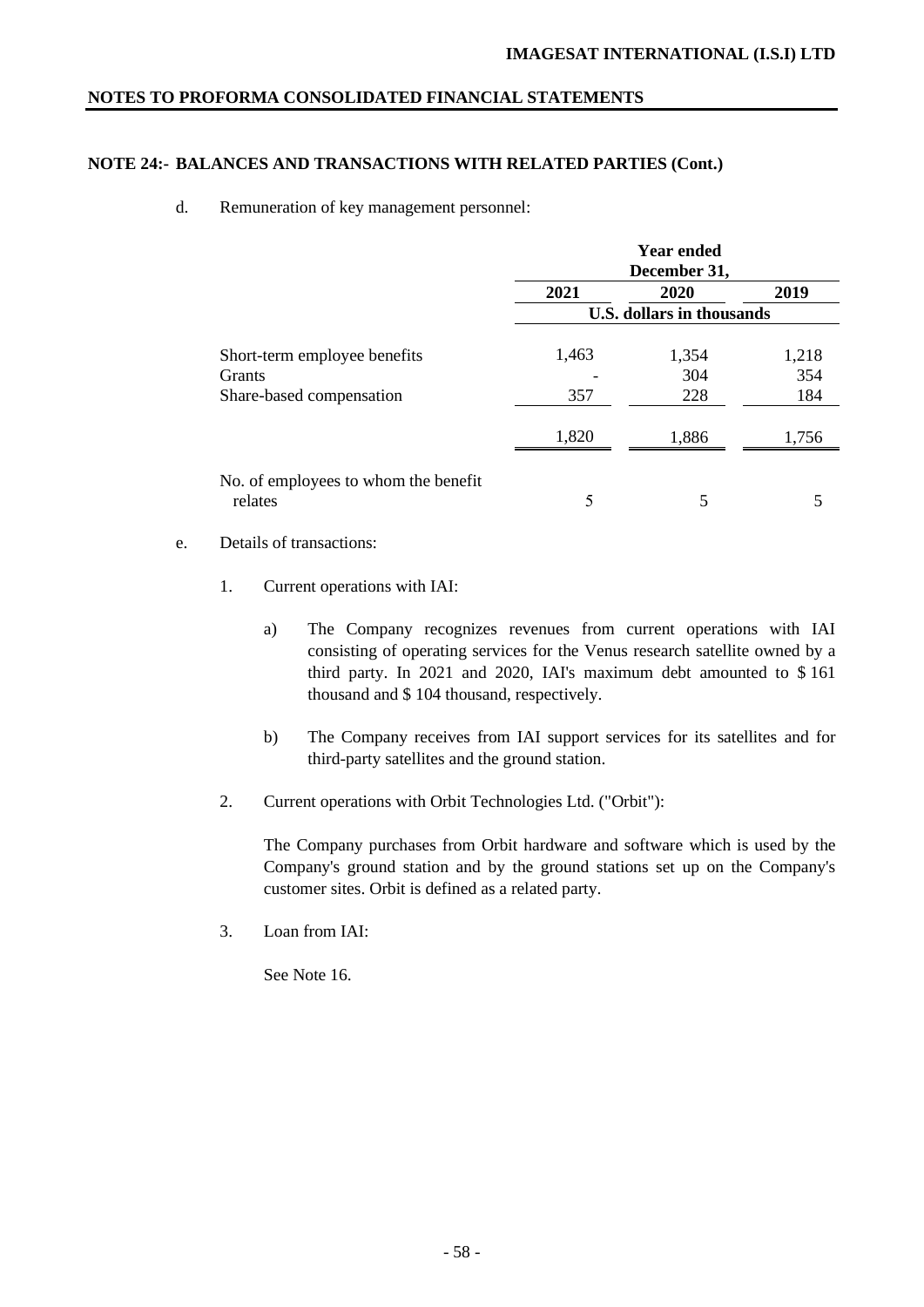# **NOTE 24:- BALANCES AND TRANSACTIONS WITH RELATED PARTIES (Cont.)**

4. Purchase of EROS C3:

On December 28 2017, the Company and IAI entered into the EROS C3 satellite purchasing agreement. The satellite delivery and launch are expected to be completed by the end of 2022. The EROS C3 is an OptSat 3000 model satellite with very-very high resolution and multi spectral capabilities.

As of December 31, 2021, the outstanding payment to IAI for the EROS C3 is \$ 73 million to be paid as follows: (1) \$ 20 million at the satellite delivery date; (ii) \$ 20 million at the End of the In Orbit Acceptance Test (or earlier in case of a " Dissolution Event" as defined in the EROS C3 Satellite Supply Contract) and; (iii) \$ 33 million - 12 months after the In Orbit Acceptance Test (or earlier in case of a " Dissolution Event" as defined in the EROS C3 Satellite Supply Contract).

5. Management fees to controlling shareholder:

The Company is engaged with FIMI for management services for an annual fee of \$180.

- 6. Current operations with E&M Computing Ltd.
- The Company purchases software licenses and support services from E&M Computing Ltd. E&M is defined as a related party.

## **NOTE 25:- SUBSEQUENT EVENTS**

- a. In January 2022, the Company's board of directors approved the allocation of 1,500,000 (non-negotiable) options convertible to up to 1,500,000 ordinary shares of the Company ("the New Options") to 36 employees of the company as follows: (a) 350,000 options to the CEO; (b) 495,500 options to 7 officers who report to the CEO; (c) 655,000 options to 28 employees who are not officers. The New Options were to be granted subject to the completion of the offering pursuant to the Prospectus (which was completed after the date of the balance sheet, as described in Note 25d), a 1:10 split of the shares of the Company (such that each share would be split into 10 shares) and before the listing of the shares of the Company.
- b. In January 2022, the Company signed a contract of approximately \$20.7 million in total with Customer B (see Note 22 a) (under which the Company will provide services from EROS B, EROS C2 and EROS C3 (when it is launched and enters into commercial service) and associated ground services), which will be in effect until June 2023. The contract entered into effect retroactively from the third quarter of 2021 and the revenues and expenditures thereunder were therefore recognized in the profit and loss statement.